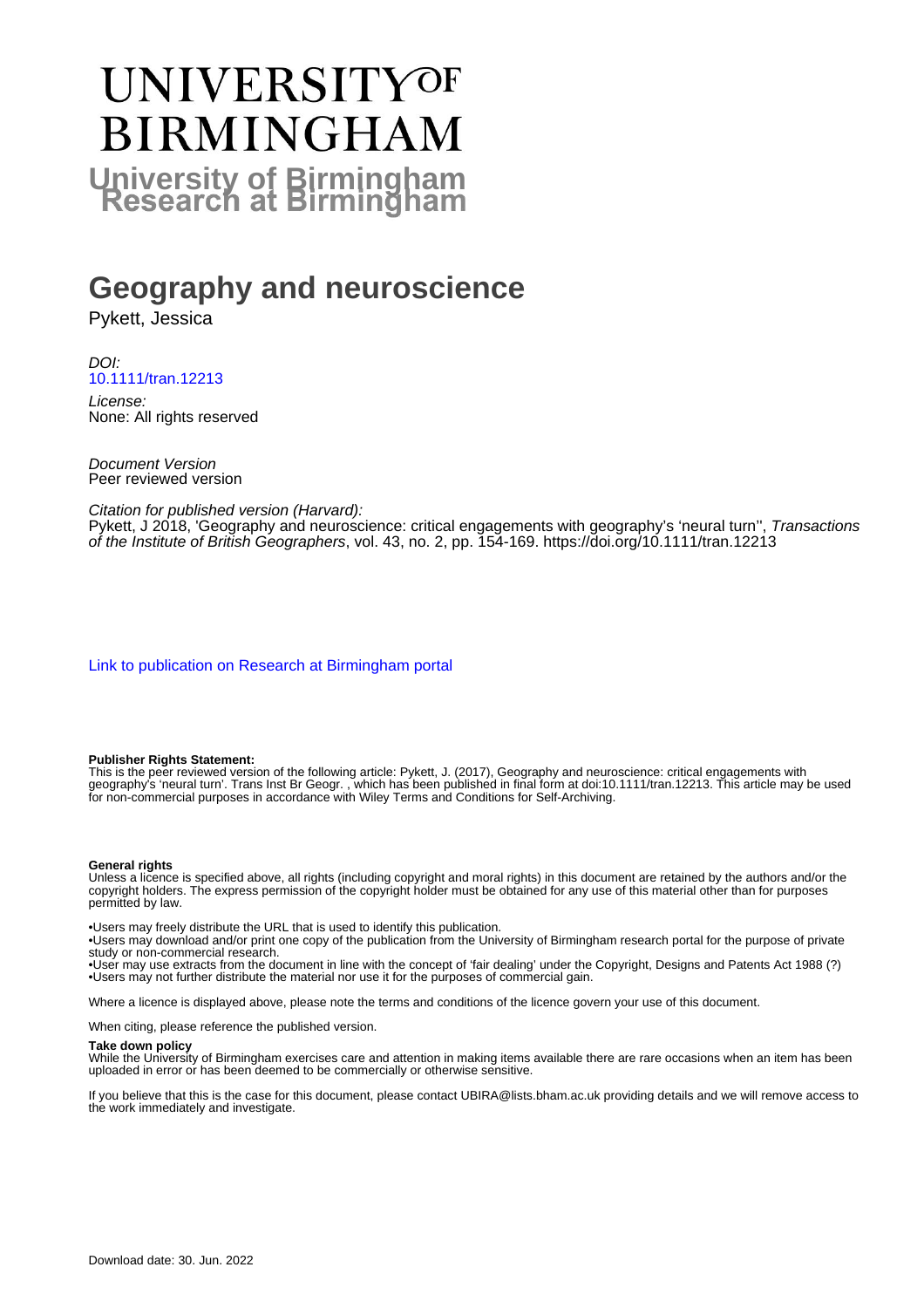# **Geography and Neuroscience: critical engagements with geography's 'neural turn'**

*Jessica Pykett*

*School of Geography, Earth and Environmental Sciences, University of Birmingham* Accepted for publication in *Transactions of the Institute of British Geographers*, 16 Aug 2017

**Abstract:** Geographers are increasingly interested in understanding the significance of developments in neuroscience, psychology and the behavioural sciences. Indeed, consideration of these disciplines has arguably shaped the trajectories of human geography since at least the 1960s, but its 'neural turn' has only recently been acknowledged. This paper provides an original analysis of the intersections of research on neuroscience and geography. With reference to qualitative interviews with cognitive scientists and neuroscientists based in the UK, it identifies how geographical concepts have been approached within contemporary neuroscience while also identifying the broad trajectories of geographers' engagements with neuroscience. The discussion demonstrates the political implications of these disciplinary trends for a geographical account of brain culture and brain-based explanations in policy and practice. Specifically it proposes the development of a 'critical neuro-geography' capable of providing an overarching analysis of these phenomena. The paper's novel synthesis of hitherto disconnected engagements between geography, cognitive science and neuroscience establishes the rationale for a more sustained and critical engagement between neuroscience and geography sensitive to issues of situated subjectivity, power, inequality and difference.

**Keywords:** Neuroscience, cognitive science, psychology, geographical thought, embodied cognition, subjectivity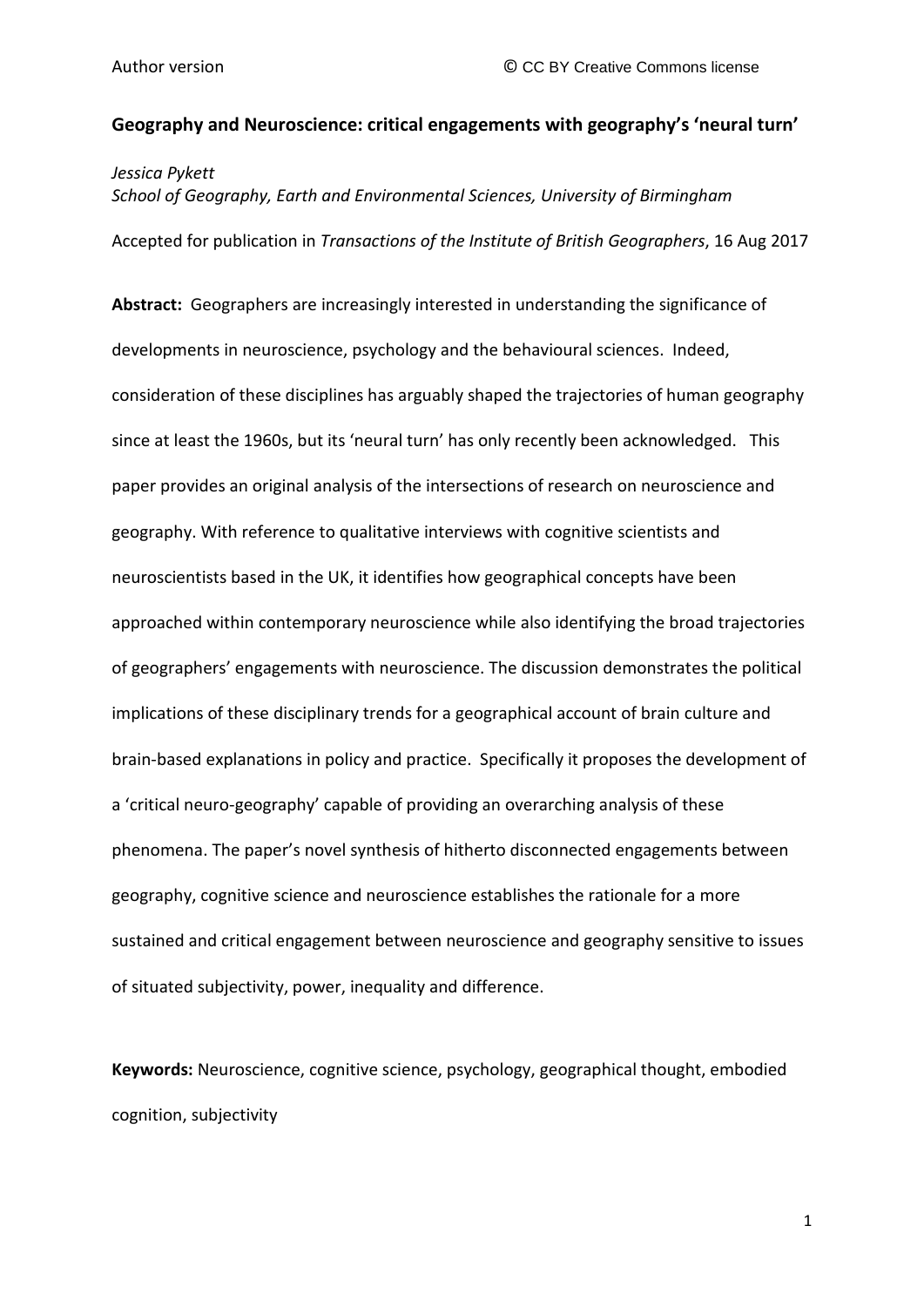# **Geography and Neuroscience: critical engagements with geography's 'neural turn'**

**Introduction: mind, brain and world**

Geographers have a long running interest in cognition or mental processes and on explaining the relationship between the mind (primarily perception, memory, consciousness and behavioural prompts) and the world (environment, landscape or context). More recently they have discussed the brain itself and its affective interactions with the world (McCormack, 2007; Thrift 2008; Callard and Papoulias, 2010; Davies, 2010; Gagen, 2015; Pykett, 2015). From their early explorations of psychology, geographers have consistently resisted the internalisation of the mind. As David Ley noted in 1978, the mind is not reducible to the organ of the brain (p45, cited in Pile, 1993: p125):

"…the environment is not in the head. Consciousness cannot break loose from a concrete time-space context, from the realities of everyday living; notions of pure consciousness are as much an abstraction from human experience as any isotropic plain."

Numerous developments within cognitive science, cognitive and affective neuroscience, and soc[i](#page-44-0)al neuroscience<sup>i</sup> provide a timely opportunity for geographers to shape both conceptual and methodological approaches to mind/brain/world interactions. In considering this opportunity – as well as the potential pitfalls – this paper brings together hitherto fragmentary engagements between geography and the neurosciences in order to identify areas of commonality, tensions and potential points of departure for a proposed 'critical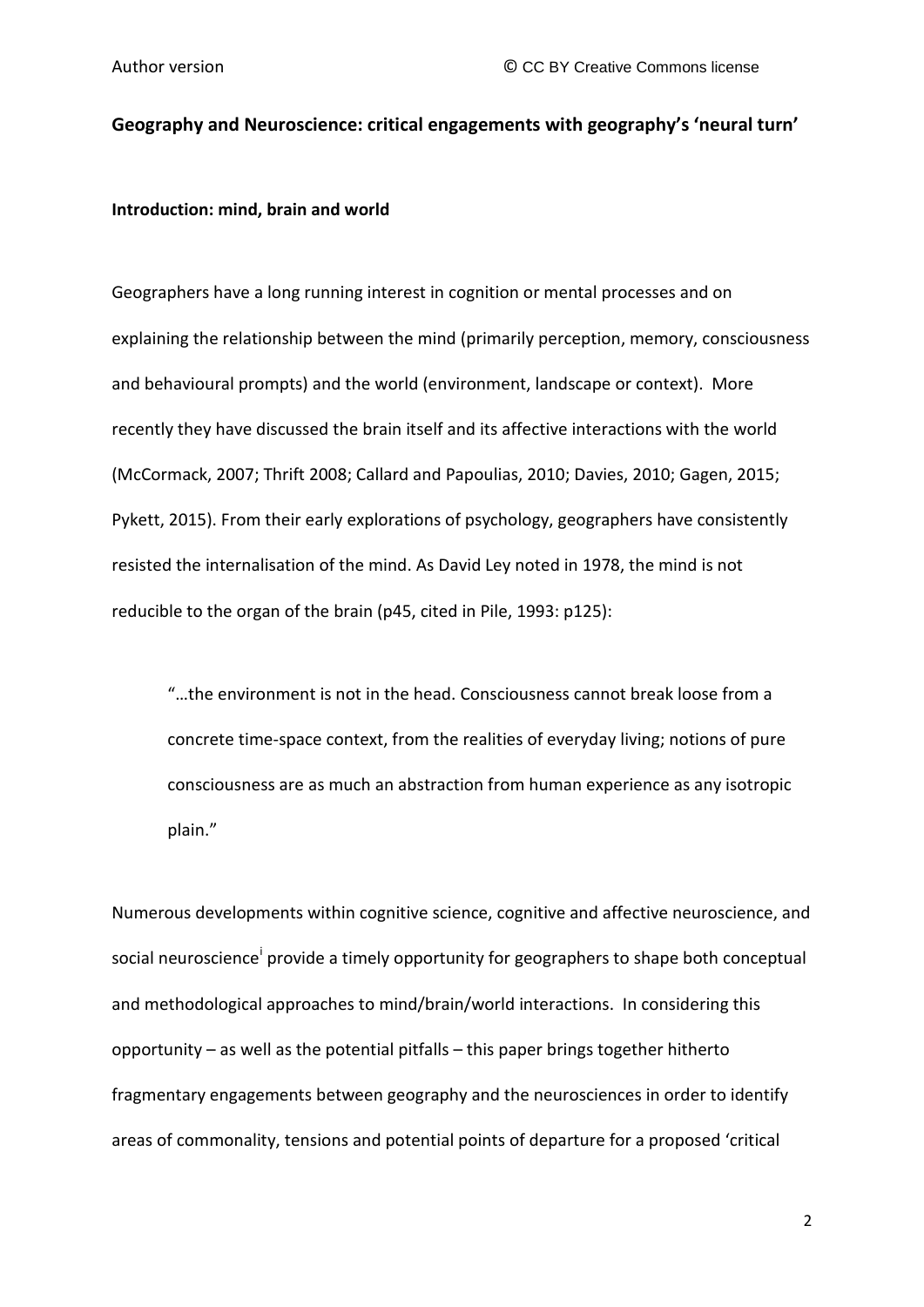neuro-geography'. It is argued that whilst geographical research has often been informed by both a cognitive and neural perspective, there lacks a concerted effort to articulate what geography itself can contribute to critical political debates around 'brain culture' as a social formation, which refers to the place of neuroscience in society and its specific manifestation in policy and diverse fields of social practice. Fundamental to these debates, it is argued, is the relative extent to which the brain, mind and world are narrated as the locus of behaviour and the source of sociological and scientific explanation.

Particular strands of contemporary cognitive science now take seriously Ley's philosophical proposition that the 'external' world is essential to understanding human nature, thinking and behaviour – demonstrating a concerted diversity of approaches within the neurosciences. Approaches to *distributed cognition*, *situated cognition, cognitive ethology, embodied* or *embedded consciousness*, and *consciousness in action* have developed to address the apparent dislocation of the human subject from her environmental context (Clark 1999; Wheeler, 2005; Kingstone et al, 2008; Noë, 2009; Robbins and Aydede 2009). These often conceptual debates have been complemented by recent technological developments which can take experimentation out of laboratory settings. These include 'real-world' or mobile neuroimaging technologies such as mobile EEGs (electroencephalograms) (McDowell et al, 2013), and wearable biosensors/'affective wearables' which can amongst other things provide proxy measures for various emotional states (Picard and Healy 1997). The emergence of *social neuroscience* has also been a significant step-change in contemporary neuroscience research. Social neuroscience has been concerned with outlining the role of neural systems in explaining information processing and – by extension – human behaviour (Cacioppo, 2002: 3). Most famously this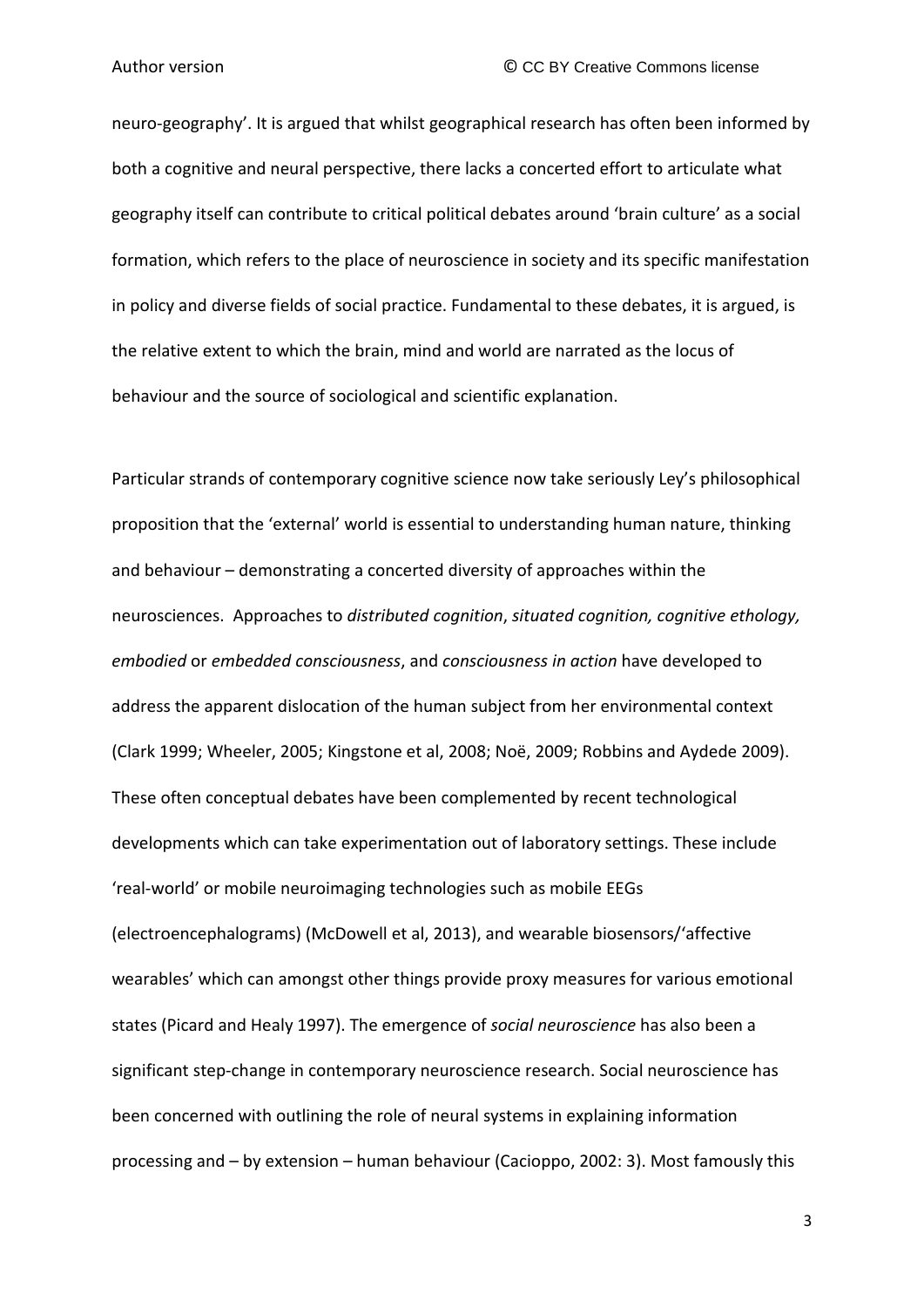approach has identified the 'mirror neuron', said to be the neural source of empathy, intersubjective understanding and thereby, sociality (Ramachandran, cited in Rose and Abi-Rached, 2013: 146). In parallel with the now widely accepted *placticity* of the brain, referring to the capacity of the brain to change biologically as a result of experience, there has thus been a rapid increase in interest in the social and environmental contexts of brain development. At the same time, there has been increased interest in the particular mechanisms by which this social and physical world might 'get inside' and shape the brain through emotional arousal and response. Since the 1990s, the advent of *affective neuroscience* which studies the physiology of emotion, including the neural circuitry of positive and negative affects (Davidson and Sutton, 1995) and the role of embodied emotions in decision making (Damasio et al, 1990) is certainly relevant to debates surrounding the 'affective turn' in geography (Thien, 2005; Anderson and Harrison 2006; Thrift 2008; Barnett 2008; Pile 2010; Papoulias and Callard, 2010)).

These neuroscientific developments, in addition to the resurgence of the behavioural sciences are not solely epistemological, disciplinary or methodological concerns; they have political and policy implications in a variety of social spheres which a handful of geographers have begun to investigate. These include: the role of 'neuroeducation' and brain-based teaching and learning in schooling and child development (Kraftl, 2013; Gagen, 2015; Pykett, 2012, Pykett and Disney, 2015); behavioural economics and neuroeconomics within financial decision-making and corporate management tactics (Clark, 2011; McDowell 2011; Pykett, 2013; Pykett and Enright 2016); behavioural science approaches to transport planning and climate change (Barr and Prillwitz, 2014; Yalachkov et al., 2014); and the rise of behavioural public policy targeting the pre-cognitive realm as a technique of 'neuroliberal'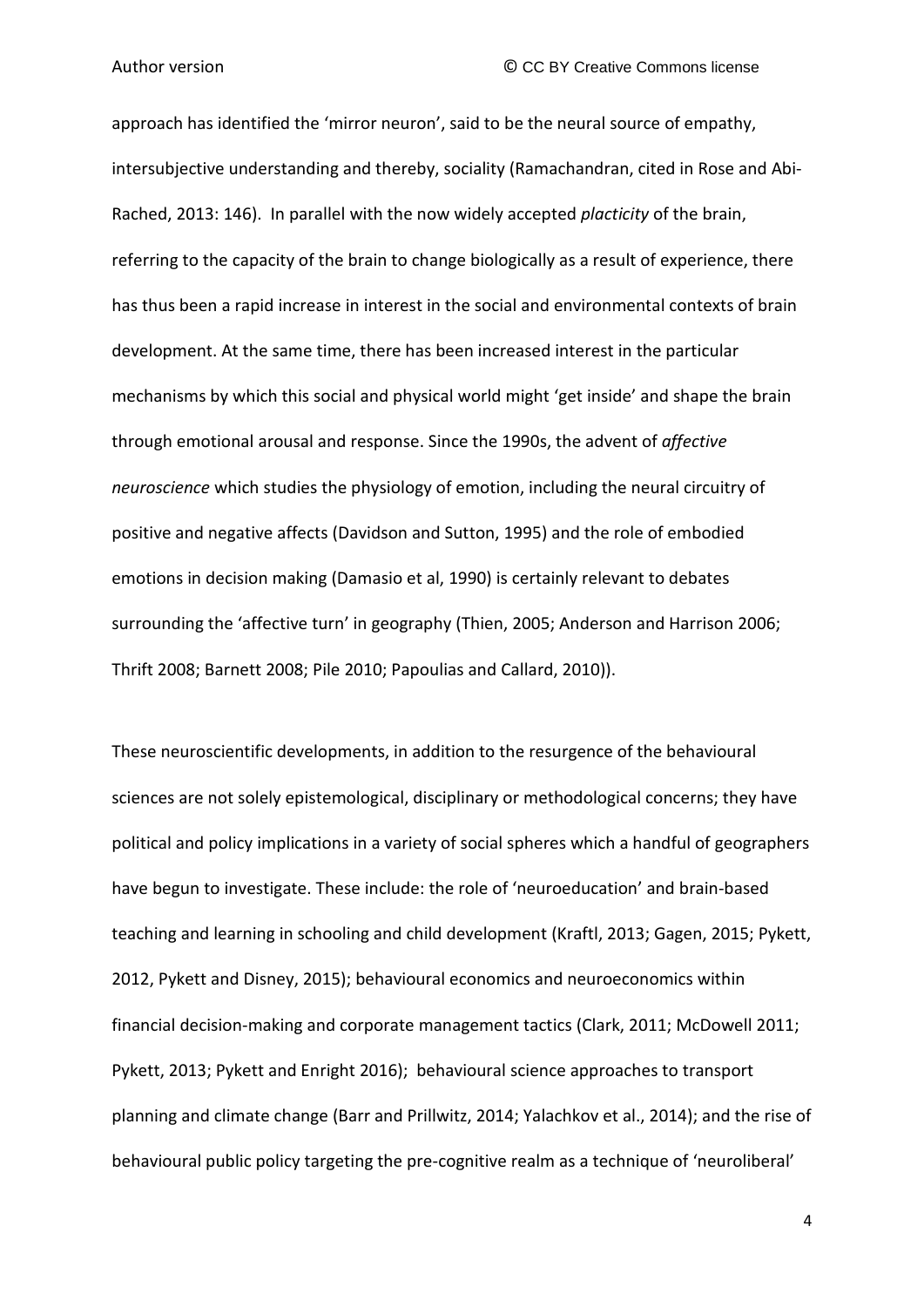governance (Jones et al. 2013; Whitehead et al., 2017). We might therefore identify something of a 'neural turn' in human geography. For some this indicates an embrace of the neurobiological and neuromolecular style of thought as a means by which to re-materialise a more embodied and affective geography (e.g. McCormack 2007). Others have set out to critically address the constitutive effects of neuroscience itself, for instance in Davies' research on the dangers of reductionism in neuroscience and genetics (Davies, 2010); and the evolution of 'brain culture' (Pykett, 2015). Felicity Callard has contributed more than any to the establishment of both critical neuroscience and psychoanalytic geography perspectives on a range of phenomena including the brain 'at rest', mental health and bioethics, and the body in social theory (e.g. Callard 2006; Papoulias and Callard, 2010; Callard and Margulies 2011). Fitzgerald and Callard 2014 have also identified the novel theoretical approaches which might be advanced for crossing sociocultural and neurobiological research divides. As an interesting counterpoint to the aforementioned movements of cognitive scientists beyond laboratory settings, Callard and Fitzgerald (2015) have shifted sociological and geographical attention to the physical and conceptual spaces of the neuroscience laboratory itself. It is my intention in this paper to build on these emerging currents of thought, but to articulate a specifically *geographical* engagement with developments in the cognitive and neurosciences, with particular attention to implications for political agency and social practice.

The paper is organised around identifying and proposing common ground for research on the cognitive sciences, neurosciences and geography, as well as highlighting the potential conflicts that such a project signifies. The first section broadly identifies how geographical concepts have been dealt with in cognitive science and neuroscience, providing a synthesis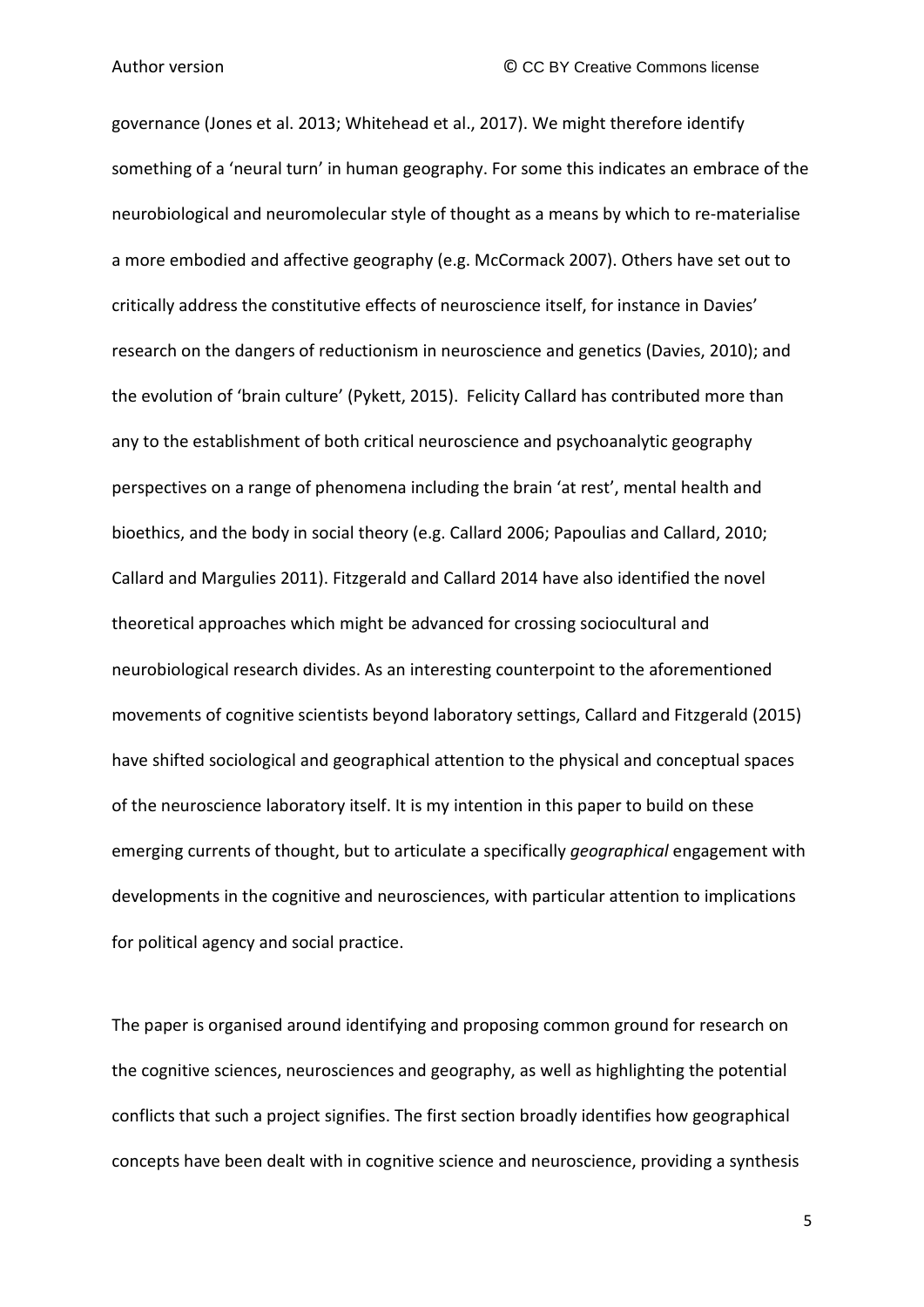of geographical trends in contemporary cognitive science. This section draws on 9 in depth qualitative interviews conducted with UK-based academic cognitive scientists (including neuroscientists), a behavioural economist and a bio-ethicist between June and December 2013. The interviews explored potential synergies between geography and contemporary cognitive science, not yet identified in any published literature. They provided an opportunity to articulate these synergies in lay language and to reflect on the broad geographical assumptions of practicing cognitive scientists within a rapidly evolving field.<sup>[ii](#page-44-1)</sup>. The second section offers insights into some of the ways in which geographers have historically engaged with neuroscience and cognitive science, drawing particular attention to the novel political challenges posed by human geography's more recently identified 'neural turn'. The discussion demonstrates the need for geographers to advance understandings of the rationale for and unintended consequences of a global appeal to neuroscientific explanation within public policy and practice.

This policy enthusiasm for neuroscientific and behavioural science insights has been global in reach (e.g. Dolan et al., 2010; van Bavell et al., 2013; White House, 2013; World Bank, 2015). It is at play in contemporary governance strategies which are informed by behavioural science, and has been manifest in different spheres of practice including in education, work, parenting discourse, wellbeing policies, happiness economics, health and social care, criminal justice, architecture and marketing (Royal Society, 2011; Pykett, 2015; Whitehead et al., 2017). In its account of what a 'critical neuro-geography' might offer, the paper argues that analysis of the *situatedness of subjectivity* is essential for unpacking the political implications of neuroscience and cognitive science research as they are transferred from laboratory experimentation to inform policy and practice (though the boundaries of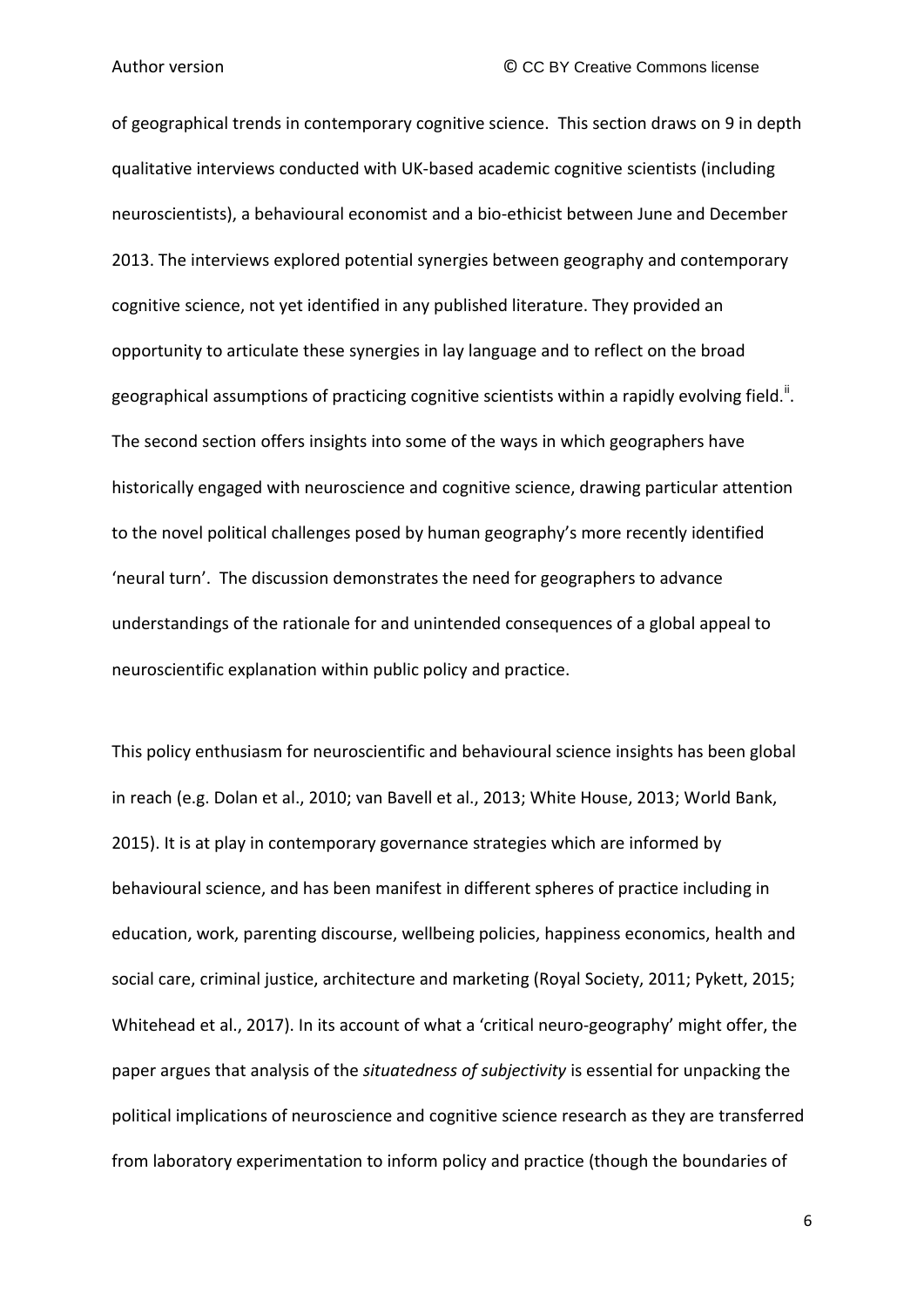the laboratory are being blurred, as the paper will explore). Exploring the situatedness of subjectivity provides a substantive grounds for establishing dialogue with cognitive and neuroscientists to problematize and enrich dominant understandings of human consciousness, behaviour and action in ways which are sensitive to existing spatial inequalities, social differences, relationships between different scales and issues of power and governance.

#### **Geographical trends in the neurosciences**

Cognitive scientists have not, to my knowledge, engaged with geographical literatures, apart from a few papers which refer to geographical information systems (e.g. Louwerse and Zvaan, 2009). Yet geographical concepts are frequently implicitly adopted by cognitive scientists and neuroscientists, including within debates around the value of 'localization' of cognitive phenomena, to processes of spatial and environmental perception (including the importance of situations in determining behavioural responses), and distributed, embodied accounts of attention and cognition<sup>[iii](#page-44-2)</sup>. Taking these three broad geographical trends as starting points, this section outlines some of the geographical assumptions debated within contemporary cognitive science and neuroscientific research in order to sketch out the future potential for a more substantive engagement between geography and the neurosciences.

### *Localization and brain geography*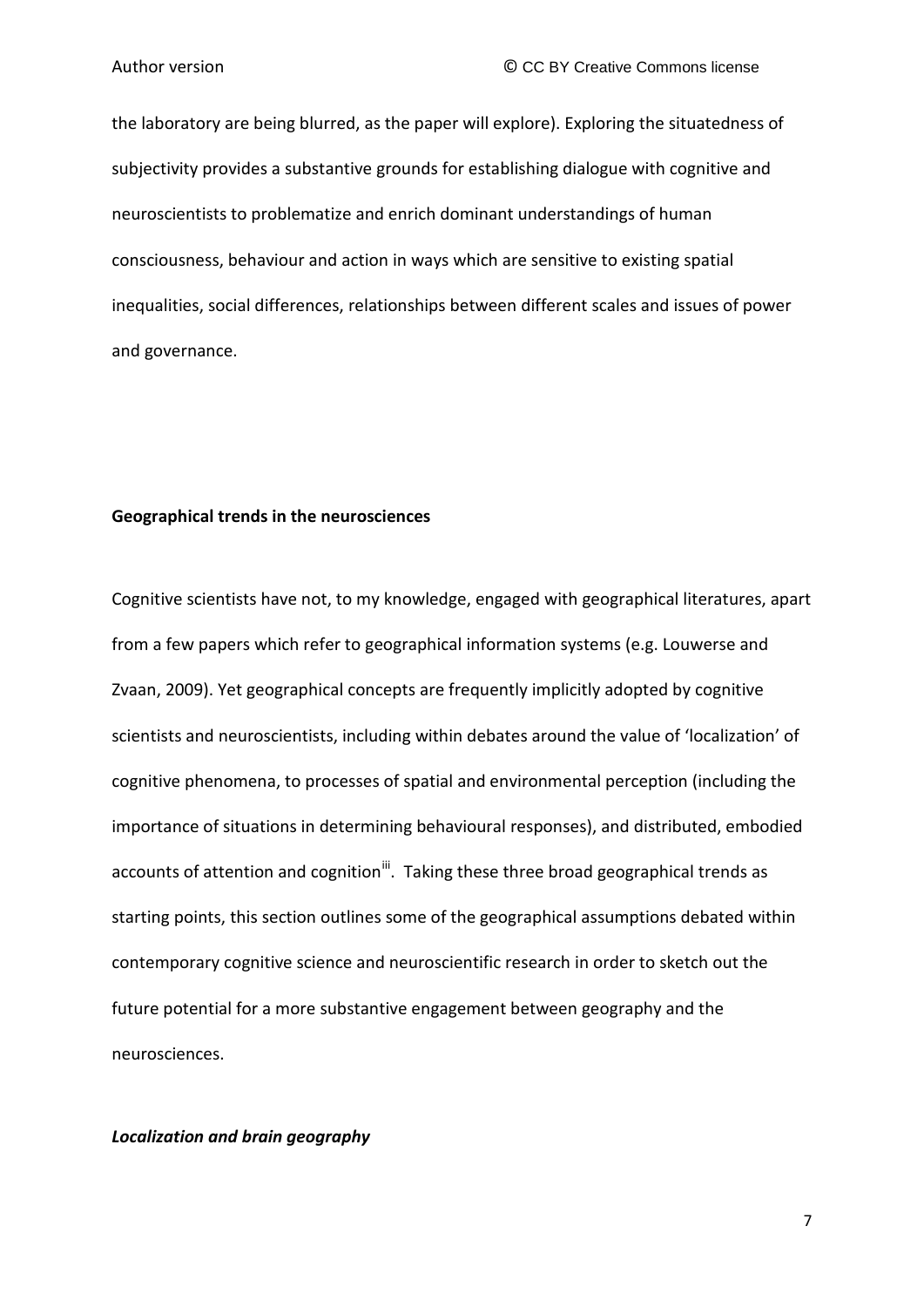'Mapping the brain' has arguably been one of the main achievements and endeavours of neuroscience over the past 150 years, although the value and politics of this mere 'brain geography' has been questioned by neuroscientists themselves (Taylor 2012: 34). Neurologist, David Ferrier provided some of the first maps of brain function in the 1870s from animal experimentation and work with criminals and in Victorian mental asylums (Rose and Abi-Rached, 2013: 64). Others had already begun to define the central components and structures of the brain, through the identification of the neuron by Santiago Ramón y Cajal, in the 1890s, and early explorations of neural networks. These insights have had lasting effects, for instance, within recent ongoing efforts to map neural connections under the rubric of Connectomics (Sporns et al., 2005). The establishment of the disciplines of neuroanatomy, neurobiology and neurochemistry during the first half of the  $20<sup>th</sup>$  Century (Rose and Abi-Rached, 2013: 32), and later innovations in neuroimaging techniques have concentrated the imperative to search for particular sensory and motor functions within specific brain regions or locales, and to identify cognitive processes strictly with the biological, chemical and physiological features of the brain. fMRI technologies and EEG methods, amongst others, have enabled neuroscientists to produce visual maps of the brains of living organisms including the human brain, further enhancing the quest for cerebral localization.

As one would expect, cognitive neuroscience is not a univocal venture; there is debate over the value, accuracy and contextual transferability of brain localization within neuroscience in general and neuroimaging research in particular (e.g. Brett et al., 2002). The cognitive neuroscientists interviewed recognized the specific scalar assumptions made through neuroimaging research or research on narrowly defined facets of human perception,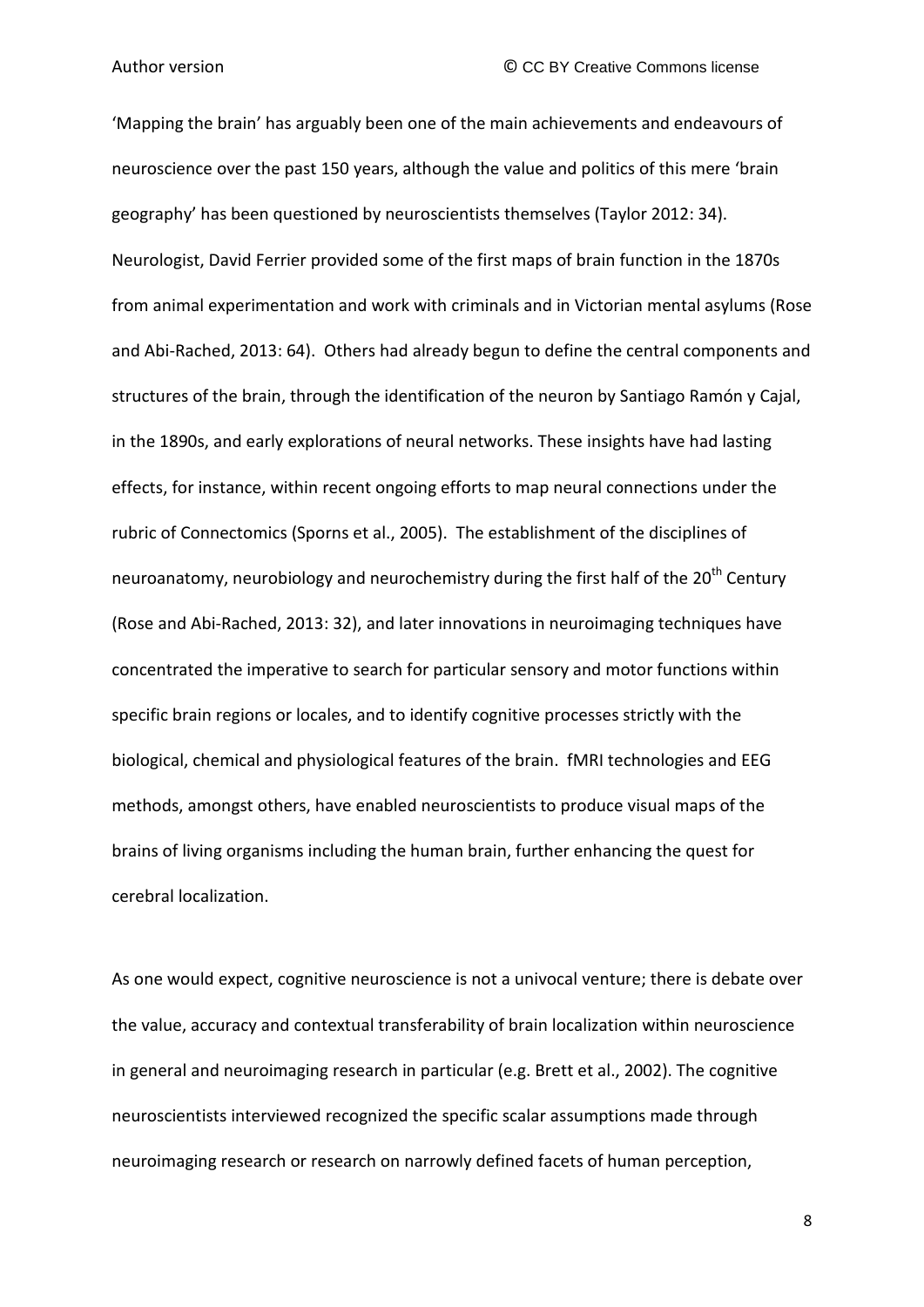memory, attention or behaviour. While they might have been indebted to advances in neuroimaging techniques, they were equally cautious of their seductive appeal and aware of the limitations of the findings afforded by such methods:

"So when the scanners first became sort of usable for cognitive neuroscientists it was, like, you know, a kid in a candy shop, you just didn't know what to do first. And then a few years later, that was starting to be viewed as, sort of, brain geography, in a sense, you know, like OK that area's active and this area's active, but the brain never works by activating one area, it's always a composite." *Cognitive Neuroscientist A, interviewed June 2013.*

Identifying the restricted view of brain localisation, one neuroscientist warned against the over-specialisation associated with career trajectories in neuroimaging, highlighting a certain occularcentrism within neuroscience which can narrow research focus and overemphasise the explanatory purchase of 'the brain':

"Most people that specialise will miss the big picture, yes because the brain… because they just focus on their little topic… some people will say there are modules in the brain and each module is specialised in a specific stimuli type or specific processing type and we can know that and we can investigate that. Then they're just *zooming into that region* and try to understand it, but I think the paper [we wrote] was, kind of, saying by saying that you're already giving an answer to…which you, you know. They already presume their answer..." *Cognitive Neuroscientist B, interviewed September 2013, emphasis added.*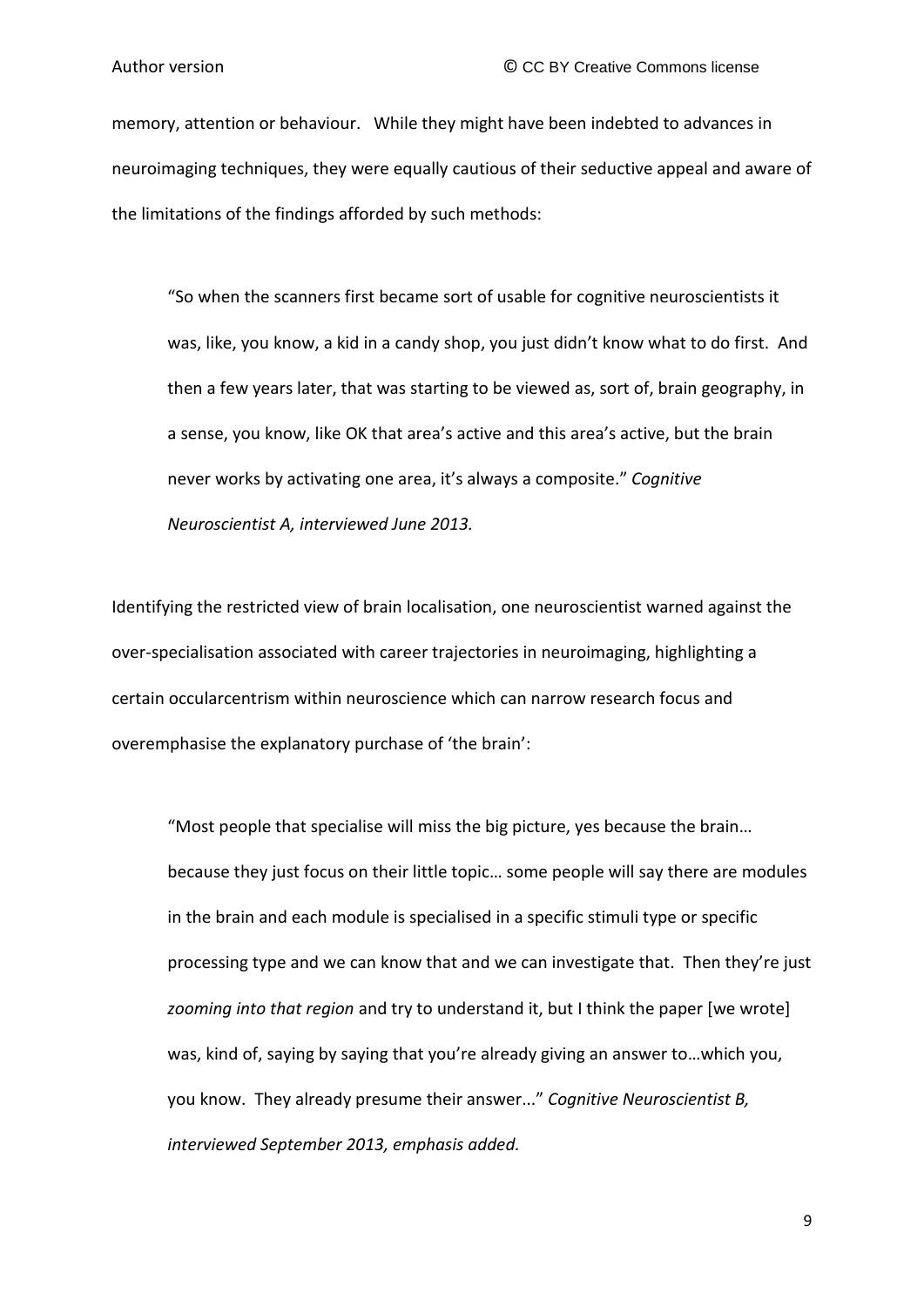The methodological presumptions of brain localization here are reminiscent of what Gillian Rose (1995: 762) famously described as the "dominant masculine subject position in the West" associated with spatial mastery, control and surveillance. Whilst Rose was critiquing the spatial *distancing* achieved by visualised space, here we see that 'zooming in' can equally serve to obscure the power relations and scientific protocols implicated in localized brain visualizations. Such visualizations prescribe human subjectivity and narrow the available scope and scale of explanation available to cognitive and neuroscientists.

In contrast, a social neuroscientist did not believe that localization should be considered a problem, as long as this is complemented by a more holistic analysis of the brain and is proportionate to the complexity of the behaviour being studied:

"Well I mean I don't think there's anything fundamentally wrong. It's clear from studies in humans and animals that there is a localisation of function in the brain. That's not really a debate in my mind but it's certainly not as simple as region x does this and region y does this, functions appear to be distributed in networks and we are not at the point where we fully understand how all of that works, especially for the more complex kind of behaviours that I'm interested in like social behaviour." *Social Neuroscientist C, interviewed June 2013.*

And yet it is clear that the same neuroscientists approach the brain as the ultimate source of our behaviour, and tend towards self-avowedly reductionist accounts of human activity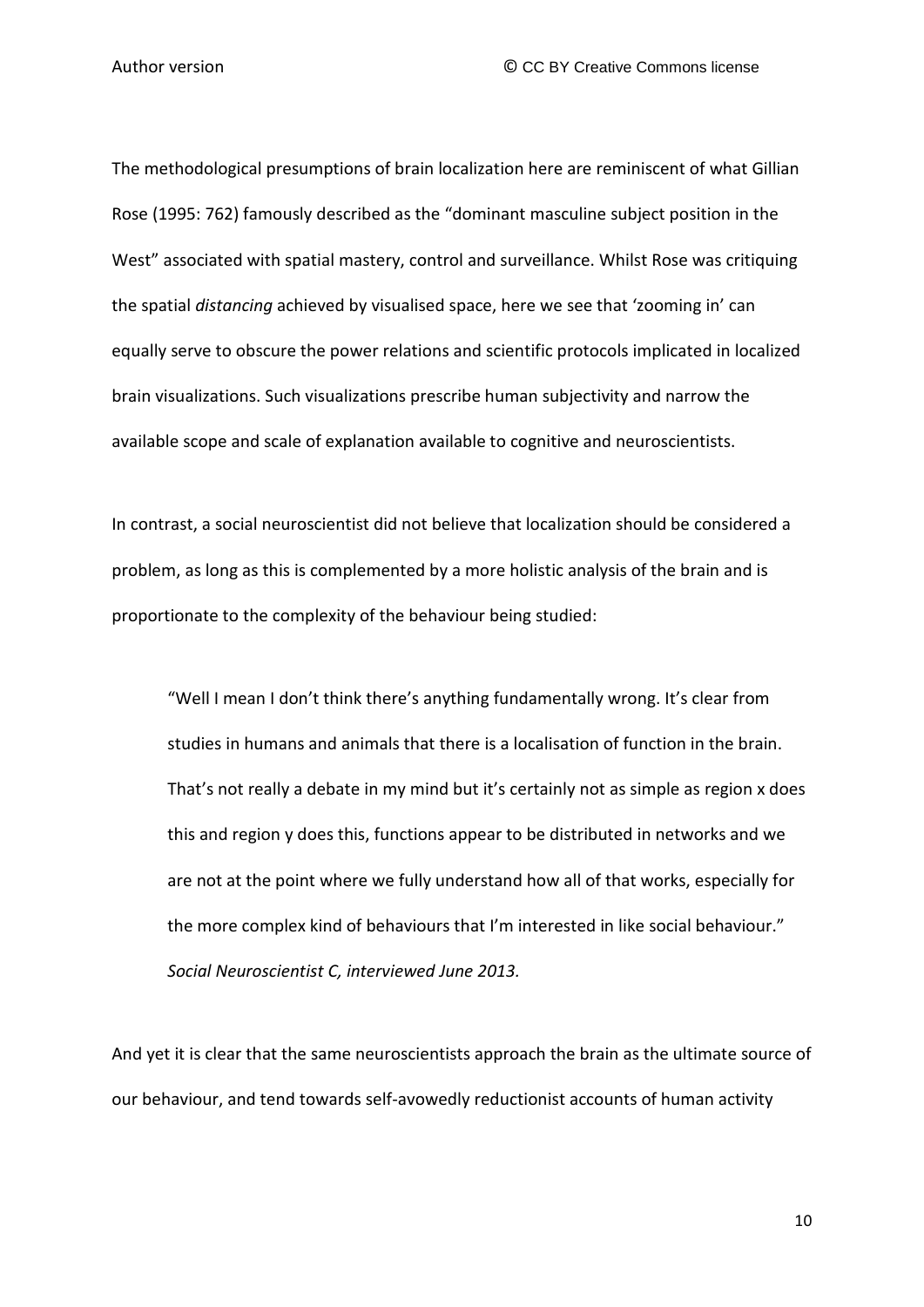which are necessary limited in terms of their scale of explanation to the brain as an engine of both behaviour and consciousness:

"because ultimately the mind does arise from the brain, and the brain produces behaviour and you know the contents of the mind, emotions, cognition are what we sort of experience as being causal for behaviour". *Social Neuroscientist C, interviewed June 2013.*

"I'm a reductionist so I don't think that there's anything different about my thinking about politics than it's thinking about reaching for my cup of coffee, except it just may involve many more steps of reasoning" *Cognitive Neuroscientist A, interviewed June 2013.*

These remarks suggest that there remains a residual adherence to some quite reductionist ideas about localisation and thinking within cognitive science. More ecological approaches which consider the brain *in situ* and in relation to their environment address this reductionism, as the following sections explore.

#### *Spatial and environmental perception*

The ecological approach to psychology has a long history. From the 1940s, psychologists such as Kurt Lewin, Roger Barker and Herbert Wright argued that the environment should be considered as the primary determinant of behaviour and developed 'psychological-habit maps' to demonstrate this process (Wicker, 1979, cited in Pykett, 2015: 48). Through their observations of behavioural patterns in particular settings, such researchers set out to establish the environmental causes of behaviours rather than reduce social problems to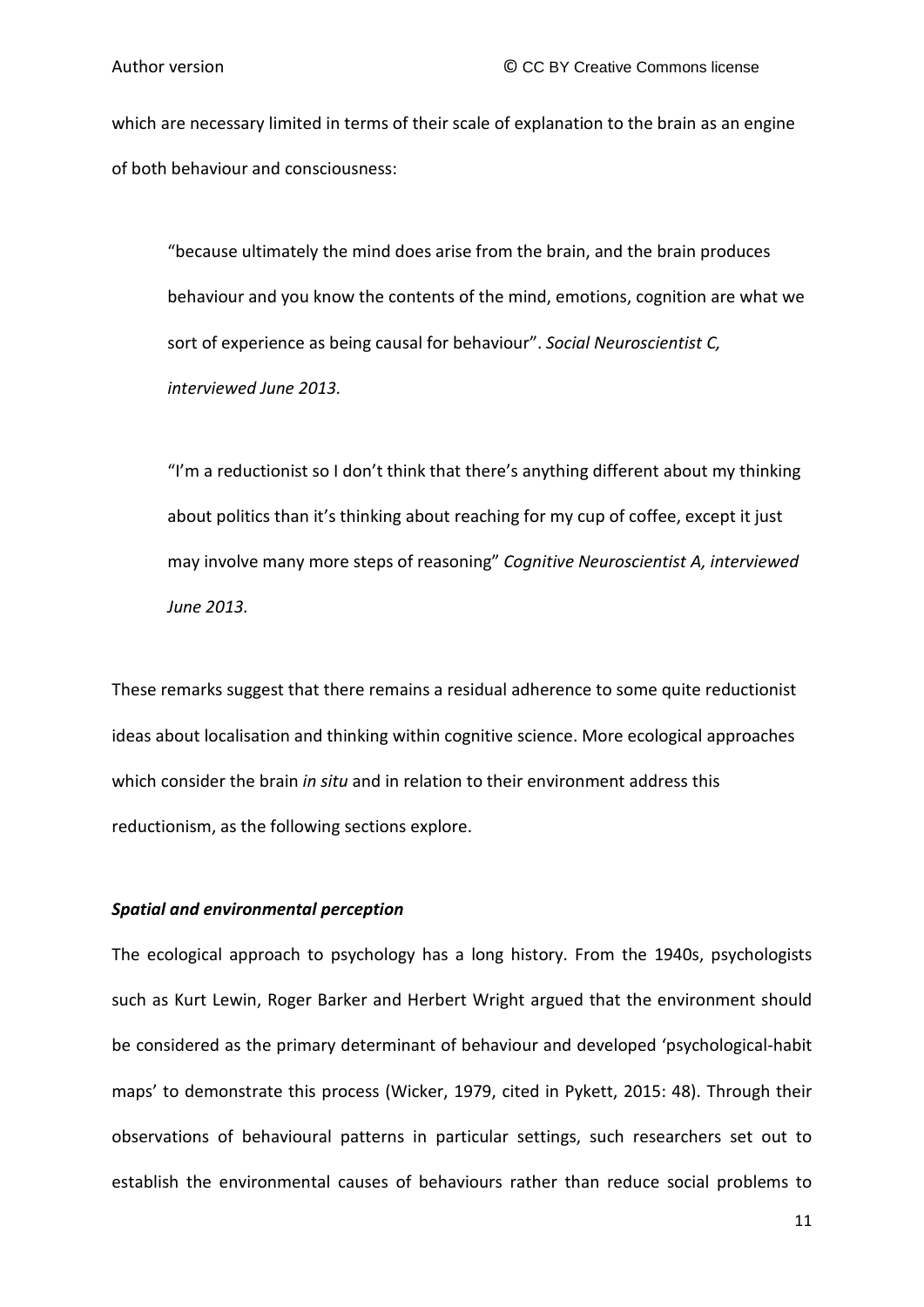individual pathologies. But their research was not adopted by mainstream psychology, which has long been concerned with a more spatially-bounded interest in environmental perception. Most psychologists continued to conceptualise the environment as an immediate and literal phenomenon rather than as a multi-layered and multi-scalar ecological system in which behaviour was shaped.

This proximate sense of environmental or spatial perception was integral to the establishment of early modern psychology in the late 1800s. Writing in the 1870s, Hermann von Helmholtz was one of the first to adopt natural science methods to study the physics of the mind – in distinct contrast to Kant's account of the mind as normatively separate from nature (Hatfield, 2003: viii). Helmholtz's empirical psychology underpins contemporary cognitive science conceptions of how the exterior world 'gets inside' the mind through processes of attention, perception, memory and learning. It is also reflected in the assertion by famous scientists and philosophers that consciousness is reducible to neural processes (Francis Crick; Patricia Churchland, cited in Noë, 2009: 5; 189*n*). Spatial perception remains a research priority within cognitive science, incorporating the visual, auditory and sensorimotor aspects of human interactions with their immediate and proximate environment. While this may provide important insights in terms of the particular actions being studied, the implications for complex forms of social and interactive behaviour are less well developed. As one cognitive neuroscientist described, their research on attention was specifically *functional*, proximate and immediate. Consequently the validity of adopting the same approach for addressing the use of a coffee cup as for political thought becomes far from clear: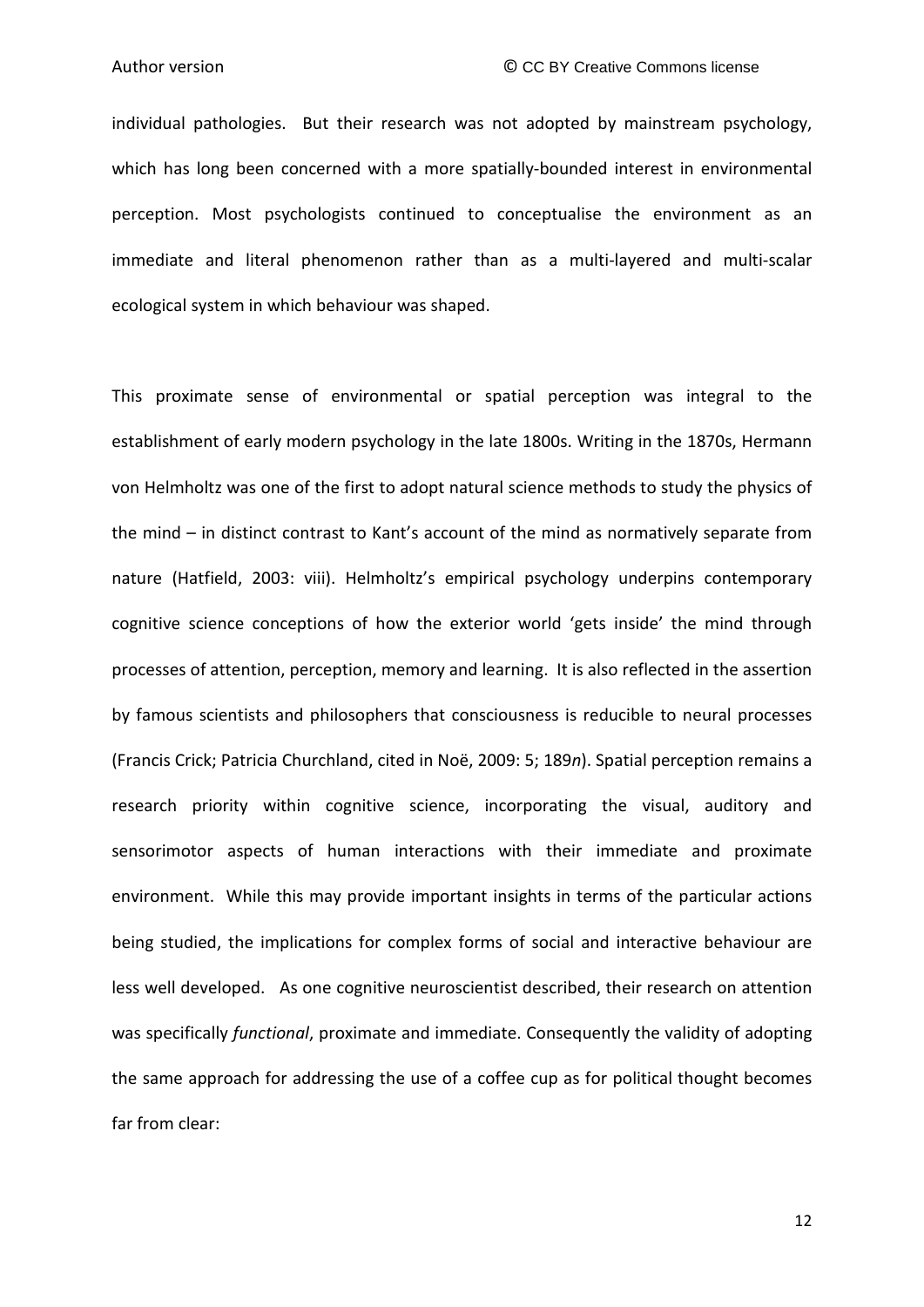"So in particular my interest is in attention, which is a process of, you know, as it's colloquially defined of focusing on a particular input source so, you know, in this room now there's lots of different visual stimuli, there's different auditory stimuli so attention is then a property of the brain that allows you to concentre on one particular source of many different inputs, so you can expect something to occur over there and you can focus your attention to that source, or you can be wanting to focus on the auditory modality versus the visual modality. And then that intersects in, so the information processing stream with what we call working memory, which is that sort of very brief storage of information that you're acting on at that particular moment in time" *Cognitive Neuroscientist A, interviewed June 2013.*

Meanwhile, studies of environmental perception have developed much more in concert between psychologists and geographers since the 1980s, but have also remained rather wedded to the micro-scale of human-environment interaction, as explored in the section on 'Human-environment interactions' below.

#### *Distributed and embodied cognition*

A third field of development in cognitive science which partly reflects the same emphasis on the materiality of the mind is the area of distributed, embodied, extended or situated cognition. As with notions of spatial and environmental perception, there is a shared concern for understanding human-environment interaction. But unlike the endeavours of localization and brain geography, it considers cognition itself more as an ecological system distributed between the organ of the brain, the mind and body of the person and the sociotechnical environment than as property internal to the cranium. Philosopher Andy Clark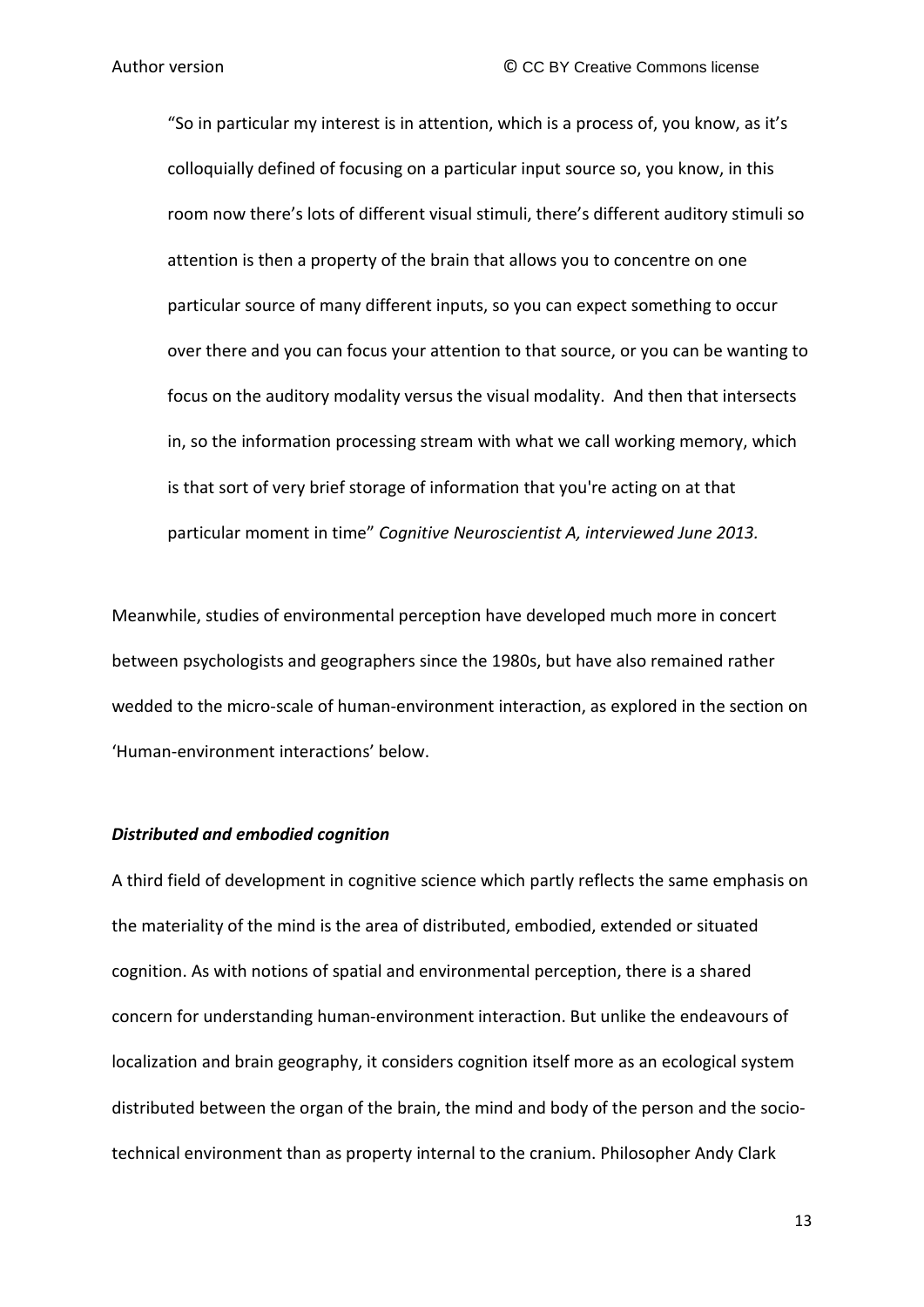(1999) has recounted a movement within cognitive science towards embodied accounts of the mind in response to the persistent mind-body dualisms pursued by much psychological and neuroscientific research. Others have focussed on the anatomical specificity of human vision and its relation to the environment (e.g. Proffitt 2006), on the relationship between human intelligence and context (Sternberg and Wagner, 1994) and on cognition as a dynamic "brain-body-environment system" always oriented towards specific actions (Wheeler, 2005: 11). Clark has noted the restricted spatial imagination of narrowly materialistic accounts of the brain as: "the space of the inner neural machine, divorced from the wider world which then enters the story only via the hygienic gateways of perception and action" (Clark 1999: 5). Such authors have promoted an alternative cognitive science where "[t]he mind itself […] is best understood as the activity of an essentially situated brain: a brain at home in its proper bodily, cultural and environmental niche" (Clark, 1999: 5).

Evidence for this strand of thinking within cognitive science is found in studies which, for instance, challenge the 'input-processing-output' model of human cognition, showing instead that "daily agent-environment interactions" often do not require full inner representations of the perceptual scene, can rely instead on motor routines, and that actions themselves play a crucial role in cognitive processes (Churchland et al., 1994 cited in Clark, 1999: 8). Clark notes how this account recollects the interactivist notion of 'affordances' provided by ecological psychologist, J.J. Gibson, whereby objects or environmental conditions offer up certain courses of action for people.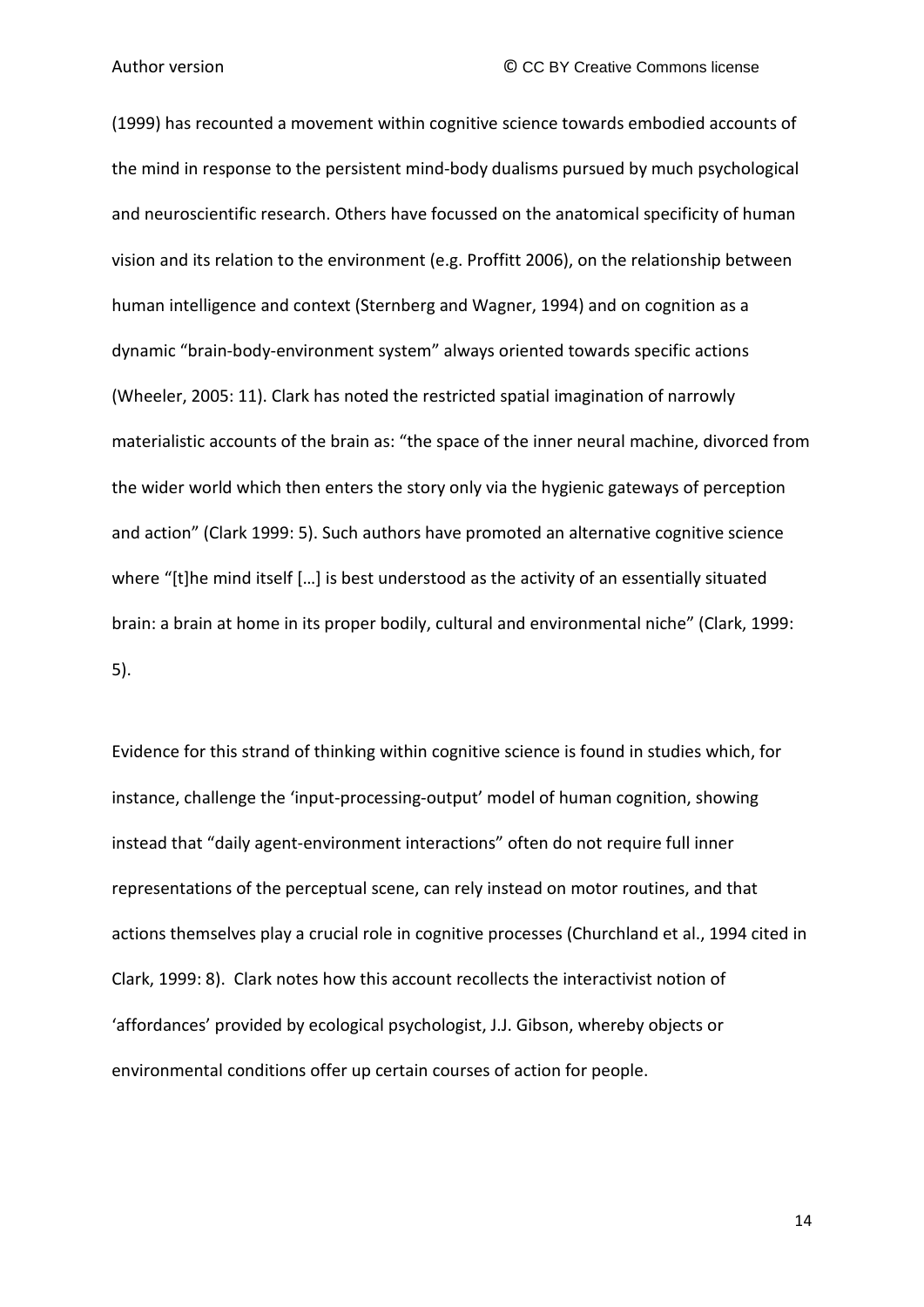The idea of affordances was helpfully described by one of the neuroscientists interviewed, whose research involved designing a computer-assisted environment to support stroke patients with executing everyday life tasks such as making a cup of tea. Coasters were designed to sense what the patient was doing and feed this information back into a dynamic system which would alert the person on how to complete the task. Neuroscientific methods and eye-tracking devices were used to understand how young people versus stroke patients looked at objects and made errors in object selection:

"so there is coaster on the mug, there is coaster on the kettle, there is coasters on the milk jar, there are coasters all over the place. So, these coasters send information to a computer and in addition, we're using, kind of, X-box connection to basically record what's happening with your upper limb and all this information is fed into a computer to identify what you actually did. Did you add tea bag? Did you add sugar? Did you add water? Did you boil the water? Then, the computer basically tracks what you've done and what you should have done and what you are doing. Then based on that, gives you a feedback, 'Oh you forgot to boil the water. Please boil the water. You didn't add a teabag, you didn't add sugar.'" *Cognitive Neuroscientist B, interviewed September 2013.*

This suggests that some cognitive neuroscientists – not necessarily by intention – seem to be adopting a dynamic, embodied and distributed sense of cognition, here in the case of translational health research. Just how far they would stretch this sense of distributed cognition, both metaphorically and literally, would be an interesting starting point for a critical neuro-geography.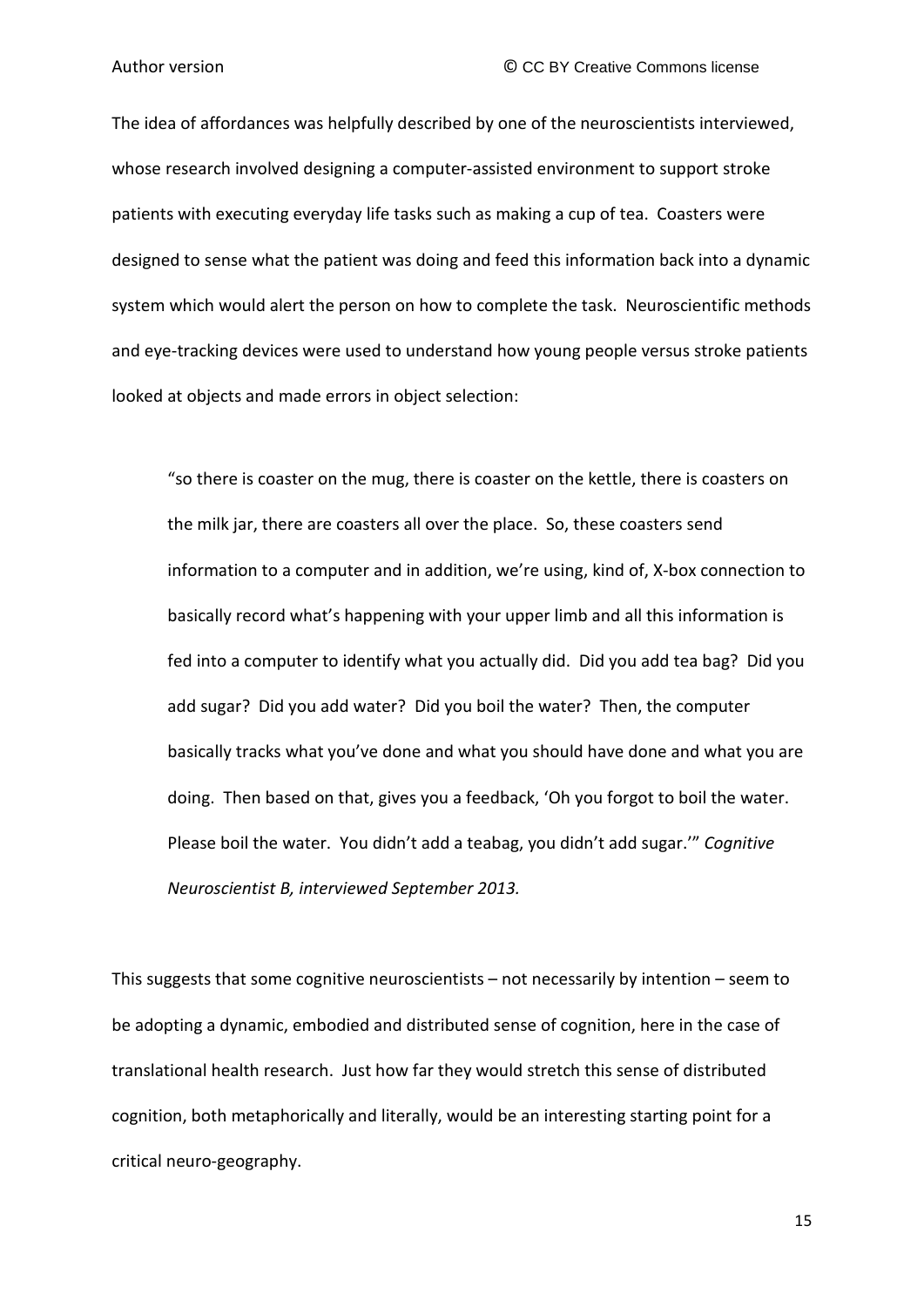Why do brain localization, theories of spatial and environmental perception and a distributed and embodied account of cognition matter beyond the disciplinary confines of cognitive science? These approaches tend in the final analysis towards a reductionist notion of space and context limited respectively to the brain, the perceptual environment or proximate situation, and action-oriented taskscapes. Their value to normative and political discussions (rather than coffee cups), might at first glance appear far-fetched. Up to this point this paper has provided little sign, for instance, of any potential confluence between concepts of space perception deployed in cognitive science and notions of 'spatiality', including concerns of spatial difference, spatial justice, spatial inequality, or spatial politics already well established in human geography. Yet it is precisely a set of distinctly *political* claims which have been advanced through geographical engagements with the cognitive and neurosciences. The next section therefore considers the broader implications of the aforementioned trends by offering a synoptic review of three trajectories in the development of human geography where engagements between cognitive science, neuroscience and geography have been central.

#### **Geographical engagements with the cognitive and neurosciences**

There has already been substantial critique of the cognitive and neurosciences bysociologists, cultural theorists, philosophers, psychologists, science and technology studies and medical humanities scholars, who have tried to re-situate the human subject in their behavioural 'milieu' (Rose and Abi-Rached, 2013). Specifically they have identified the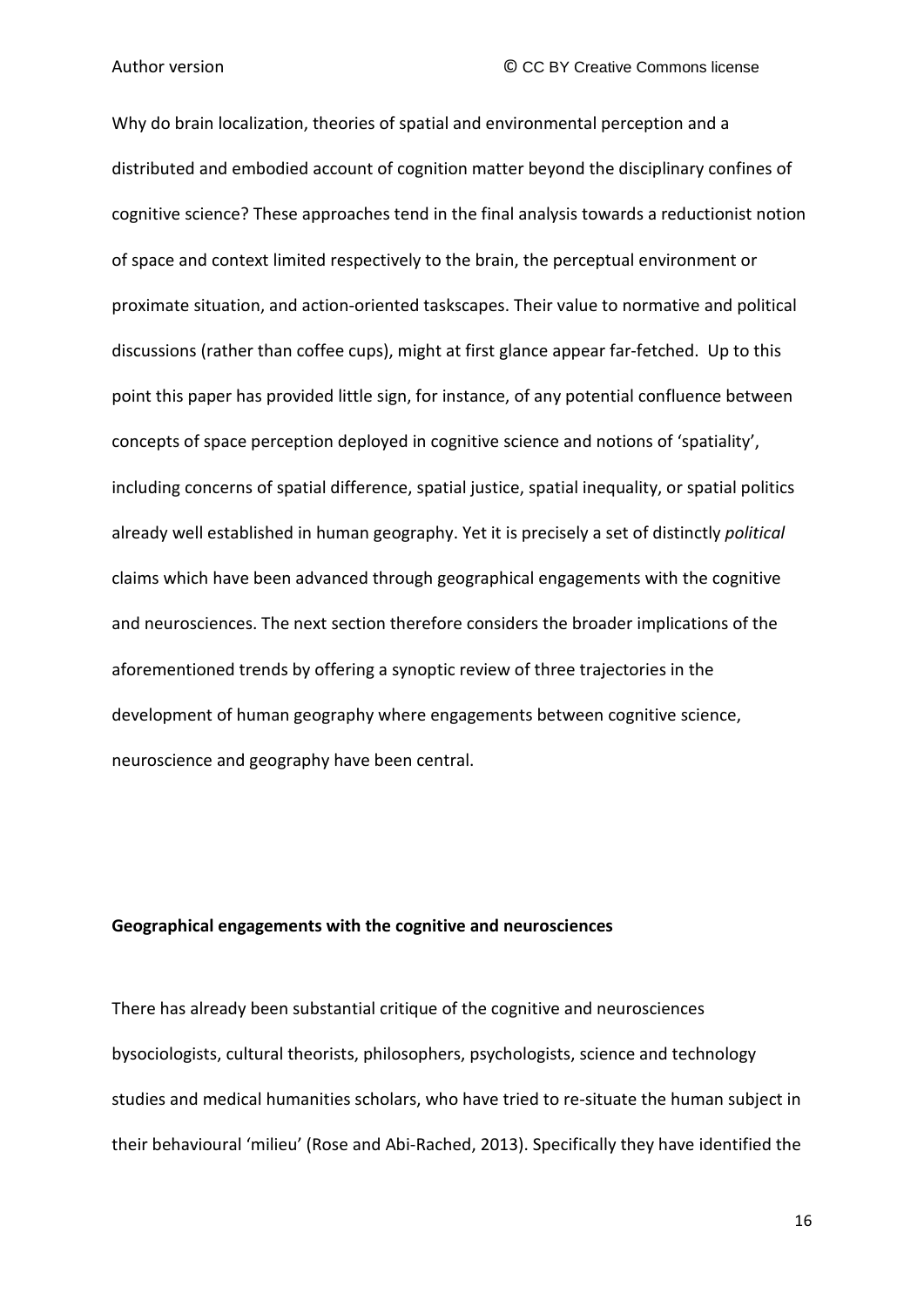geo-historical circumstances of the emergence of 'cerebral subjectivity' (Ortega and Vidal, 2009) and addressed the apparent 'neuromania' characterising popular culture (Legrenzi and Ulmita, 2011; Pickersgill et al., 2011; Thornton, 2011; Choudhury and Slaby, 2012; Canter and Turner, 2014; DeVos and Pluth, 2016; Pitts-Taylor 2016). In a more 'embracing' fashion, neurophenomenology and neuroanthropology have emerged as approaches which use neuroscientific frameworks and methods to explain experience and consciousness (in the case of neurophenomenology (Varela, 1996)), and the evolution of culture (in the case of neuroanthropology (Duque et al, 2010)). Adding to this field, as reflected in the section on 'Contextual rationalities' below, geographers have begun to take a critical interest in the contemporary social and political significance of neuroscience. They have also analysed 'brain culture', referring to the influence of neuroscientific insights on a broad spectrum of social practices, processes of subjectification, and public policies (Fitzgerald and Callard, 2014; Gagen, 2015; Pykett 2015). In this section I consider what geographers' historical engagements with cognitive science teach us about the extent to which a future neurogeography might embrace or critique the neural turn evident within the social sciences and humanities.

Three areas of human geographic thought are summarised here, selected for what they can each distinctively tell us about integrating cognitive and neuroscience research into our social and spatial explanations of subjectivity, behaviour and context<sup>iv</sup>. The dynamics of *human-environment interactions* (informed by behavioural geography and environmental psychology)*, affective architectures* (as conceived by non-representational theory (NRT)) *and contextual rationalities* (the focus of Foucauldian approaches) are elaborated as setting off points for a critical neuro-geography which is informed by but not indebted to cognitive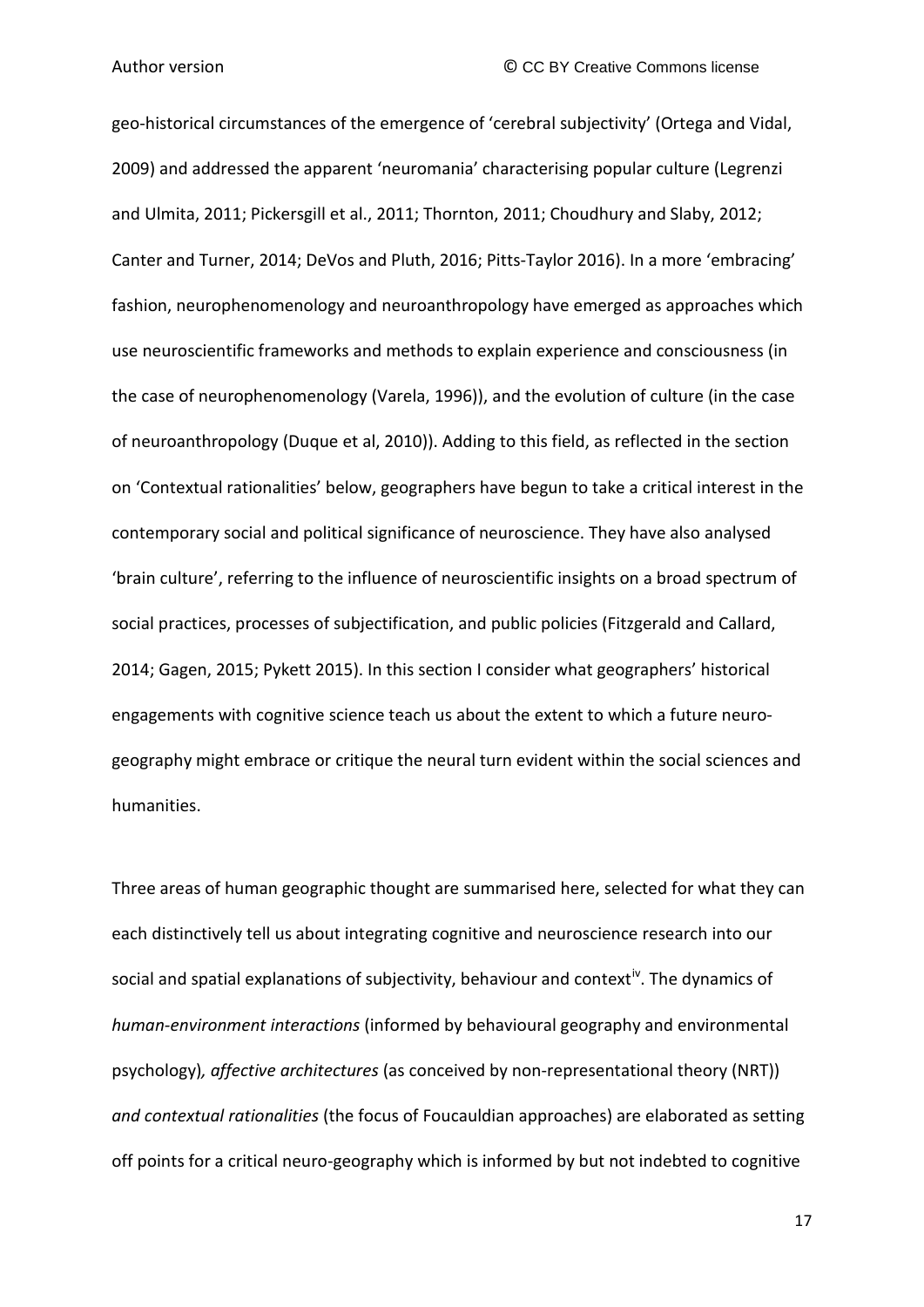and neuroscience insights. The novelty of this approach is to combine (a) the problematisation and enrichment of the geographical concepts deployed and developed in cognitive and neuroscience, with (b) a critical analysis of assumptions concerning political agency found within the global enthusiasm for neuroscientifically-informed public policy and e[v](#page-44-4)eryday practice, as geographical trends themselves<sup>v</sup>.

#### *Human-environment interactions*

As already noted, the study of spatial and environmental perception was central to the development of environmental and ecological psychology as branches of cognitive science. Within geography, behavioural approaches became an integral part of the discipline's history from the 1960s. Scholars such as Wolpert, and Golledge and Stimson (cited in Pykett, 2015: 45) explored the relationship between images, revealed perceptions and behaviour, and modelled the way in which minds process information about the environment. Amongst their achievements were their promotion of space as more than simply a surface on which human behaviours were mechanistically played out and their problematisation of 'rational economic man' through developing notions of bounded rationality. Yet blind spots in behavioural geography were being widely criticised by the 1980s: Marxist geographers argued they that offered no real explanation for the structural contexts of human behaviour; humanists felt they disregarded the cultural mediation of human consciousness (Cox, 1981; Ley, 1981 cited in Pykett, 2015: 45). From a psychoanalytic perspective, they were criticised for their gender blindness, for decoupling the mind and body and for providing no conception of the situated processes of subjectification (Pile, 1996). As such, there could be little appreciation within the behavioural approach of the diversity of human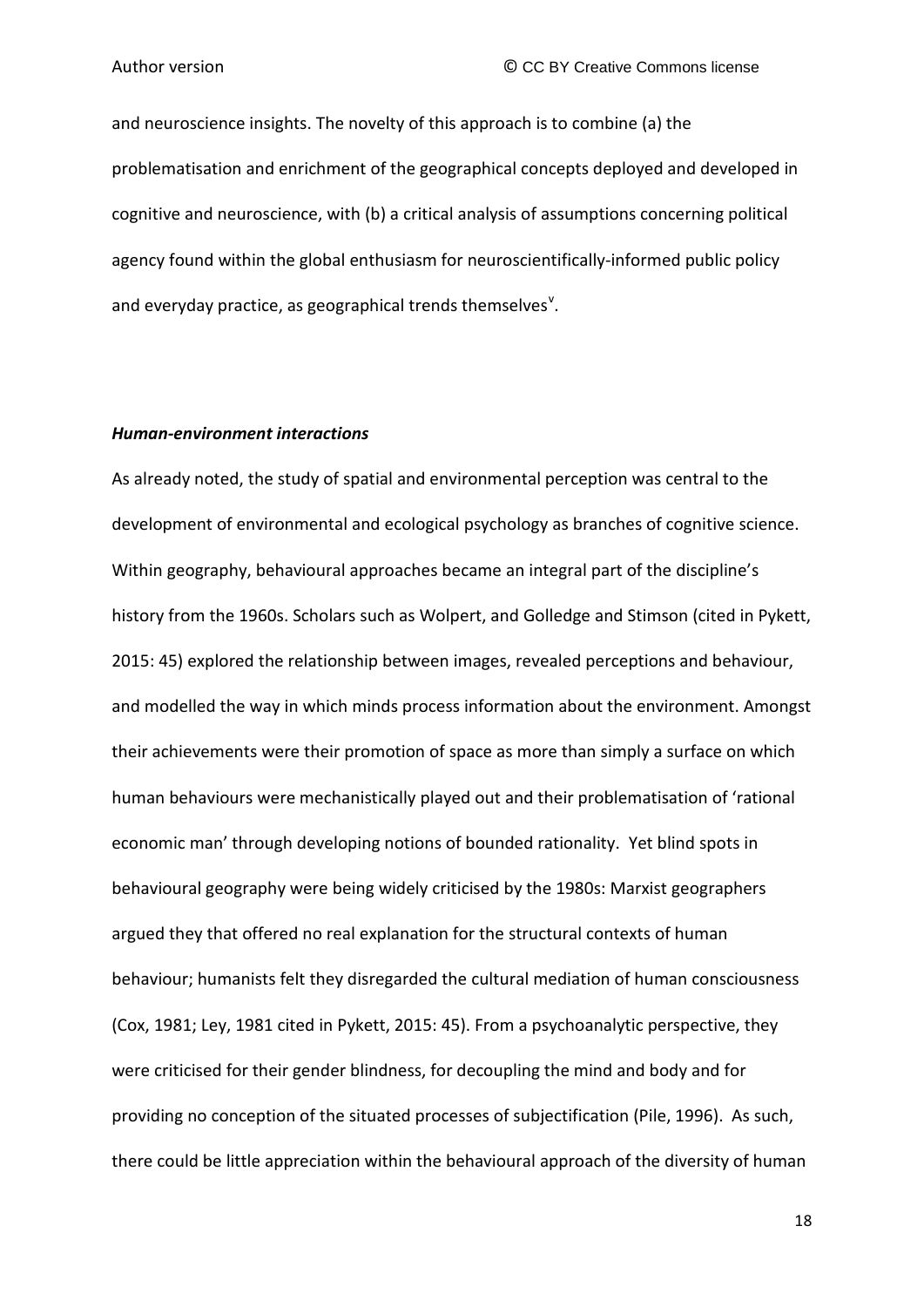perception and experience, which limits the potential of the behaviourists to appreciate both the hierarchical categorisation (and governance) of different experiences of consciousness, and what is now termed 'neuro-diversity'; valuing and seeking equality for a range of neurological differences in terms of naturally occurring genetic variation.

Despite these significant criticisms, explorations of behavioural geographers of theories of cognition have been developed by the contemporary field of environmental psychology, an increasingly influential field of study which informs public policy debates concerning the interrelations between the environment, mind and behaviour. Devine-Wright and Clayton (2010: 267) have argued that environmental psychology should better re-connect the self and the social by attending to the dynamic relationship between identity, cognition, affect and behaviour, as well as the structural conditions in which people might live more sustainable lives. The hitherto limited engagements of environmental psychologists with issues of social and spatial context pose particular limitations for attempts to analyse the productive effects of cognitive science as applied in policy, which mobilises these very environmental psychological knowledges in order to shape citizens' behaviours. In seeking to render measurable psychological 'traits', attitudes, and values, and in its ambitions to operationalise workable models of behavioural change, what gets left out of many such studies is consideration of the specific mechanisms through which human subjectivity is itself socially and spatially produced in specific contexts. These blind-spots also plague the behavioural turn in public policy and governance evident in the work of 'nudge units' now operating in governments across several nation states (Whitehead et al., 2017).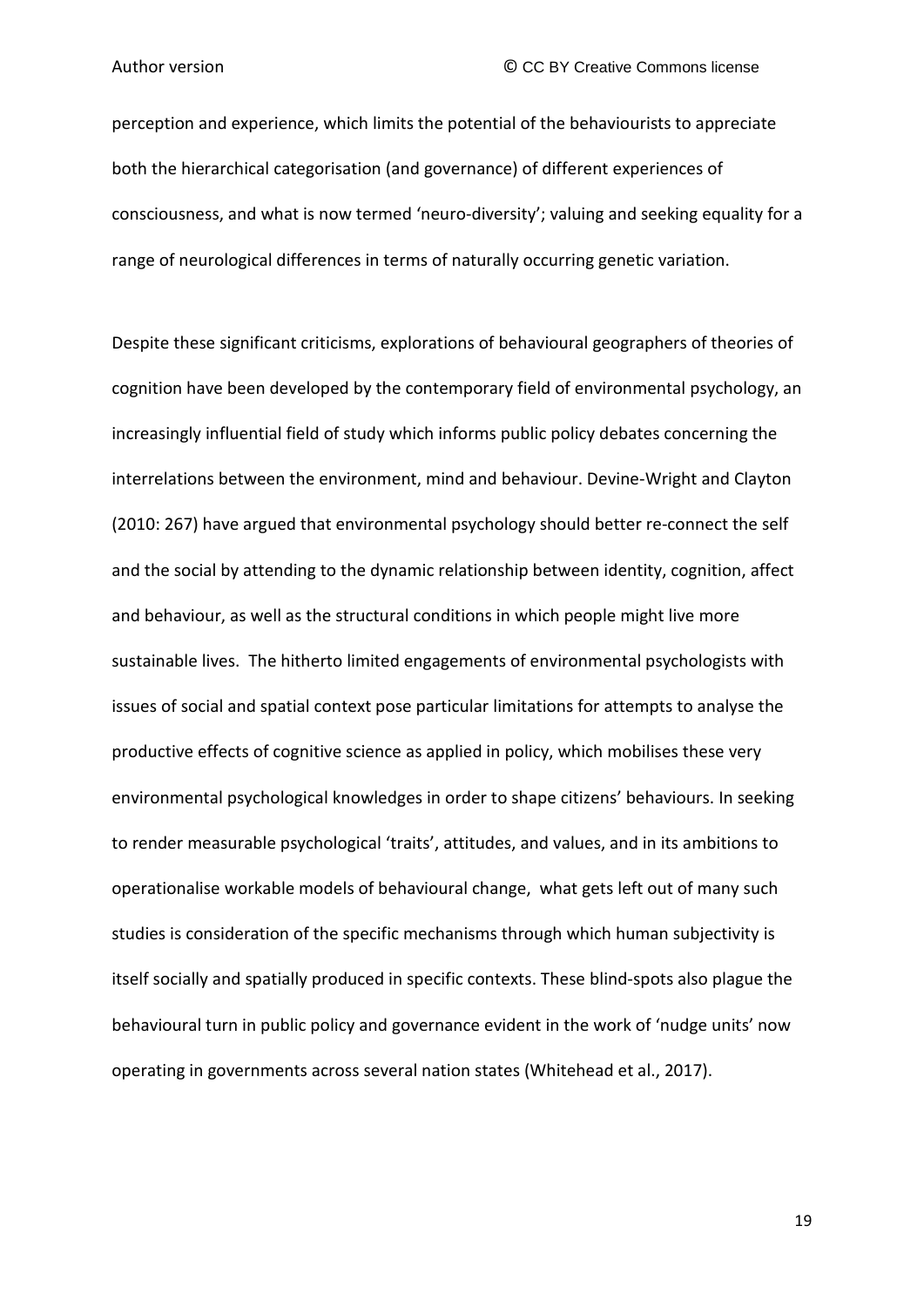#### *Affective architectures*

Since the late 1990s, human geography has seen a discernible 'neural turn' through the development of Non-Representational Theory (NRT), which is partly founded on neuroscientific explanations of human action (Korf, 2008). At the same time geography has become more sensitive to materiality, the agency of non-human actors and to bodily practices in general. NRT has drawn on distributed accounts of embodied cognition offered by cognitive science, and in the environmental affordances of particular spatial arrangements (Thrift 2008; Anderson and Harrison, 2010: 7). NRT argues that practices, events and relations are best understood outside of systems of representation (structures of writing, language, conscious expression, interpretation, social constructs). This approach is 'bio-social' in that it proposes that the individual, atomistic, rational self is a modernist fiction and Cartesian error, and that we need to develop a new performative style of thinking concerning human nature and the subject. The influence of neuroscience can be traced within Deleuzian strands of NRT in geography, as evidenced by Deleuze and Guattari's materialist and embodied conceptualisation of the brain as a site of the "resolution of forces" within which the radical multiplicity of the world is selectively perceived, abstracted and creates new possibilities for thought (Watson, 1998: 29; 34). For geographers such as McCormack, for instance, an attention to the molecular, including neurochemistry is pertinent to developing a human geography which attends to the way in which thinking itself "emerges from a sensible field", is material, and constituted in dynamic relation with the world and the non-human (McCormack 2007: 365). There are specific traces of affective neuroscience evident in this strand of human geography, with reference to Joseph Le Doux, Francisco Varela and Antonio Damasio being prominent. Yet there is surprisingly little discussion of cognitive neuroscience and social neuroscience in this work.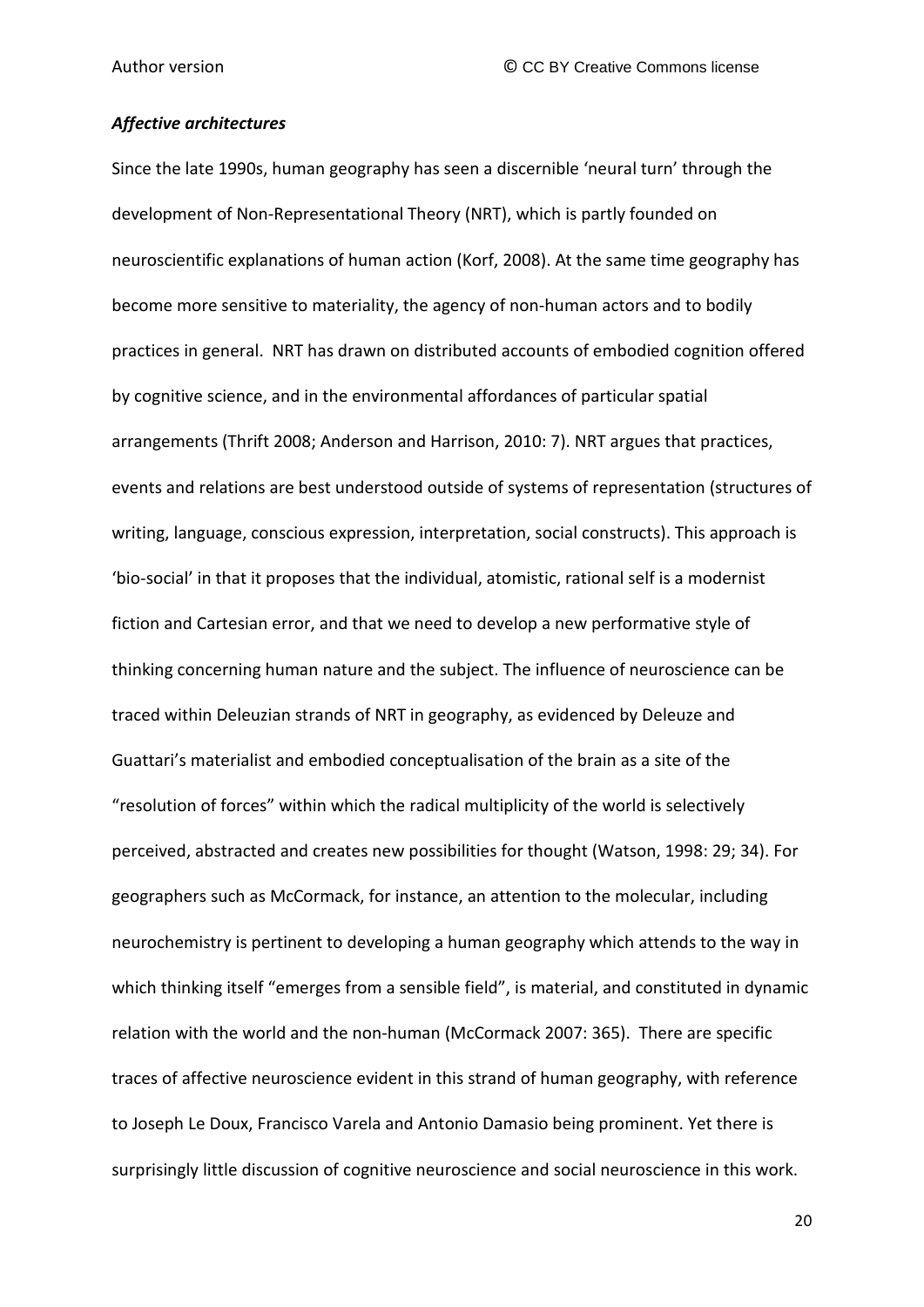This selective interest in certain strands of neuroscience, as Papoulias and Callard (2010) have pointed out, explains why the NRT approach is able to claim a neuroscientific basis for its generative or performative politics within fields of seemingly infinite possibilities whilst apparently ignoring the often explicit determinism and reductionism of other neuroscience strands, as we shall see later.

One of the founding tenets of NRT is based in contemporary neuroscientific accounts of personhood; that human action *precedes* cognition; put simply, we act *before* we think. It is this insight that leads Thrift to assert a radically new spatial politics of affect based on the frailty of decision-making and psychological challenges to the illusory notion of free will:

'Wundt was able to show that consciousness takes time to construct; we are 'late for consciousness' (Damasio 1999: 127). That insight was subsequently formalized in the 1960s by Libet using the new body recording technologies. He was able to show decisively that an action is set in motion before we decide to perform it: the 'average readiness potential' is about 0.8 seconds, although cases as long as 1.5 seconds have been recorded. In other words 'consciousness takes a relatively long time to build, and any experience of it being instantaneous must be a backdated illusion'" (Thrift, 2004: 67).

Thrift thus takes up Libet's findings to argue that the "constantly moving pre-conscious frontier...is highly political"; a sphere of "*microbiopolitics"* (Thrift, 2004: 67). Because it has become visible to science, this moment between action and consciousness awareness can be targeted and operated on by various actors in order to produce particular political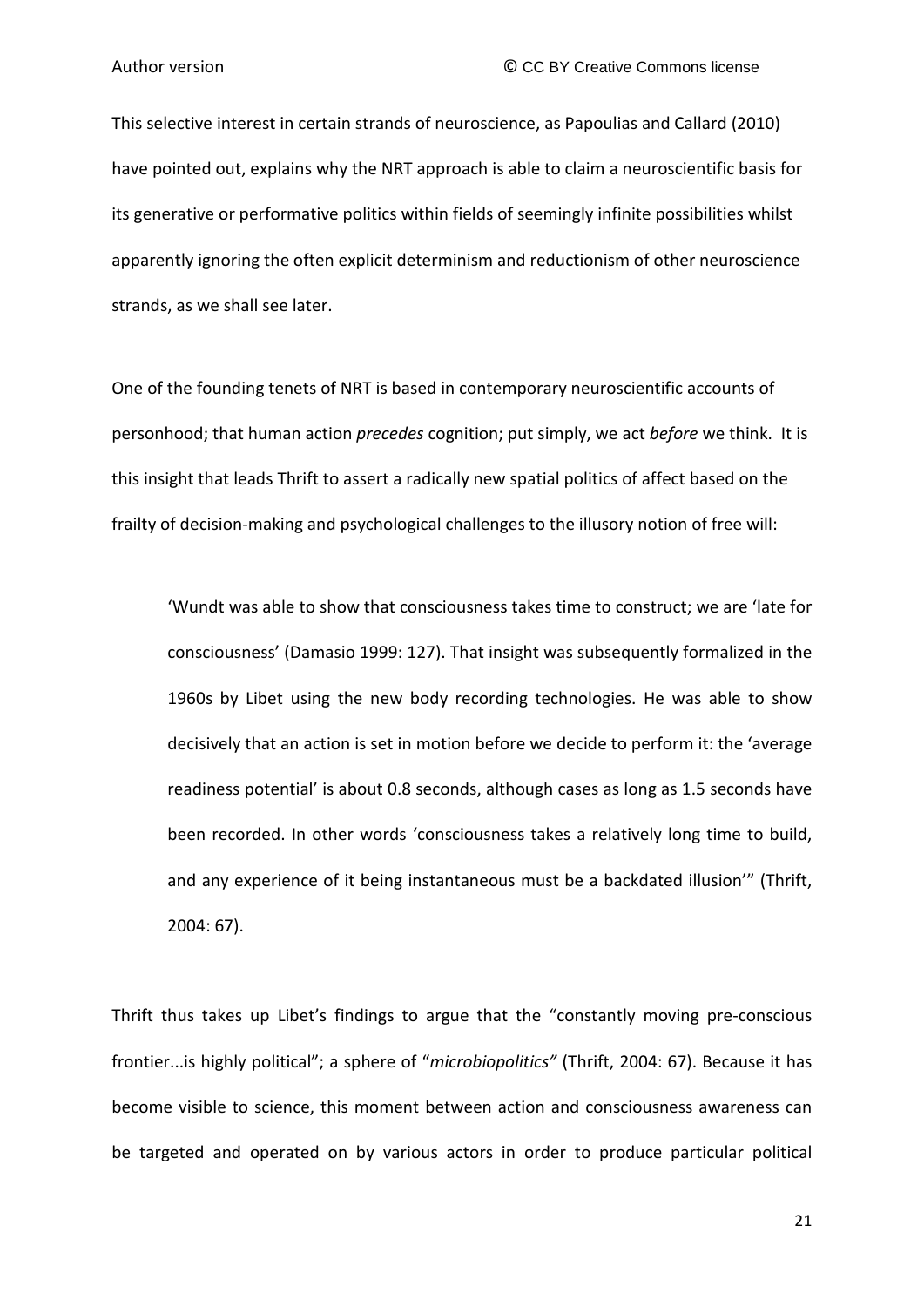responses. This is particularly the case in urban design, which Thrift identifies as a new political field in which affective responses can be effectively pre-programmed and as the broad means by which *affective architectures* can be engineered (Thrift, 2004: 68). In positing the post-human subject as the key actor (that we can never be separated from our environments), NRT points towards the "insufficiency of argument" as a political *modus operandi* (Thrift, 2004: 71). The political subject posed here is diminished to a figure drowned out by its affective capacities and pre-figurative neural drivers, who is fooled by their own post-hoc rationalisations for action. This neurally-inflected citizen, determined by their biology to act in non-rational ways, is susceptible to affective forms of manipulation.

NRT and its related spatial politics of affect have not entered the discipline of human geography without criticism. For some, the non-representational approach is based on a highly deterministic attack on the rational modernist subject, which relies on the naïve naturalism of presuming that localized brain processes *cause* human action rather than on convincing critiques of this false universality (Korf, 2008). This is relevant here insofar as brain culture and its associated global policies and everyday practices rely heavily on the claim that we can no longer be understood as rational actors. For Korf (2008: 716), there is no space left by NRT to address the contingency of subjectivity (its relation to context) rather than its determinacy. Others have broadly challenged its reliance on partial narratives of neuroscience and cognitive science, which have been anchored to a biological account of personhood and thinking which remains deterministic and evolutionarily 'set in' rather than shaped by context-specific processes of embodied subjectivity (Papoulias and Callard, 2010: 34). The political insights offered by NRT are further problematized by debates within cognitive neuroscience and beyond around the validity of Libet's original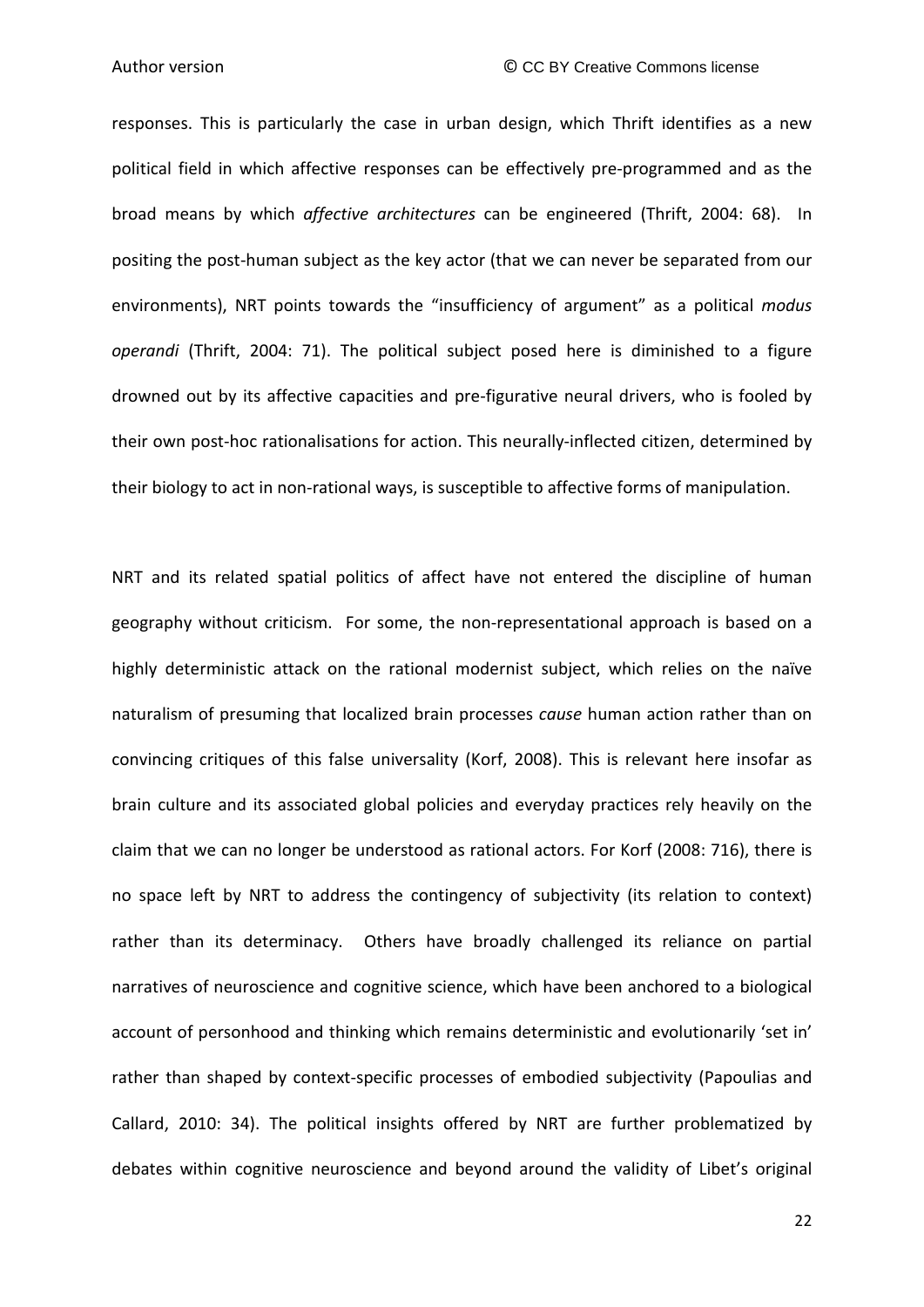experiments and assumptions. Tallis (2011: 247) points out that Libet's inattention to context led him to the flawed and troubling denial of free will, precisely because the experimental set-up itself reduced the concept of free will or human action to a narrow bodily movement (flexing the wrist) which could then be measured in relation to brain activity. "It is no surprise" observes Tallis "that we cannot find free will in this isolated moment in a laboratory, if we treat it as an isolated moment" (2011: 250).

Geographers have expressed substantial scepticism towards the political ramifications of NRT's engagements with neuroscience, in particular its insistence of the primacy of affect over emotion, rationality, intention and deliberation (Barnett, 2008; Pile, 2010). As such they have criticised how NRT celebrates the creative politics of affect (the radical possibility of the biological brain-world continuum to generate new concepts, thought and action), whilst conversely decrying the susceptibility of affects to be engineered by the powerful (Pile, 2010: 12). It has been argued that both Thrift and cultural theorist, William Connolly (2002), who is referenced at length by Thrift, render a version of *neuropolitics* as the manipulation of affects by mood manipulators and affective architects. The very possibility of thought is said to be scripted by culture (Connolly, 2002: 94), and only a Deleuzian-quaneuroscientific account of the layered "geology of thought" (Connolly 2002: 90) is sufficient to expose the "affective organization of thought and judgment" (Connolly 2002: 94). Barnett (2008: 189) draws on pragmatist philosophy to argue against this ontological layering of the practical priming of action by an environment to which the body/brain is attuned, as preceding (and prioritised over) language, intention, representation and expressive rationality. In other words, Barnett (2008: 190) rejects NRTs notions of the affective governance of public space and its suspicion of both engineered affects and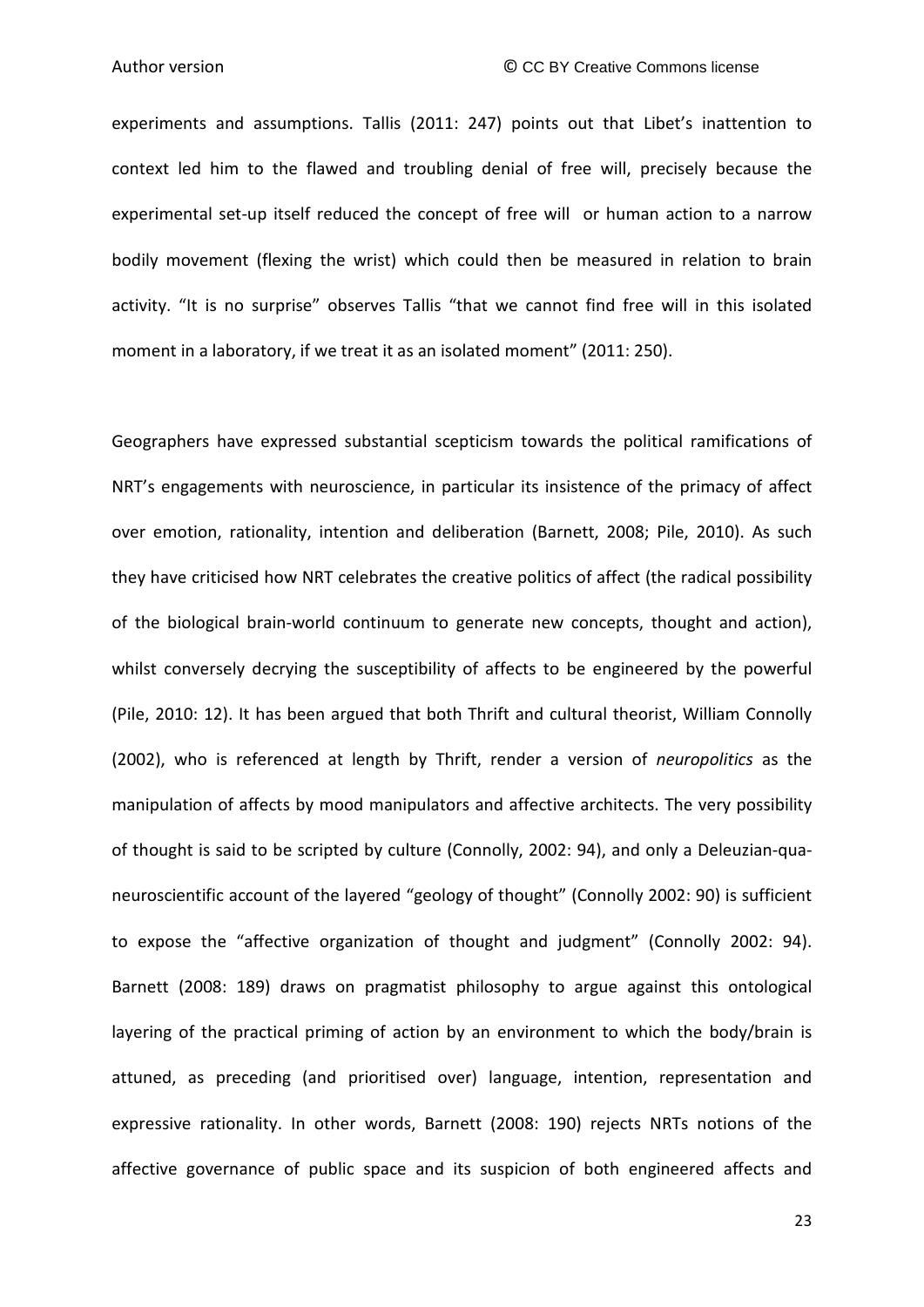deliberative forms of democracy. Instead, he points us towards work in political science which has long established the central role of affect and non-rational feelings in political deliberation and encountering others. Unlike the apparent universalism of NRT, it can be argued that this kind of approach better accounts for social difference and retains a space for expressed argumentation and justification – as Barnett (2008: 190) terms it, the "giving and asking for reasons".

Yet while we may want to question the "layer-cake interpretation" and "logical geography" of human action provided by NRT, a critical neuro-geography might well build on Thrift's important search for the 'whereabouts' of subjectivity. As such, geographers might focus on "sites at which behaviour was modified, that is with the moment, the location, and the mechanism through which difference or invention was produced" (Thrift, 2008: 84). In this way, the more spatial engagements of NRT with theories of distributed cognition (Thrift, 2008) could act as a valuable challenge to the tendency within some strands of neuroscience to locate human consciousness and thereby, human subjectivity narrowly in the brain. This is also evidenced in Anderson and Harrison's (2010: 286) nuanced reading of the scalar imaginations and political activism of Guattari, which are in stark contrast to the emphasis on micropolitics and cultivating techniques of the self, including meditation, mystical, body and ritual practices proposed by Connolly (2002: 100-102) and Thrift (2008: 65-6). As the following section argues, a concern with the *whereabouts/situatedness* of subjectivity, the *scalar politics* of the cognitive, social and affective neurosciences, together with Foucauldian accounts of the rationalities of action and disposition of things offers productive common ground for geography and neuroscience.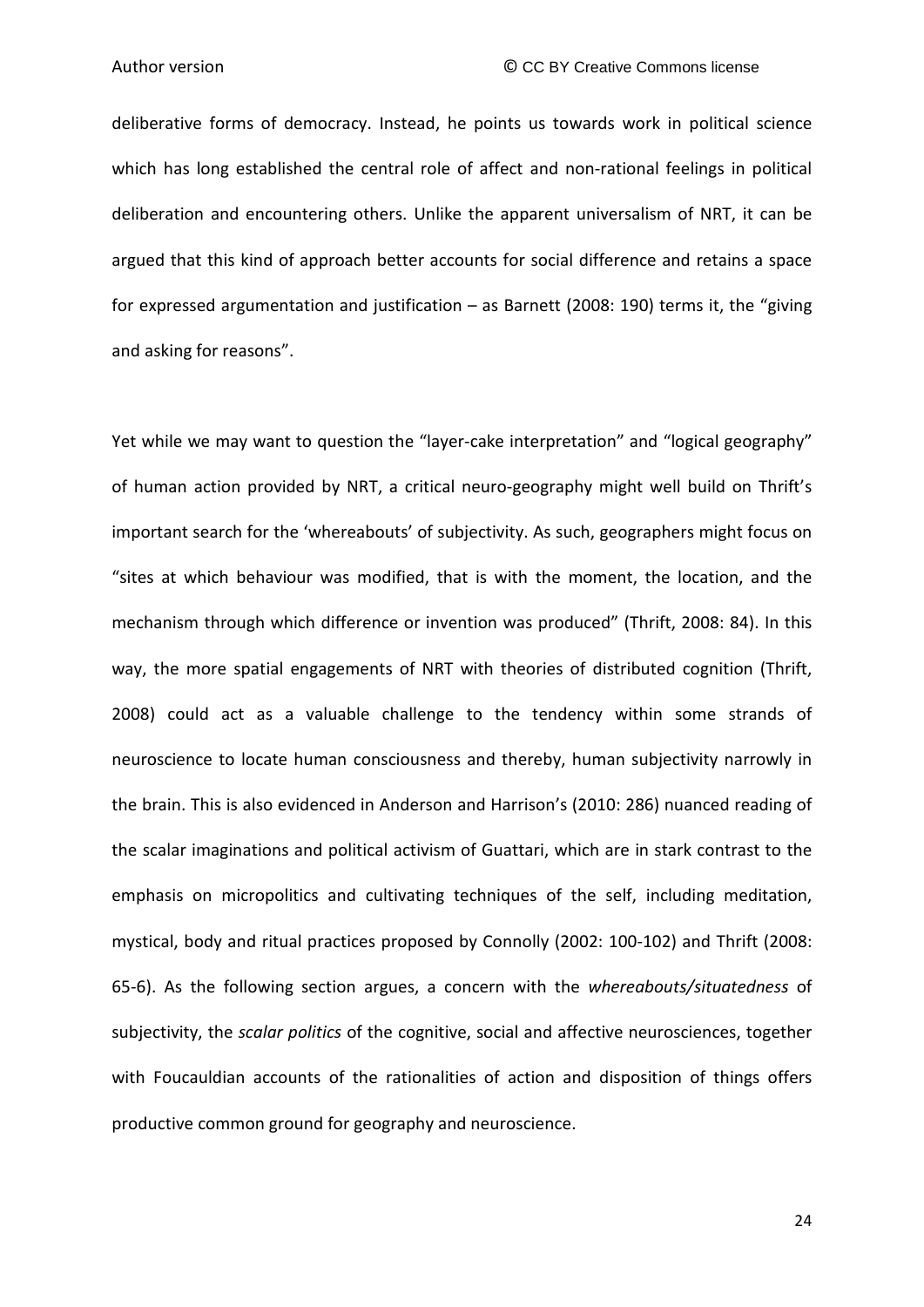#### *Contextual rationalities*

Within recent geographical thought there appears to be an ongoing impasse between approaches focussed on the non-representational, pre-cognitive domain of affective practices, and those centred on the discursive contexts in which bodies and subjects are socially differentiated as gendered, classed, racialized, (dis)abled, sexualised, aged and so on (e.g. Tolia-Kelly, 2006). Foucauldian analyses of discourse have had a sustained influence on geographical critiques relating to the truth claims of various forms of psychological, cognitive science or neuroscience knowledge, and their deployment through techniques of governing, ethical practices of self-making and subject-formation. In this sense, for a critical neuro-geography, cognitive science is more the *object* of study than the means by which to account for human-environment relations. For Gagen (2006; 2015) and Pykett (2013; 2015), Foucault's work foregrounds the constitutive role of discursive rationalities in shaping the (unequal) contexts in which human action and subjectivity are shaped, emphasising interplays of power and knowledge through what he famously termed the 'conduct of conduct'.

Rather than denoting a proximate, material ecology of perception and action, the notion of *context* here refers to specific spaces, the discursive qualities of those spaces as cultural milieux, and the ways in which those spaces are always already shaped by governmental practices. In this light, context can be understood as a geo-historical epoch which renders certain courses of action and subject positions possible. Gagen, for instance, emphasises how child development theories and child-study tests in American schools at the turn of the  $20<sup>th</sup>$  Century signified the absorption of psychological knowledge into spatial practices, in ways which conflated the moral, mental and physical attributes of children: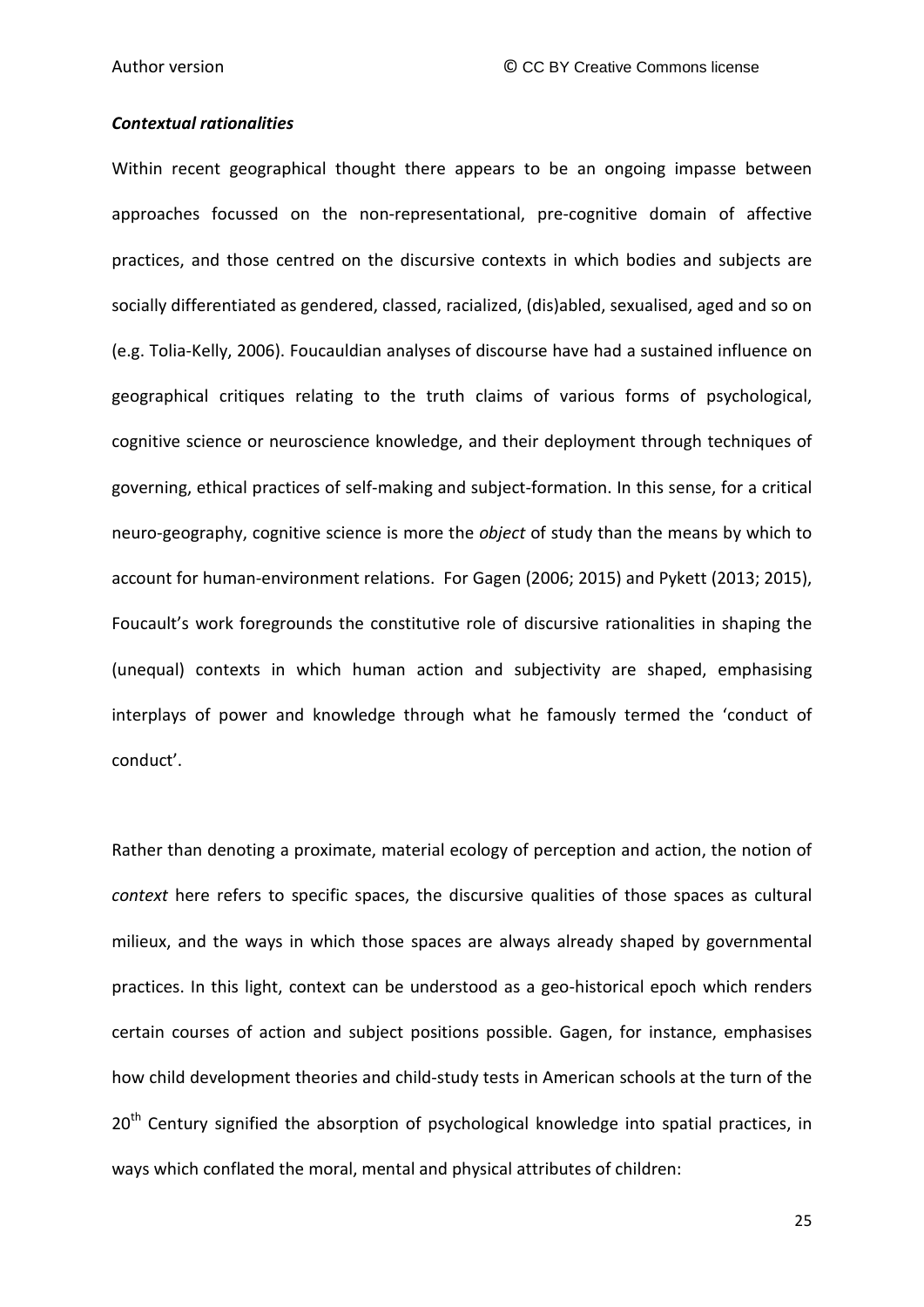"As interiority was systematically brought within the realm of science and reconceptualised as material, the traditional metonymic connection between physicality and morality dissolved into a new material relationship between the self and its numerical existence" (Gagen, 2006: 829).

More recently, she has described how contemporary interest in neuroscientifically informed emotional education in UK schools reimagines education in light of the demands of the neoliberal workplace and its demand for social and emotional 'competencies' (Gagen 2015). Similarly, Pykett (2015) has highlighted how a brain-based spatial rationality has informed both the 'neuroarchitectural' design of schools and the adoption of neuroeducational methods, in a way which reaffirms an agenda of economic competitiveness, responsibilization and self-optimization.

*Rationalities*, in turn, refer to the truths, thoughts or knowledges which imply the aims of government (Huxley, 2006: 772), where a "regime of rationality" serves to "found, justify and provide reasons and principles for these ways of doing things" (Foucault, 1991 in Huxley, 2006: 771). In this way, Callard and Fitzgerald (2015: 99-100) have described how a Foucauldian notion of power as a technique of categorization also shapes efforts to foster interdisciplinary engagements between social scientists and neuroscientists – warning of the "[r]hetorics of reciprocation and mutuality" which underpin such efforts despite clear disciplinary hierarchies in terms of both financial power and epistemological currency.

Foucauldian geography can help us to understand the regulation and governance of human subjectivity at both the scale of the body (*anatomo-politics*) and whole populations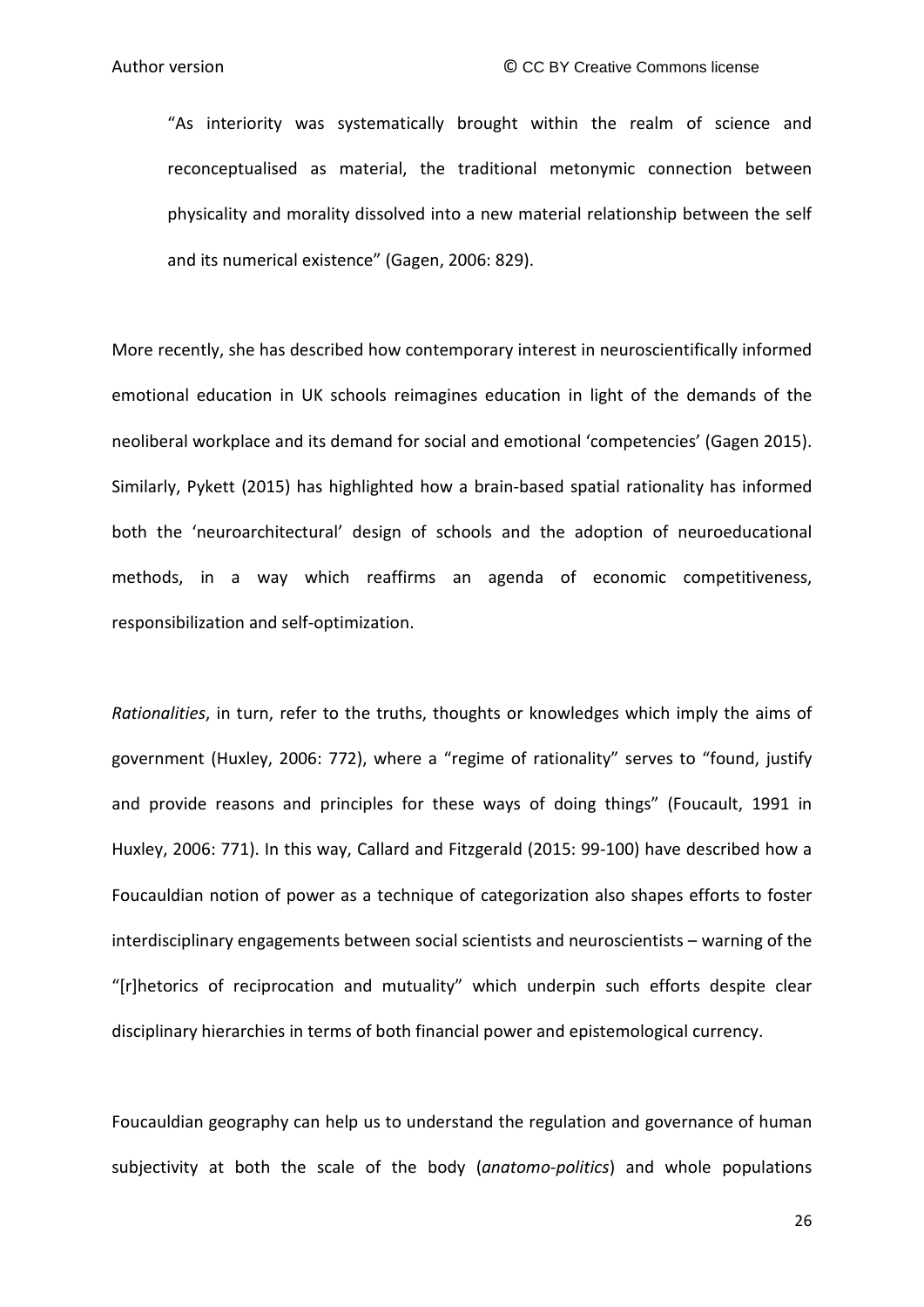(*biopolitics*) in ways that do appreciate fleshy materialities, vital bodies, the non-textual, resistive practices and embodied difference (Philo, 2012: 499; 505). This work reminds us that all human action is governed through the arrangements of space, the orchestration of relationships, the management of populations and cultivation of the self. This fact does not imply that we are all somehow being manipulated but rather that we live in social environments shaped by history and geography in which the liberal conception of autonomy is an Enlightenment construct (Crawford, 2015: 120). In this sense we are compelled to consider the socially and spatially uneven and unequal landscapes within which human action takes place rather than to endlessly cogitate on the possibility or otherwise of autonomous thought.

One way in which the contextual rationalities approach can be developed is through an emphasis on the politics and economics of attention. This could pave a path through the above debates in order to advance a critical neuro-geography fit to communicate the potential value of geographical research to cognitive and neuroscientists (since interdisciplinary conversations have been decidedly one-way thus far). Geographers (e.g. Scott 2008) have recently explored the terrain of 'cognitive capitalism' (Lazzarato 1996; Boltanski and Chiapello, 2007; Vercellone, 2005) in order to understand the political significance of contemporary shifts towards a knowledge economy, state concerns to improve cultural and psychological capital, and the forms of immaterial, affective and emotional labour implied therein. So too they have considered the "attention economy" implied by these shifts which has been re-organised by the cultural and technological characteristics of the contemporary Western informational, mediated and digital era (Crogan and Kinsley, 2012). Geography can provide an integrative analysis of the contextual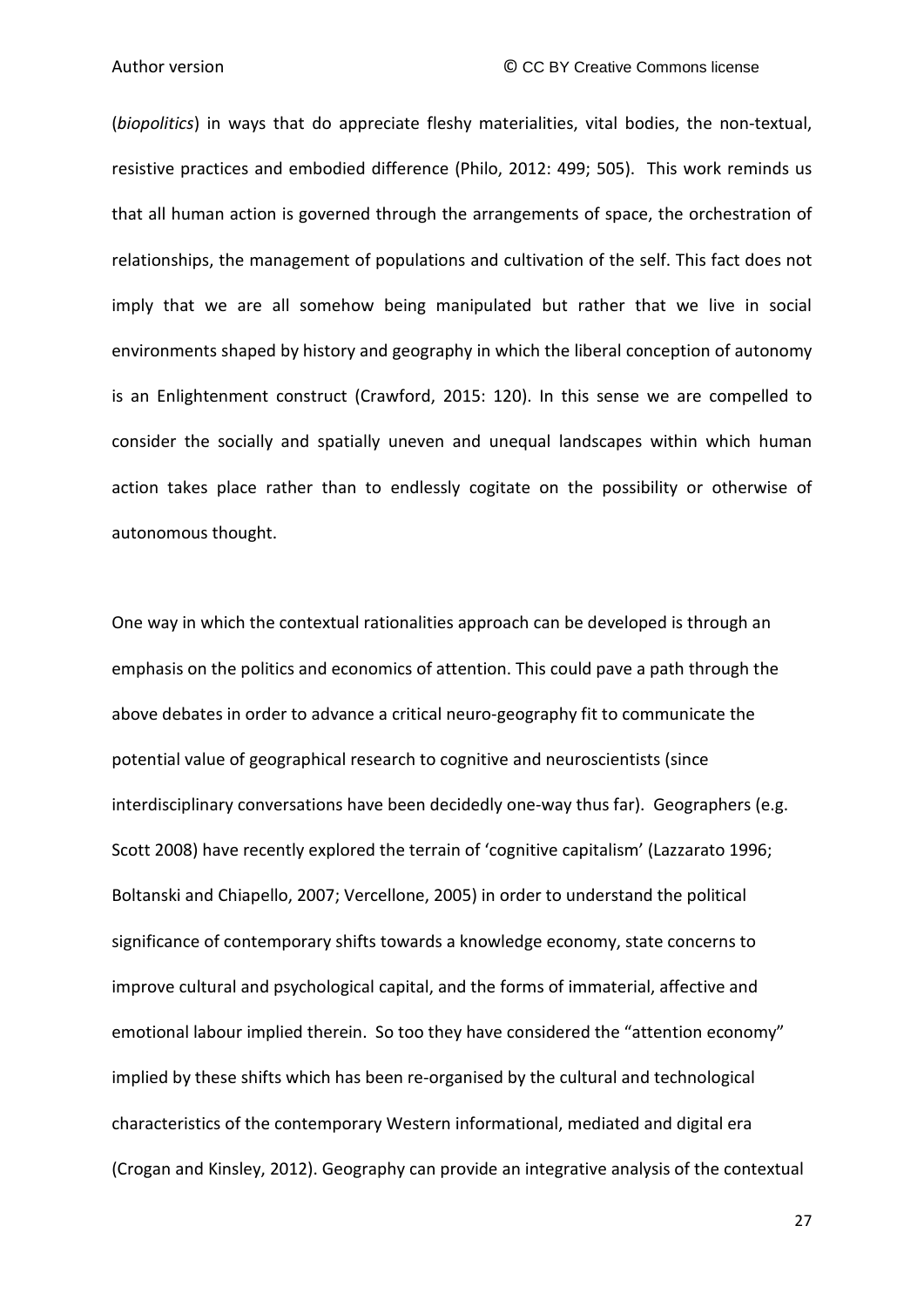rationalities of these perceptual environments which is at once sensitive to embodied cognition and the longer-running geo-historical shifts implicated by the governing of subjectivity and the conduct of conduct.

There are emergent examples of what this kind of analysis looks like. For instance, Matthew Hannah (2013: 235) – informed by Foucauldian interpretations and a politicized phenomenological philosophy – has provided an original historical account of the emergence of "constructions of modern perception" in order to critique the uneven landscapes of attention shaped by contemporary capitalism. Unlike Connolly's neuropolitics, which focuses on the apparent crisis of distraction and the need for cultivating meditative techniques of the self, Hannah concentrates on "the finite embodied availability and the *directional selectivity* of attention" (Hannah, 2013: 235, original emphasis). He sets out a political economics of attention, which unlike the non-representational approach locates the source of political agency firmly in our subjective human capacities for deliberation and reflection as opposed to the neurobiological frontier between action and cognition. His account is also contextualised in a specific geo-historical epoch. Similarly, Callard and Marguilies (2011) have examined how the *state of attention* itself has been colonized through neuroscience. They demonstrate how the 'brain at rest' (the so-called default or 'resting state' brain which forms the contrasting baseline for neuroscientific studies of brain 'activity') has been re-imagined as a productive site of industriousness, creativity, future strategizing and purposeful mind-wandering. As such, it is indicative of the "often unacknowledged isomorphism between models of the brain and models of socio-economic organization" Callard and Marguilies (2011: 245).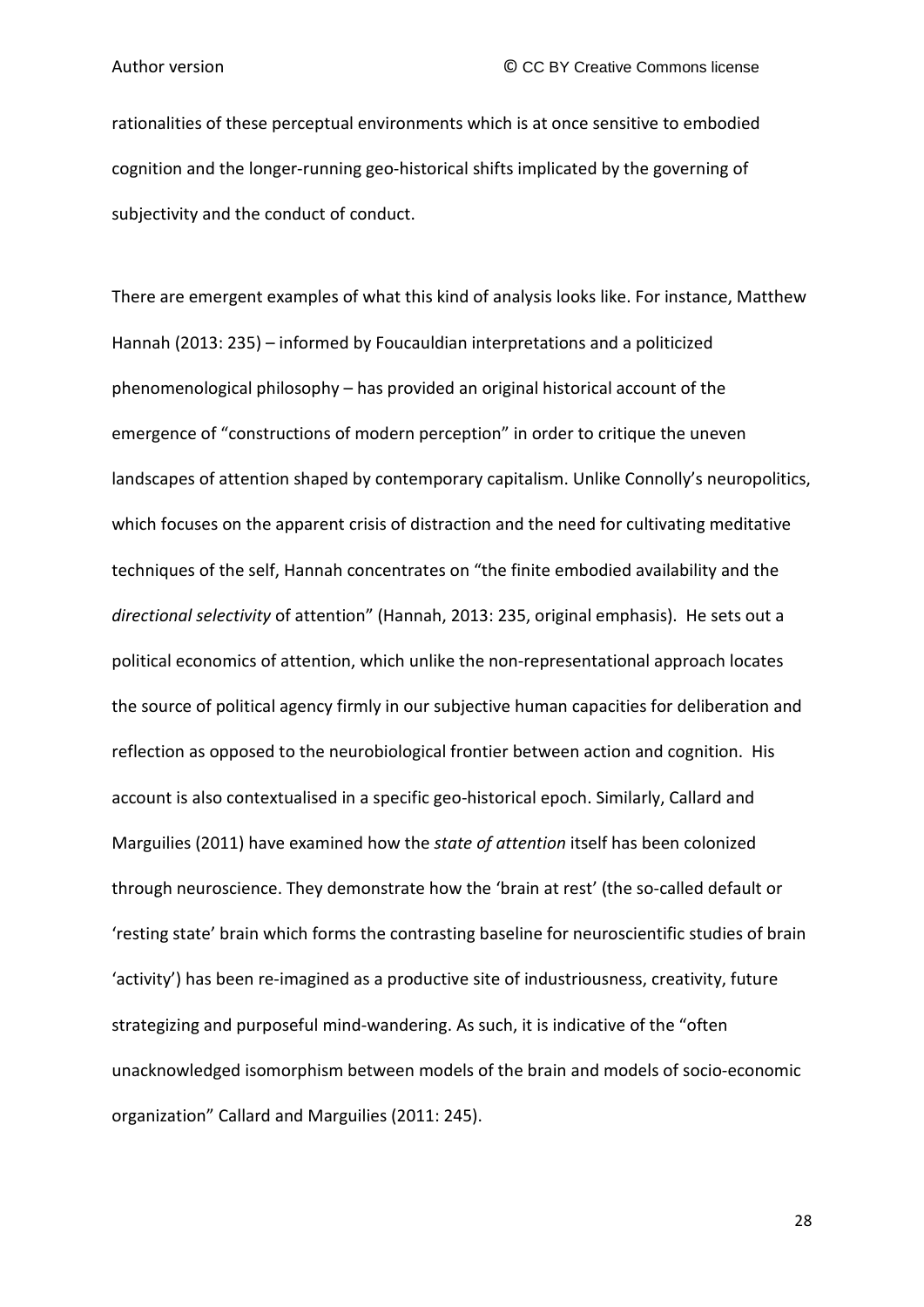These arguments hint towards a further basis for productive engagement between NRT and Foucauldian approaches to a critical neuro-geography, where the situated subject is understood within both her specific ecology of attention and within particular contextual rationalities. In other words, this approach investigates both affective architectures and forms of expressive rationality, deliberation and judgment. We might therefore study the role of cognitive science and neuroscientific knowledge in shaping spatial forms in two parallel senses. Firstly, through a consideration of the affordances of spaces, landscapes and environments, the necessarily finite capacities of the human body to be affected and its distributed sense of agency. And secondly through a sensitivity towards the power dynamics and 'directional selectivity' of attention for which understanding the historical materialisms and discursive formations of uneven and differentiated capitalism, as well as first-person expressed experiences of space are essential. The conclusion will spell out why this might provide useful grounds for future geographical dialogue with cognitive scientists and neuroscientists.

### **Conclusion. For a critical neuro-geography**

There is by now established evidence of dialogue between behavioural scientists, cognitive neuroscientists and policy makers informing policy strategy. There are numerous examples of applications of the neuro-prefix in setting both new research agendas and in fields of practice as diverse as workplaces, urban design, education, criminal justice and health. Such is the extent of this influence that commentators have been compelled to ask searching questions about the political, economic and cultural ramifications of this global venture. Seymour and Vlaev (2012: 449) have asked: "can, and should, behavioural neuroscience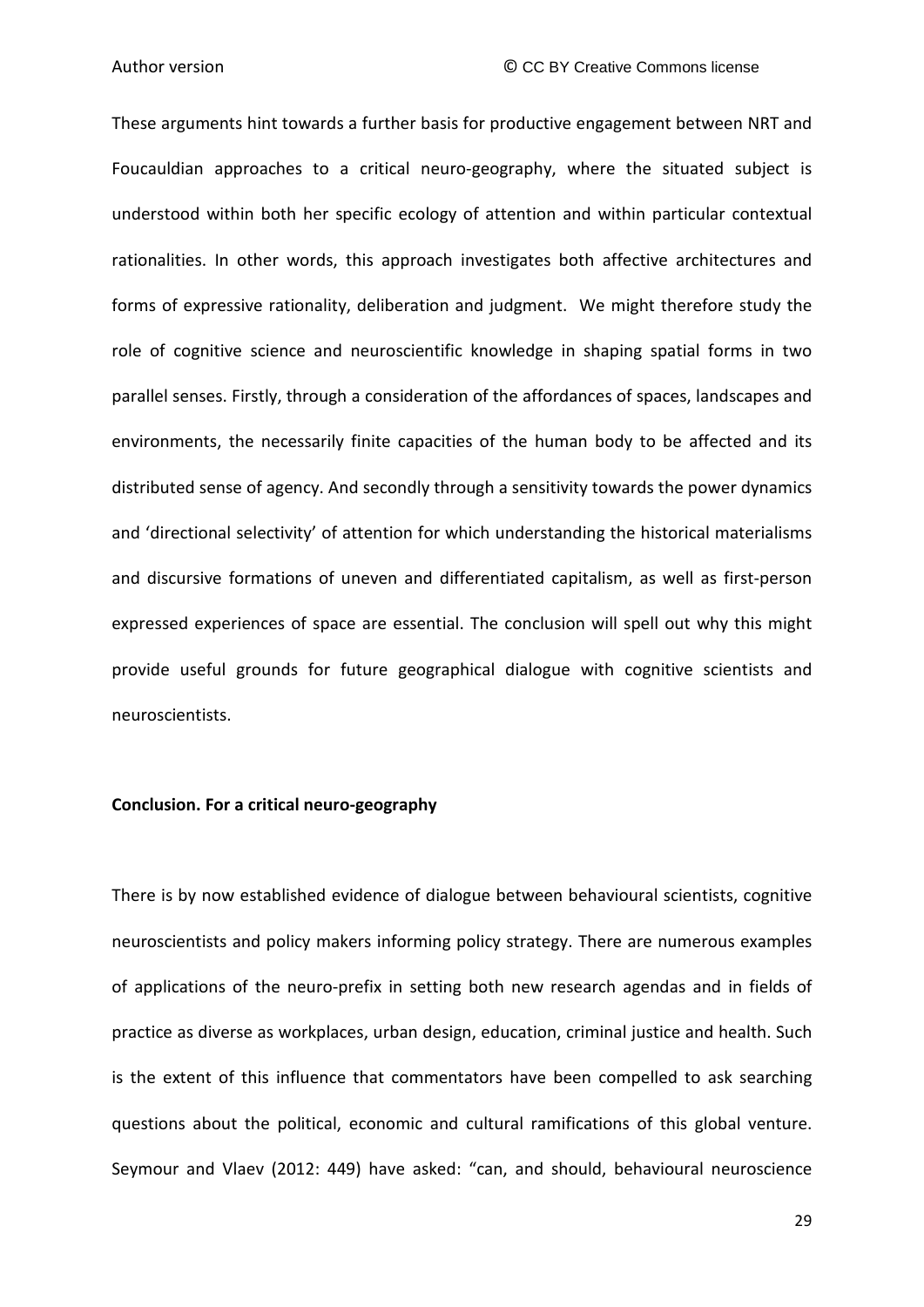influence public policy?" Will Davies has asked how the appeal to psychological and biological explanation has been allowed to bypass moral and political debate (2015: 20). Others have looked at phenomena such as neuroeconomics and neuromarketing, and demanded to know: "why is this form of reductionism rampant at this point of our history?" (Schneider and Woolgar, 2012: 185). Indeed as the paper has indicated, a significant corpus of neuro-criticism has emerged in response to what has been heralded as the incremental rise of brain culture, highlighting the potential diminution of personhood, agency and personal and political attention conferred by neuroscience-society relations.

The emergence of brain culture requires scrutiny of the uses to which psychology, behavioural science and cognitive science have been put in framing problems and proposing solutions to a whole raft of social, economic and governance issues. The paper has proposed that such scrutiny is enhanced by the perspective of a critical neuro-geography: an interdisciplinary engagement between cognitive science, neuroscience and human geography. This engagement draws on the critical purchase of human geography in at least three ways. Firstly, it examines the transferability of geographical concepts as deployed within the cognitive and neurosciences, in order to problematize and enrich the definitions and assumptions made therein. Secondly, it learns from past engagements and the degree to which they have embraced or problematized shared concepts and concerns, and in terms of their partial/selective uptake of neuroscientific insights. Thirdly, it sets out to identify and explain the spatially uneven effects of brain culture, taking into account the material, embodied and discursive contexts in which neuroscientifically-informed social practices, political agency and public policies are assembled, shaped and sustained. Critical neurogeography builds on approaches within psychology and neuroscience which have recently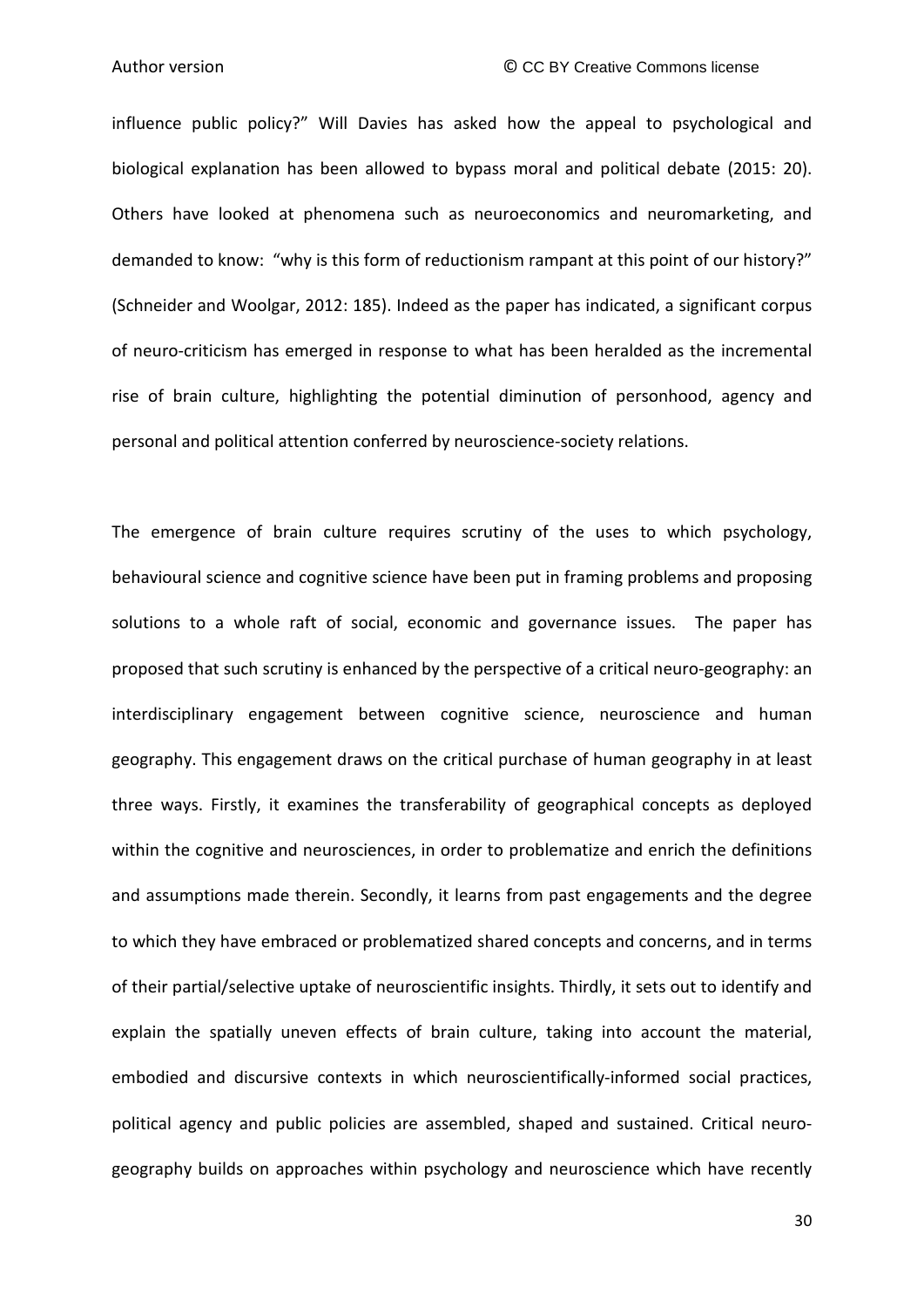highlighted the ways in which reflexive human experience is historically and geographically contingent; namely 'critical psychology' (Parker, 2015) and 'critical neuroscience' (Choudhury and Slaby 2012).

A critical neuro-geography should be informed by but not indebted to neuroscience and cognitive science. It recognises the necessary partiality of both disciplinary perspectives, in terms of their accounts of human perception, attention, behaviour, subjectivity and action. A critical neuro-geography offers new insight into the sources of this partiality, assessing distinguishing features, common ground, advancing complementary approaches where possible, and challenging assumptions where necessary. As the first section outlined, at heart the disciplines of geography and neuroscience operate at different scales of explanation, relying on quite distinct conceptualisations of localization, scale, context, situation, environment, space and distributed cognition/agency. This matters because these conceptualisations imply wildly contrasting explanations for contemporary social, economic and governance problems, and connote entirely different sources of human consciousness and political agency.

The drive towards localization and brain mapping has withstood extensive criticism from both within and outwith the cognitive sciences, although serious differences in the validity of localisation, reductionism and the propensity for brain visualisations to obscure the 'big picture' are evident from the research interviews presented in this paper. This suggests that geographers could play a useful role in extending the research site of cognition (and supposed source of behaviour) along a scalar continuum from brain activity to human action in real-world contexts. So too, geographers can highlight the political rationalities of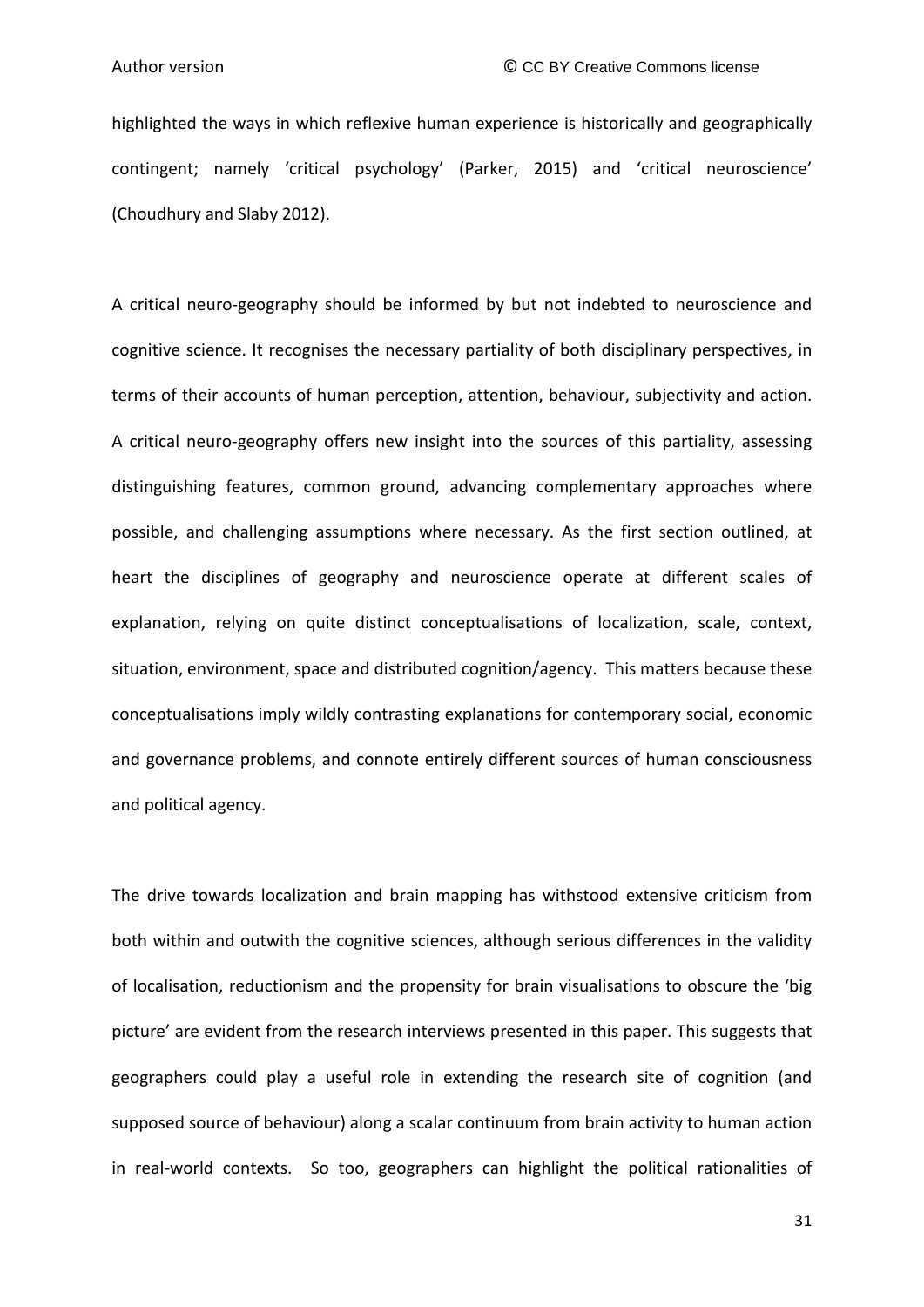mapping, and both the interiorisation and spatialization of moral and political norms, as shown by Gagen's work. This foregrounds the historical and geographically specific contexts in which human action is shaped not only by perception, attention, memory, learning, enaction and affective capacities – but also by enduring conditions of inequality, social difference and subjectification, power struggles over recognition, and spatially and socially uneven material and discursive capacities for action.

Relatedly, geographers can improve the sometimes basic conceptions of 'the environment' as portrayed by researchers of spatial and environmental perception (and arguably also within social neuroscience). Too often 'the environment' is defined in this work in terms of the microscale attentional environment, the immediate perceptual moment, or the characteristics of the social group to which research subjects are immediately exposed (here a social group maybe by human or animal, suggesting that such an approach may be illequipped to deal with complex social structures such as capitalism, for instance). As the paper has outlined, recent debates in environmental psychology suggest ways for breaking out of the behaviourist mould by bringing issues of culture, difference and social context into view. In distinction, NRT approaches in geography have sought to divert attention away from the dynamics of cultural inscription or social construction, looking directly to neuroscience to highlight the importance of the pre-cognitive and affective realm in shaping human thought and experience. As a branch of geography which draws most clearly from neuroscience, in particular from accounts of embodied/distributed cognition and affective/emotional neuroscience, this perspective should be taken seriously. But in looking to neuroscience to establish a radical political project based on the generative potential of the embodied brain, this approach has been criticised on several counts: firstly, for its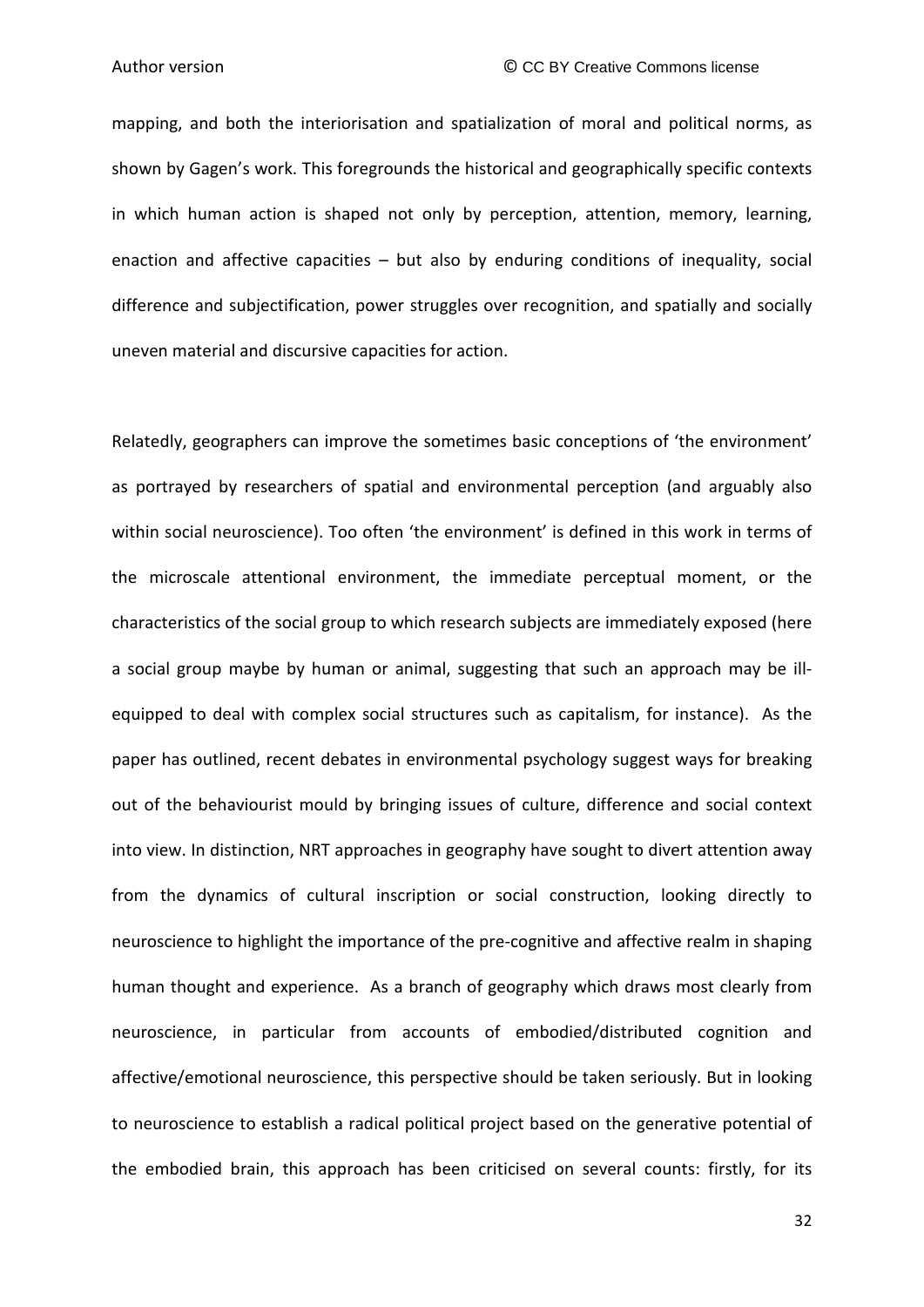troubling attitude towards free will and its resultant foreclosure of the ethical human agent and practical reason; secondly, for its ambiguous account of the possibilities of subliminal political manipulation through affective architectures; and thirdly, for its dismissive stance towards the constitutive power of social and cultural representations in constituting differentiated subjectivity. Indeed this venture marks some of the dangers of attempting to transfer concepts outside of the scientific laboratory.

Throughout these engagements, the impetus has been to incorporate cognitive and neuroscience perspectives into geographical study. By contrast, Foucauldian geographies have approached the neurosciences as an object of study as opposed to a means of analysis. As such this has arguably provided a more comprehensive demonstration of what a critical neuro-geography could contribute to advancing new dialogues with contemporary cognitive and neuroscientists. Its potential lies in particular in how it addresses the contextual rationalities of human attention, perception and conduct by attending *both* to embodied, enacted notions of cognition (and pre-/non-cognition) *and* the broader geo-historical contexts in which uneven ecologies of attention are shaped, subjectivities are situated and people are governed – at a number of relational scales. Its interests in the role of neuroscientists as an epistemic community invoked in the pursuit of increasingly affective forms of governance provides the critical distance that marks it out from the previous neural turn in geography<sup>[vi](#page-44-5)</sup>. From here, it provides new ground from which to establish dialogue with social neuroscientists who are yet to satisfactorily grapple with issues of social discourse, inequality and difference. So too it could begin to experiment methodologically with neurotechnologies and wearable biosensors outside of laboratory contexts in order to develop a more distinctly geographical perspective on the political economies of attentional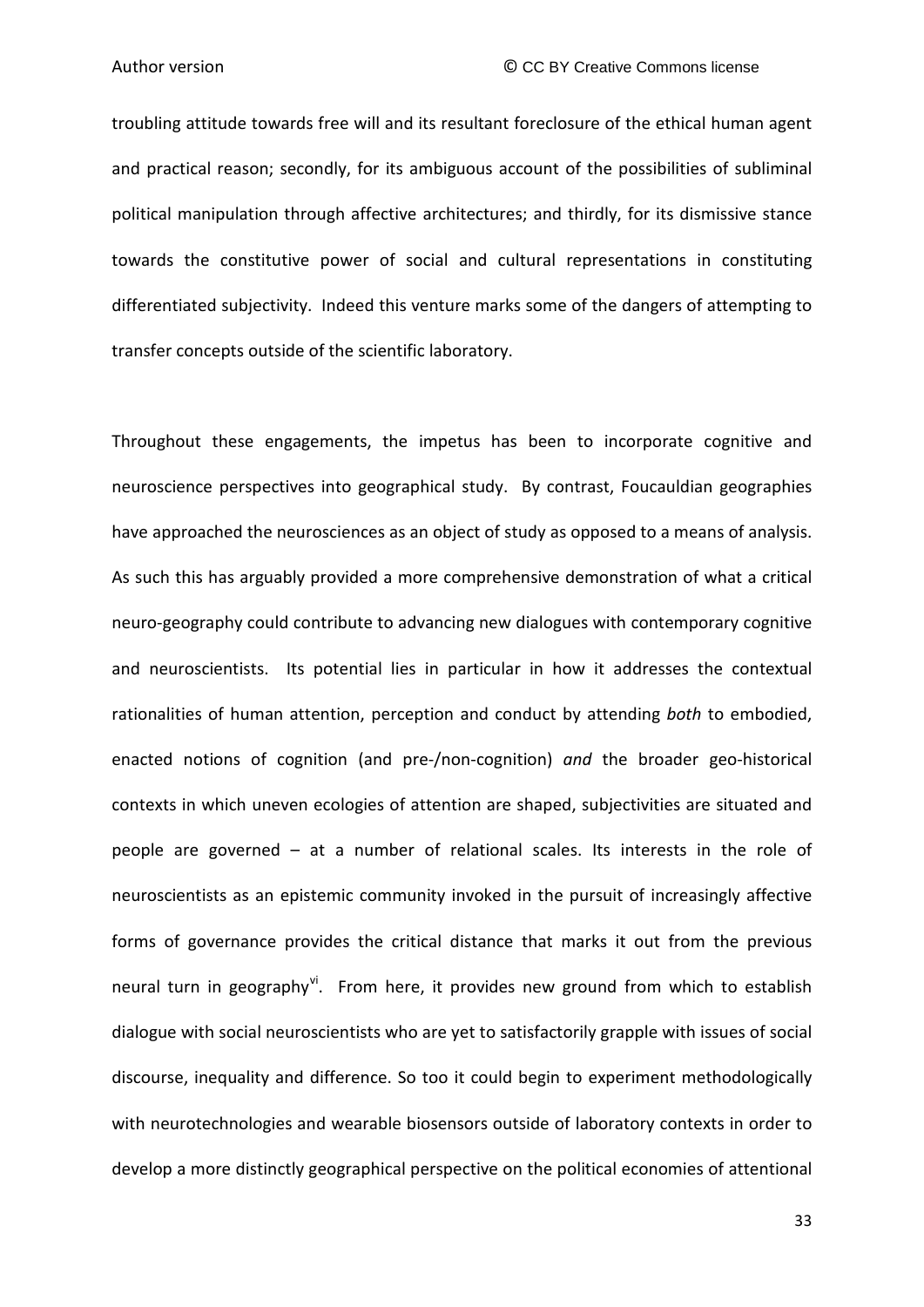environments. Such a methodological innovation needs to incorporate multiple scales of analysis (and address the relations between them), attend to the inherent relationality between the social, spatial inequality and selfhood, and be mindful of the potential power dynamics and blind-spots conferred by rendering brains and emotions measurable and governable, not to mention the scientific validity of 'uncontrolled' real world experimentation.

In sum, a critical neuro-geography offers two novel benefits in terms of understanding the relationship between neuroscience, society and spatiality. First it is able to accommodate the circularity effects of living within a brain culture in which popular discourse, global policy agendas and everyday practices have already been influenced by brain-based explanation – by situating the human subject within their scaled-up context. Secondly it provides a basis for empirical research on particular manifestations of brain culture which takes seriously both the embodied brain and the situated processes of subject formation. As such it calls on geographers to find new ways to investigate differentiated and embodied experience which will sometimes bring together and sometimes strategically hold in tension the biophysical and discursive elements of experience without returning to naïve mind-body dualisms. And it calls on cognitive and neuroscientists to take seriously the historical and geographical 'real-world' contexts in which human action is shaped, the potential policy and political implications of their own work, the political rationalities of particular uneven spatial arrangements, the dispositions of things and modes of conduct, and the everyday firstperson experiences of these arrangements. Only in this way can we adequately assess the potential consequences of too partial explanations of the value, boundedness and purpose of human behaviour in the context of inequality and difference.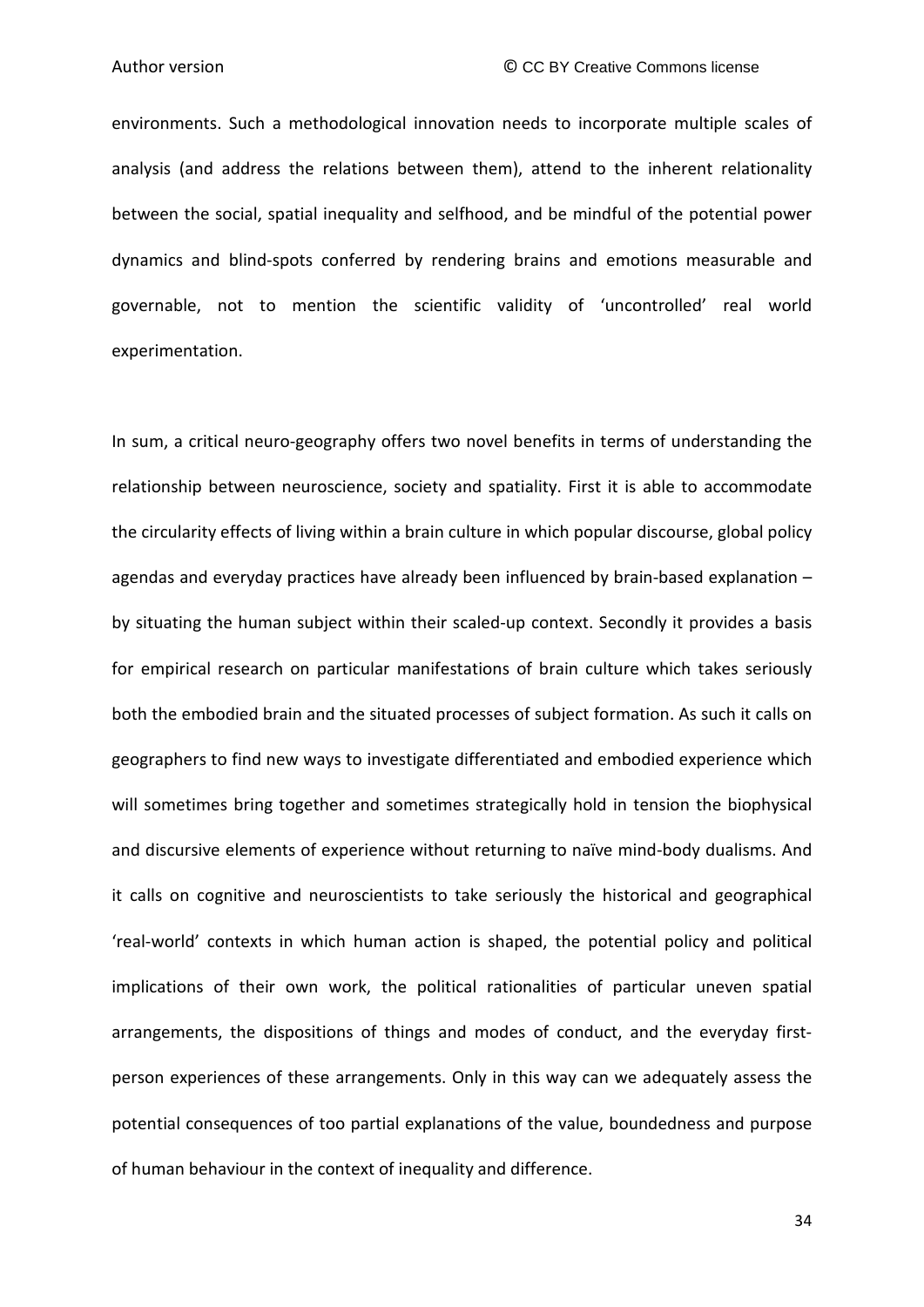#### **References**

Anderson B and Harrison P 2006 Questioning Affect and Emotion *Area* (38) 333-335

Anderson B and Harrison P eds 2010 *Taking-Place: Non-Representational Theories and Geography* Ashgate, London

Barnett C 2008 Political affects in public space: normative blind-spots in nonrepresentational ontologies *Transactions of the Institute of British Geographers* 33 (2) 186- 200

Barr S W and Prillwitz J 2014 A Smarter Choice? Exploring the Behaviour Change Agenda for Environmentally Sustainable Mobility *Environment and planning C* 32 ( 1) 1-19

Bermúdez J L 2010 *Cognitive Science: An introduction to the science of the mind* Cambridge University Press, Cambridge

Boltanski L and Chiapello E 2007 *The New Spirit of Capitalism* Verso, London

Brett M Johnsrude I S and Owen A M 2002 Opinion: The problem of functional localization in the human brain *Nature Reviews Neuroscience* 3 243-249

Callard F 2006 "The sensation of infinite vastness"; or, the emergence of agoraphobia in the late 19th century *Environment and Planning D: Society and Space* 24 (6) 873-889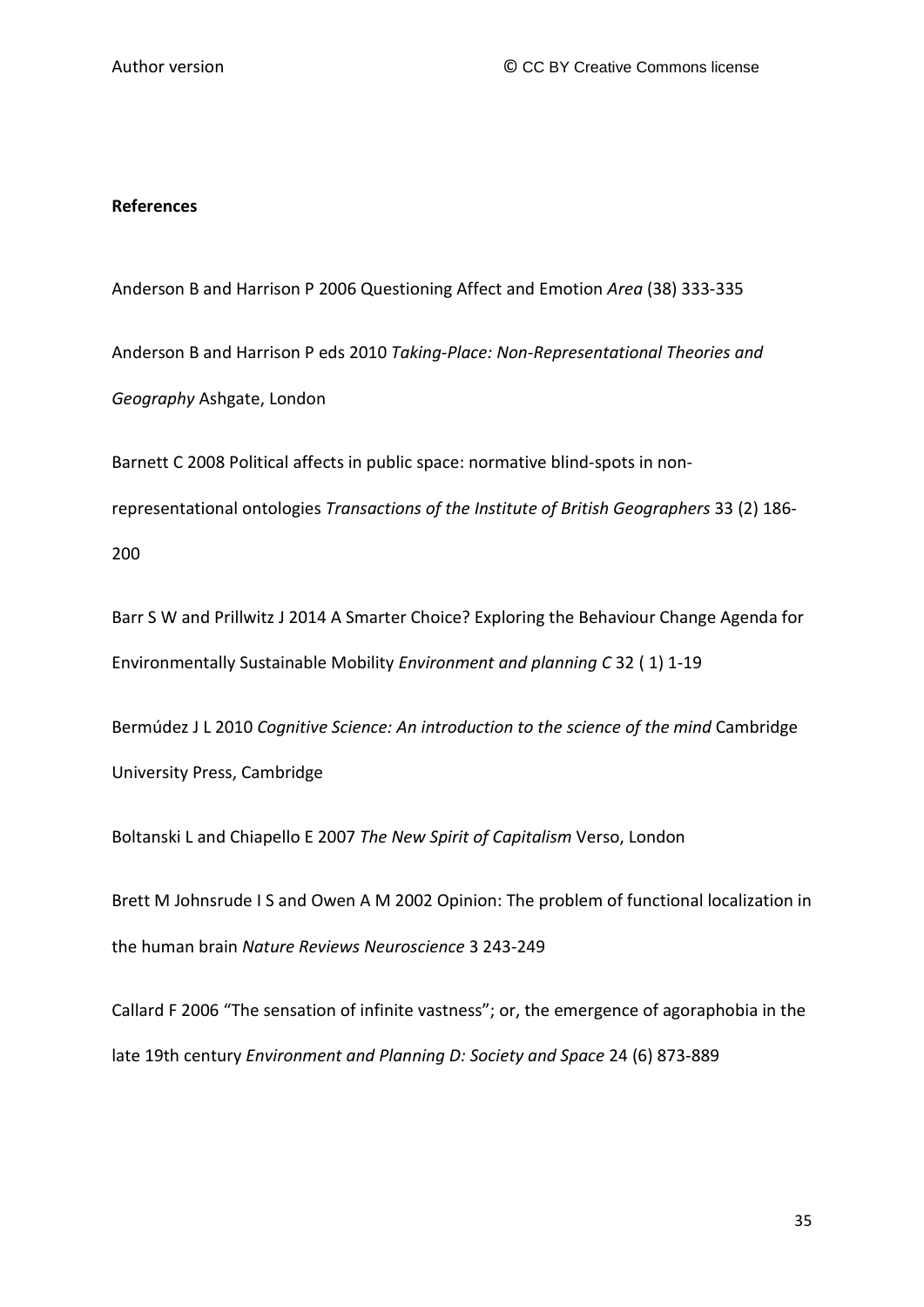Callard F and Fitzgerald D 2015 *Rethinking Interdisciplinarity across the Social Sciences and Neurosciences* Palgrave MacMillan, Open Access ebook, at:

<http://www.palgrave.com/us/book/9781137407955>

Callard F and Margulies D S 2011 The subject at rest: novel conceptualizations of self and brain from cognitive neuroscience's study of the 'resting state' *Subjectivity* 4 (3) 227-257

Canter D and Turner D A eds 2014 *Biologising the Social Sciences: Challenging Darwinian and Neuroscience Explanations* Routledge, Abingdon

Cacioppo J T Berntson G G Adophs R et al eds 2002 *Foundations in Social Neuroscience,* The MIT Press, London

Choudhury S and Slaby J eds 2012 *Critical Neuroscience* Wiley-Blackwell, Chichester

Clark A 1999 Where brain, body, and world collide *Journal of Cognitive Systems Research* 1 5 -17

Clark G L 2011 Myopia and the global financial crisis: short-termism, context-specific reasoning, market structure and institutional governance *Dialogues in Human Geography*, 1 4–25.

Connolly W E 2002 *Neuropolitics. Thinking, culture, speed* University of Minnesota Press, London

Crawford M 2015 *The World Beyond Your Head* Viking, London

Crogan P and Kinsley S 2012 Paying attention: towards a critique of the attention economy *Culture Machine* 13 1-29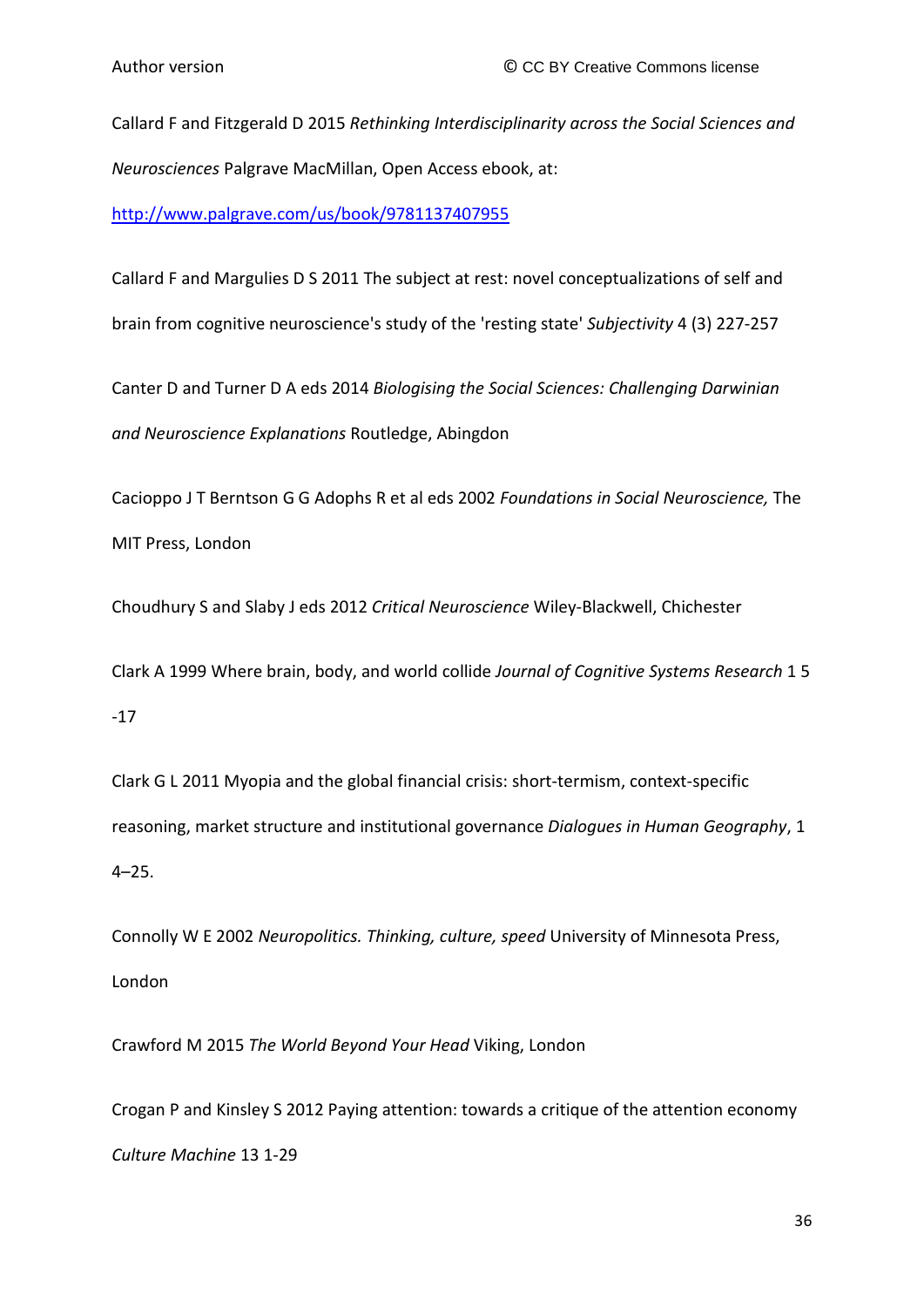Damasio A Tranel D and Damasio H 1990 Individuals with sociopathic behavior caused by frontal damage fail to respond autonomically to social stimuli *Behavioural Brain Research* 41 (2) 81–94

Davidson R J and Sutton S K 1995 Affective neuroscience: the emergence of a discipline *Current Opinion in Neurobiology* 5 (2) 217–224

Davies G 2010 Captivating behaviour: mouse models, experimental genetics and reductionist returns in the neurosciences *The Sociological Review* 58 (1) 53-72

Davies W 2015 *The Happiness Industry* Verso, London

Devine-Wright P and Clayton S 2010 Introduction to the special issue: place, identity and environmental behaviour *Journal of Environmental Psychology* 30 (3) 267–270

DeVos J and Pluth E eds 2016 *Neuroscience and Critique* Routledge, London

Dolan P Hallsworth M Halpern D King D and Vlaev I 2010 *Mindspace. Influencing behaviour through public policy* The Institute for Government and Cabinet Office, London

Duque J F D Turner R Lewis E D and Egan G 2010 Neuroanthropology: a humanistic science for the study of the culture–brain *nexus Social Cognitive and Affective Neuroscience* 5 (2-3) 138-147

Fitzgerald D and Callard F 2014 Social Science and Neuroscience beyond Interdisciplinarity: Experimental Entanglements *Theory, Culture & Society* 32 (1) 3-32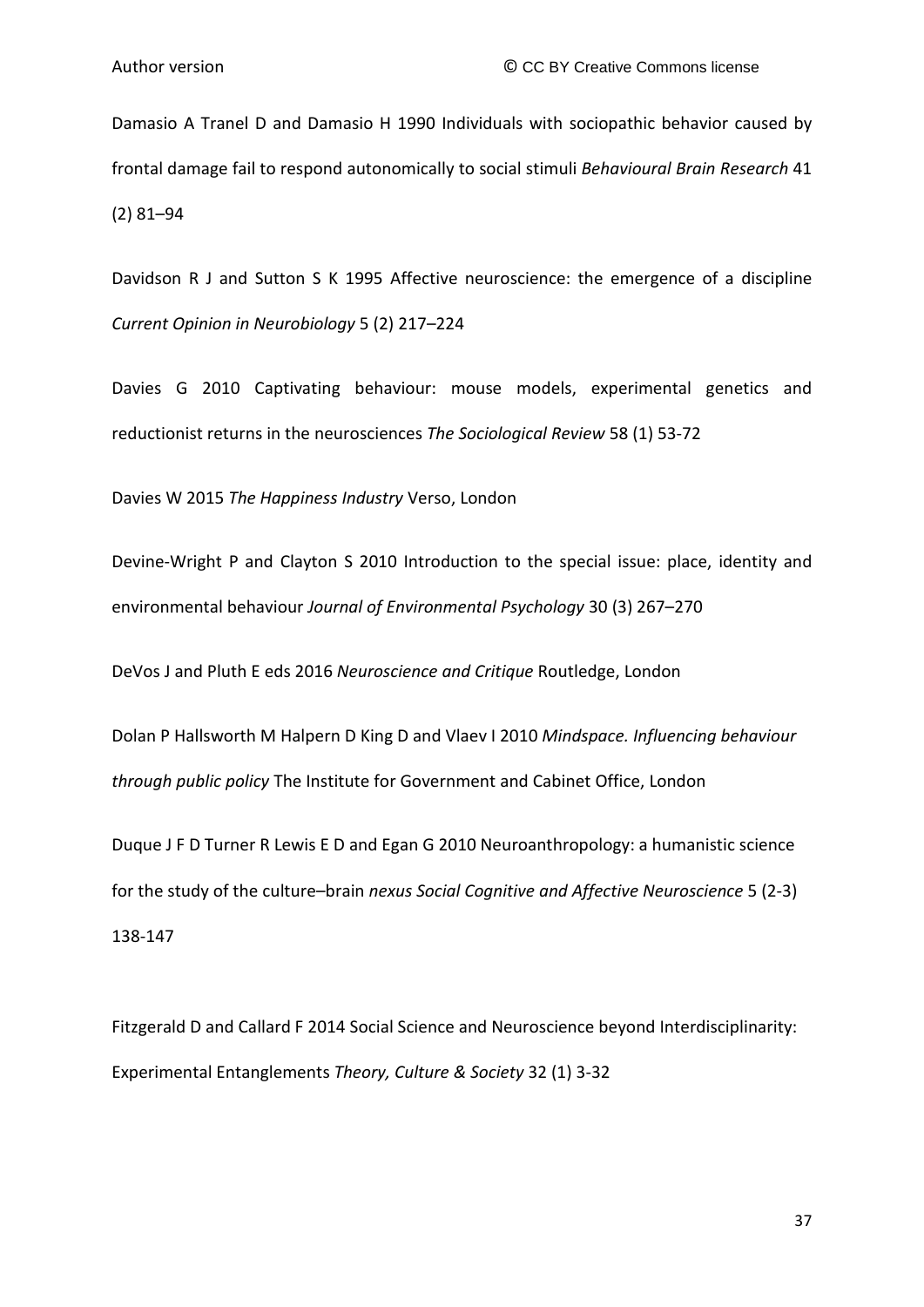Gagen 2006 Measuring the Soul: Psychological Technologies and the Production of Physical Health in Progressive Era America *Environment and Planning D: Society and* Space 24 (6) 827-849

Gagen E 2015 Governing emotions: citizenship, neuroscience and the education of youth *Transactions of the Institute of British Geographers* 40 (1) 140–152

Hannah M 2013 Attention and the phenomenological politics of landscape *Geografiska Annaler: Series B* 95 (3) 235–250

Hatfield G 2003 *The Natural and the Normative: Theories of Spatial Perception from Kant to Helmholtz* The MIT Press, Cambridge, MA

Huxley M 2006 Spatial rationalities: order, environment, evolution and government *Social and Cultural Geography* 7 (5) 771-787

Jones R Pykett J and Whitehead M 2013 *Changing behaviours. On the rise of the psychological state* Edward Elgar, Cheltenham

Kingstone A Smilek D and Eastwood J D 2008 Cognitive Ethology: A new approach for studying human cognition *British Journal of Psychology* 99 317–340

Korf B 2008 A neural turn? On the ontology of the geographical subject, *Environment and Planning A*, 40 (3) 715-732

Kraftl P 2013 Beyond 'voice', beyond 'agency', beyond 'politics'? Hybrid childhoods and some critical reflections on children's emotional geographies *Emotion, Space and Society* 9:

13–23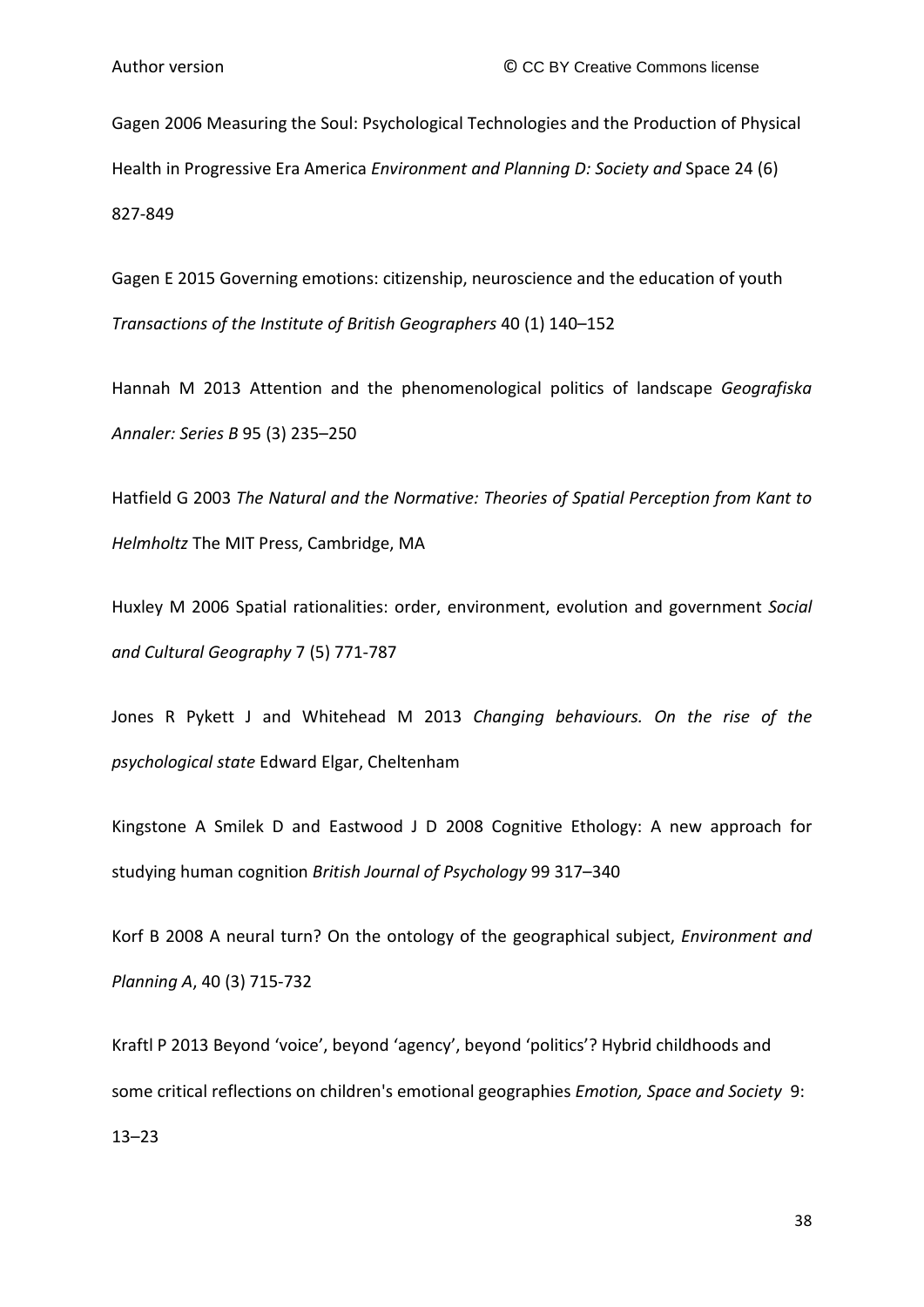Lazzarato M 1996 `Immaterial Labour' in M Hardt and P Virno (eds) *Radical Thought in Italy:* 

*A Potential Politics*. University of Minnesota Press, Minneapolis

Legrenzi P and Umiltà C 2011 *Neuromania: On the limits of brain science* Oxford University Press

Louwerse M M and Zwaan R A 2009 Language Encodes Geographical Information *Cognitive*  Science 33 (1) 51-73

McDowell K Lin C Oie K S et al 2013 Real-world neuroimaging technologies *IEEE Access* 1 131-149

McDowell L 2011 Making a drama out of a crisis: representing financial failure, or a tragedy in five acts *Transactions of the Institute of British Geographers* 36: 193–205

Noë, A. (2009) *Out of our Heads* Hill and Wang, New York

Ortega F and Vidal F eds 2011 *Neurocultures* Peter Lang, Frankfurt am Main

Papoulias C and Callard F 2010 Biology's Gift: Interrogating the Turn to Affect *Body and Society* 16 (1) 29–56

Parker I ed 2015 *Handbook of Critical Psychology* Routledge, London

Philo C 2012 A 'new Foucault' with lively implications – or "the crawfish advances sideways" *Transactions of the Institute of British Geographers* 37 (4) 496–514

Picard R and Healy J 1997 Affective wearables *Personal Technologies* 1 (4), 231-240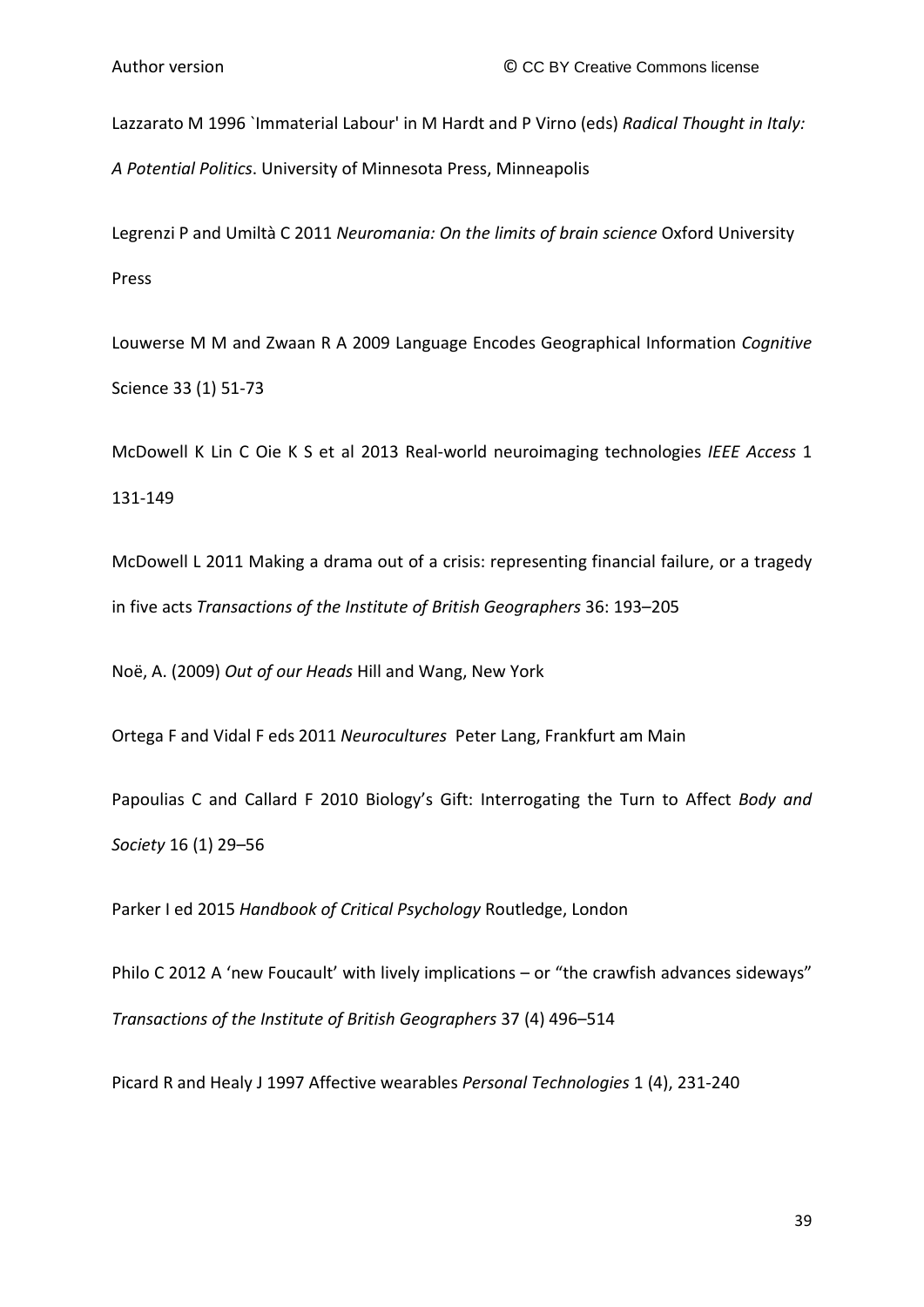Pickersgill M Cunningham-Burley S and Martin P 2011 Constituting neurologic subjects: neuroscience, subjectivity and the mundane significance of the brain *Subjectivity*, 4: 346– 365

Pile S 1993 Human Agency and Human Geography Revisited: A Critique of 'New Models' of the Self *Transactions of the Institute of British Geographers* 18 ( 1) 122-139

Pile S 1996 *The Body and the City* Routledge, London

Pile S 2010 Emotions and affect in recent human geography *Transactions of the Institute of British Geographers* 25 (1) 5-20

Pitts-Taylor V 2016 *The Brain's Body. Neuroscience and corporeal politics* Duke University Press, London

Proffitt D R 2006 Embodied Perception and the Economy of Action *Perspectives on Psychological Science* 1 (2) 110-122

Pykett J 2012 Making youth publics and neuro-citizens: critical geographies of contemporary educational practice in P Kraftl, J Horton and F Tucker eds *Youth Matters: critical geographies of children and youth: policy and practice* Bristol: Policy Press

Pykett J 2013 Neurocapitalism and the new neuros: using neuroeconomics, behavioural economics and picoeconomics for public policy *Journal of Economic Geography* 13 (5) 845- 869

Pykett J 2015 *Brain Culture. Shaping Policy through Neuroscience* Policy Press, Bristol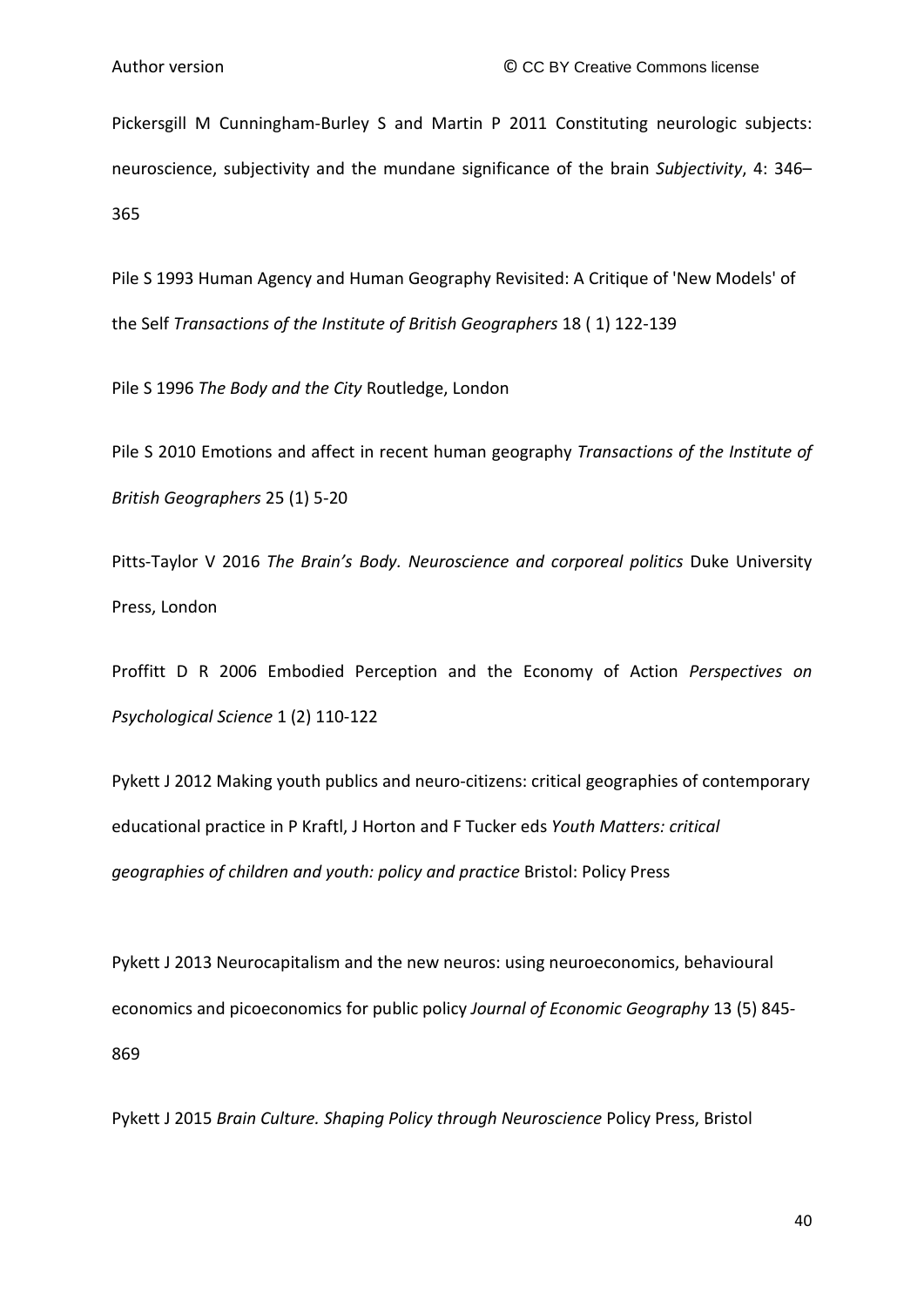Pykett J and Disney T 2015 Brain-Targeted Teaching and the Biopolitical Child, in K P Kallio and S Mills eds Politics, Citizenship and Rights, Vol. 7 of T Skelton ed *Geographies of Children and Young People* Berlin: Springer

Pykett J and Enright B 2016 Geographies of brain culture. optimism and optimisation in workplace training programmes *Cultural Geographies* 23 (1) 51-68

Robbins P and Aydede M eds 2009 *The Cambridge Handbook of Situated Cognition* Cambridge: Cambridge University Press

Rose, G. 1995 Distance, surface, elsewhere: a feminist critique of the space of phallocentric self/knowledge. *Environment and Planning D: Society and Space 13 761-781*

Rose N and Abi-Rached J M 2013 *Neuro. The new brain sciences and the management of the mind* Princeton University Press, Woodstock

Royal Society 2011 *Brain Waves Module 1: Neuroscience, Society and Policy* The Royal Society, London

Schneider T and Woolgar S 2012 Technologies of ironic revelation: enacting consumers in neuromarkets *Consumption, Markets & Culture* 15 (2) 1-12

Scott A J 2008 Resurgent Metropolis: Economy, Society and Urbanization in an Interconnected World *International Journal of Urban and Regional Research* 32 (3) 548–564

Seymour B and Vlaev I 2012 Can, and should, behavioural neuroscience influence public policy? *Trends in Cognitive Sciences* 16 (9) 449-451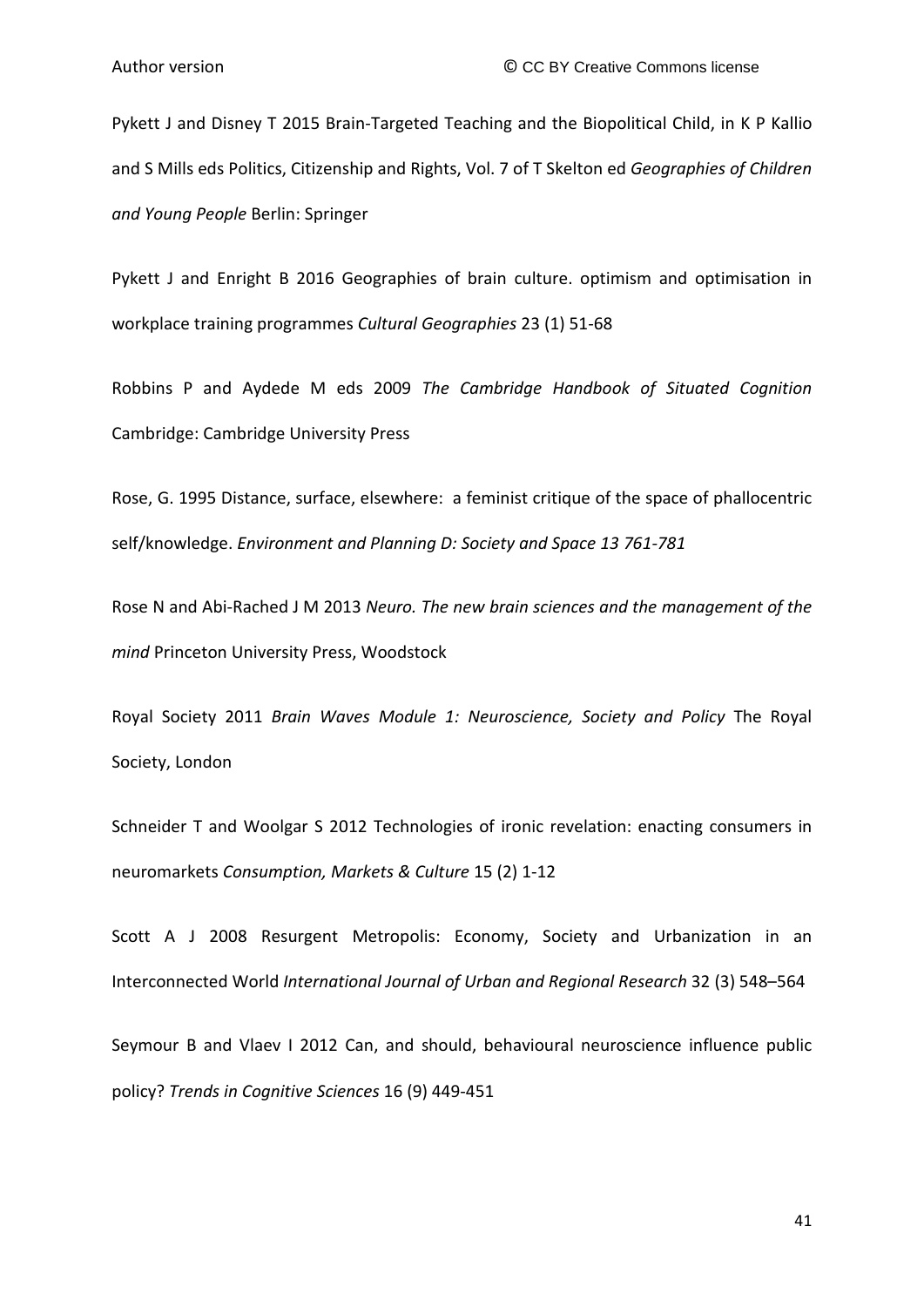Sporns O Tononi G and Kötter R 2005 The Human Connectome: A Structural Description of the Human Brain *PLoS Computational Biology* 1(4) e42, 0245-0251

Sternberg R J and Wagner R K eds 1994 *Mind in Context* Cambridge: Cambridge University Press

Tallis R 2011 *Aping mankind Neuromania, Darwinitis and the misrepresentation of humanity* Durham: Acumen

Taylor K 2012 *The Brain Supremacy. Notes from the frontiers of neuroscience* Oxford: Oxford University Press

Thien D 2005 After or beyond Feeling? A Consideration of Affect and Emotion in Geography *Area* 37 (4) 450-454

Thornton D J 2011 *Brain Culture: neuroscience and popular media* Rutgers University Press Piscataway, NJ

Thrift N 2004 Intensities of feeling: towards a spatial politics of affect *Geografiska Annaler*  86B 57-78

Thrift N 2008 I just don't know what got into me: where is the subject? *Subjectivity* 22 82–89

Tolia-Kelly D P 2006 Affect - an ethnocentric encounter?: Exploring the 'universalist' imperative of emotional/affectual geographies *Area* 38 213-217

Varela F 1996 Neurophenomenology: A methodological remedy for the hard problem *Journal of Consciousness Studies* 3 (4) 330-49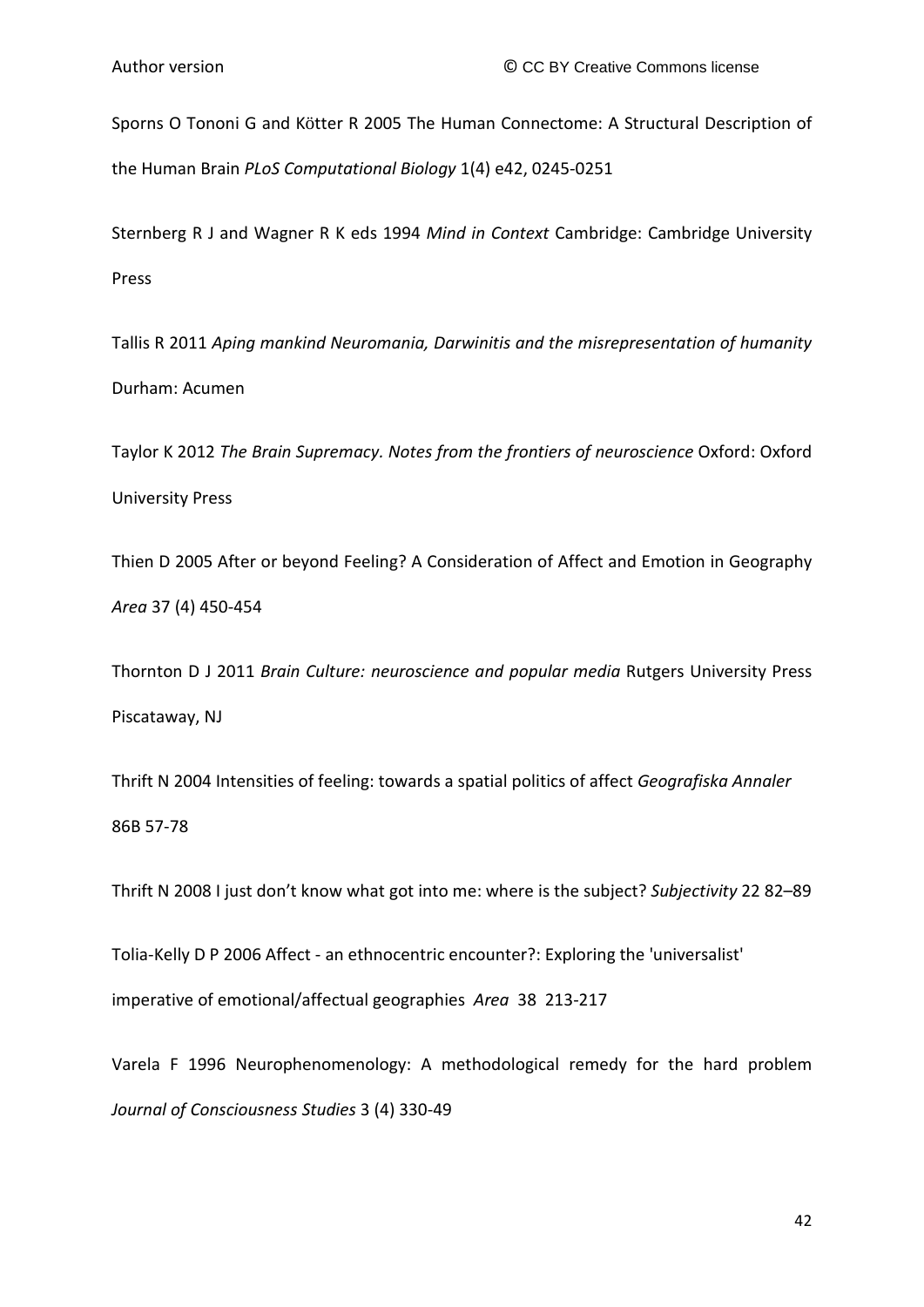van Bavell R Herrmann B Esposito G and Proestakis A 2013 *Applying Behavioural Sciences to EU Policy-making* Publications Office of the European Union, Luxembourg

Vercellone C 2005 The hypothesis of cognitive capitalism. London, Birkbeck College and SOAS, UK, at: <https://halshs.archives-ouvertes.fr/halshs-00273641/>

Watson S 1998 The neurobiology of sorcery: Deleuze and Guattari's brain *Body and Society* 4 (4) 23-45

Wheeler M 2005 *Reconstructing the Cognitive World: the next step* MIT Press, Cambridge, MA

Whitehead M Jones R Lilley R Pykett J and Howell R 2017 *Neuroliberalism: Behavioural government in the twenty-first century* London: Routledge

White House 2013 'Psychological Science and Behavioral Economics in the Service of Public Policy. Meeting Summary' at[: https://www.nia.nih.gov/about/events/2013/white-house](https://www.nia.nih.gov/about/events/2013/white-house-workshop-psychological-science-and-behavioral-economics-service-public)[workshop-psychological-science-and-behavioral-economics-service-public](https://www.nia.nih.gov/about/events/2013/white-house-workshop-psychological-science-and-behavioral-economics-service-public)

World Bank 2015 *Mind, Society, and Behaviour* International Bank for Reconstruction and Development / The World Bank, Washington

Yalachkov Y Naumer N and Plyushteva A 2014 The compulsive habit of cars *Trends in* 

*Cognitive Sciences* 18 (5) 227–228

 $\overline{\phantom{a}}$ 

<sup>&</sup>lt;sup>i</sup> The paper primarily focuses on the cognitive sciences and neurosciences, reflecting a plurality of conceptual and technological developments in the scientific/biological study of the brain which have had an impact within social science and human geography in particular. There is overlap between the cognitive sciences, neurosciences, psychology and behavioural sciences encountered in the paper. I use the term cognitive science to refer to the overarching endeavour to provide a scientific framework for explaining the human mind, its